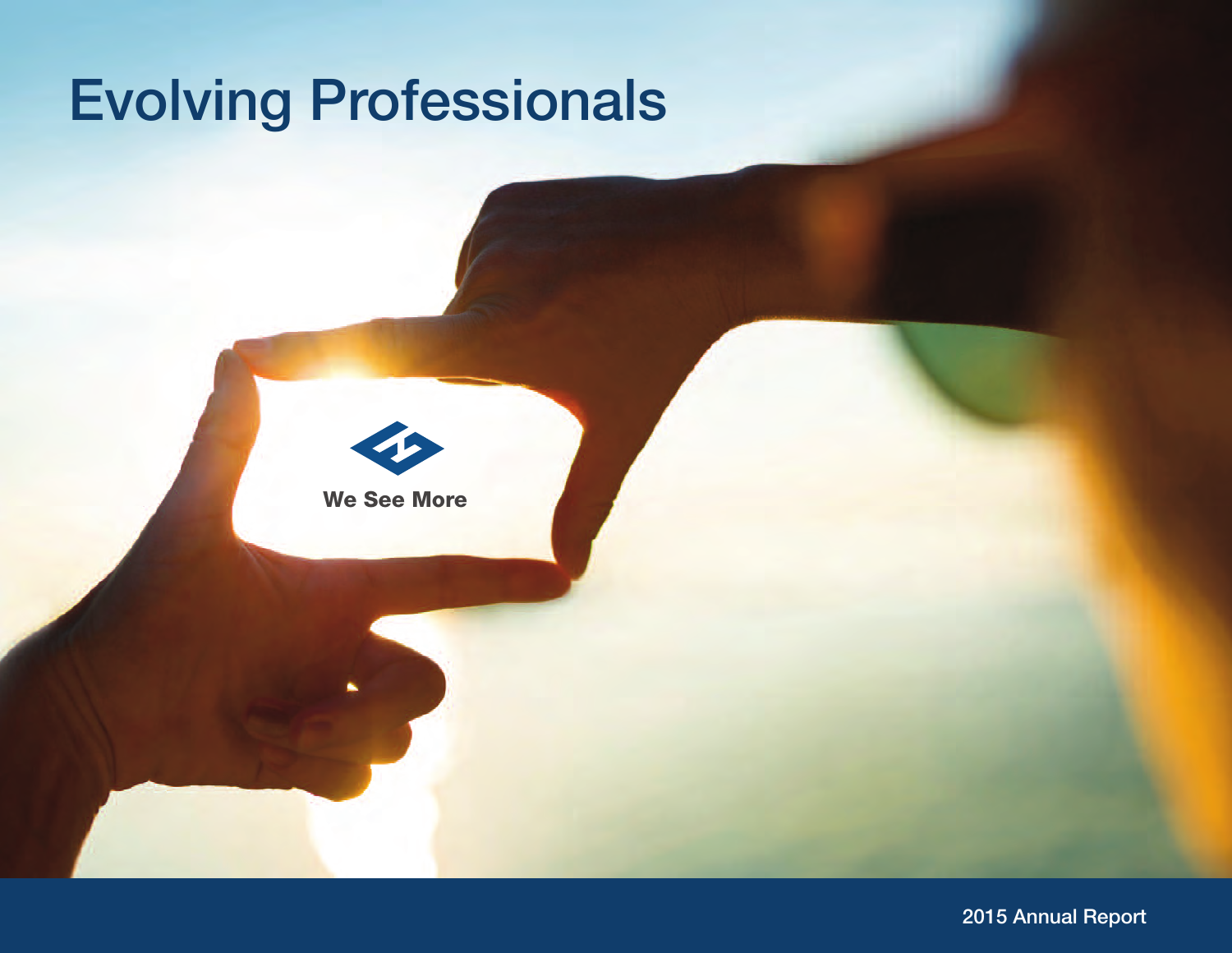

**A P E G S**<br>Association of Professional Engineers<br>& Geoscientists of Saskatchewan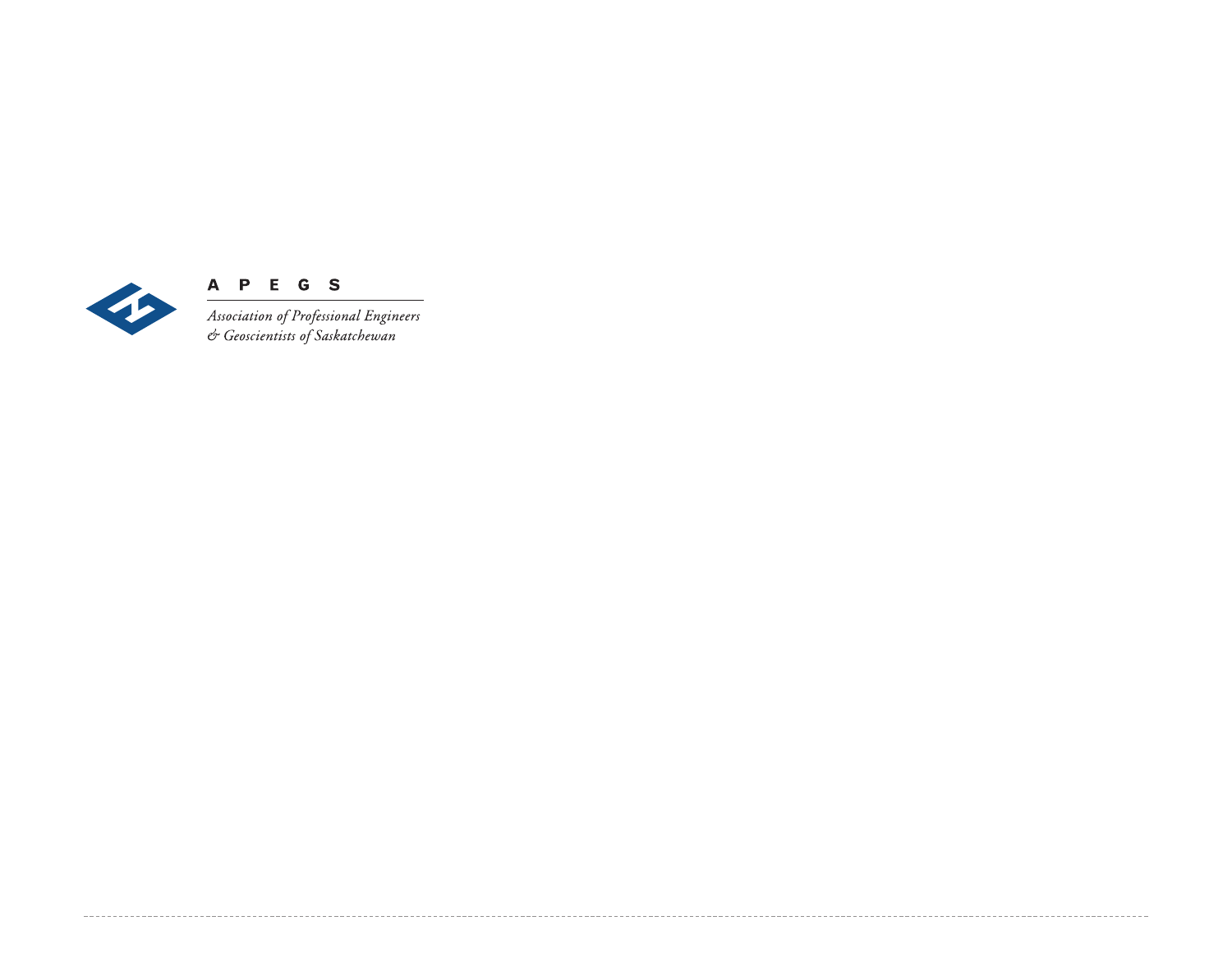## Table of Contents

| Professional Practice Examination Committee 12    |
|---------------------------------------------------|
|                                                   |
|                                                   |
|                                                   |
|                                                   |
|                                                   |
|                                                   |
|                                                   |
| Communications and Public Relations Committee  19 |
|                                                   |
|                                                   |
|                                                   |
|                                                   |
|                                                   |
|                                                   |
|                                                   |
|                                                   |
|                                                   |
|                                                   |

| College of Engineering, University of Saskatchewan 30             |
|-------------------------------------------------------------------|
| Department of Geological Sciences, University of Saskatchewan33   |
| D.M. Kent Geology Club (UofR Geology Students) 34                 |
| Department of Geography & Planning, University of Saskatchewan 35 |
| Faculty of Enginering & Applied Science, University of Regina 36  |
|                                                                   |
|                                                                   |
|                                                                   |
|                                                                   |
|                                                                   |
| Association of Consulting Engineering Companies - SK 43           |
|                                                                   |
| Saskatoon Engineering Students' Society  46                       |
|                                                                   |
|                                                                   |

| Consolidated Statement of Revenue and Expenditures52 |  |
|------------------------------------------------------|--|
|                                                      |  |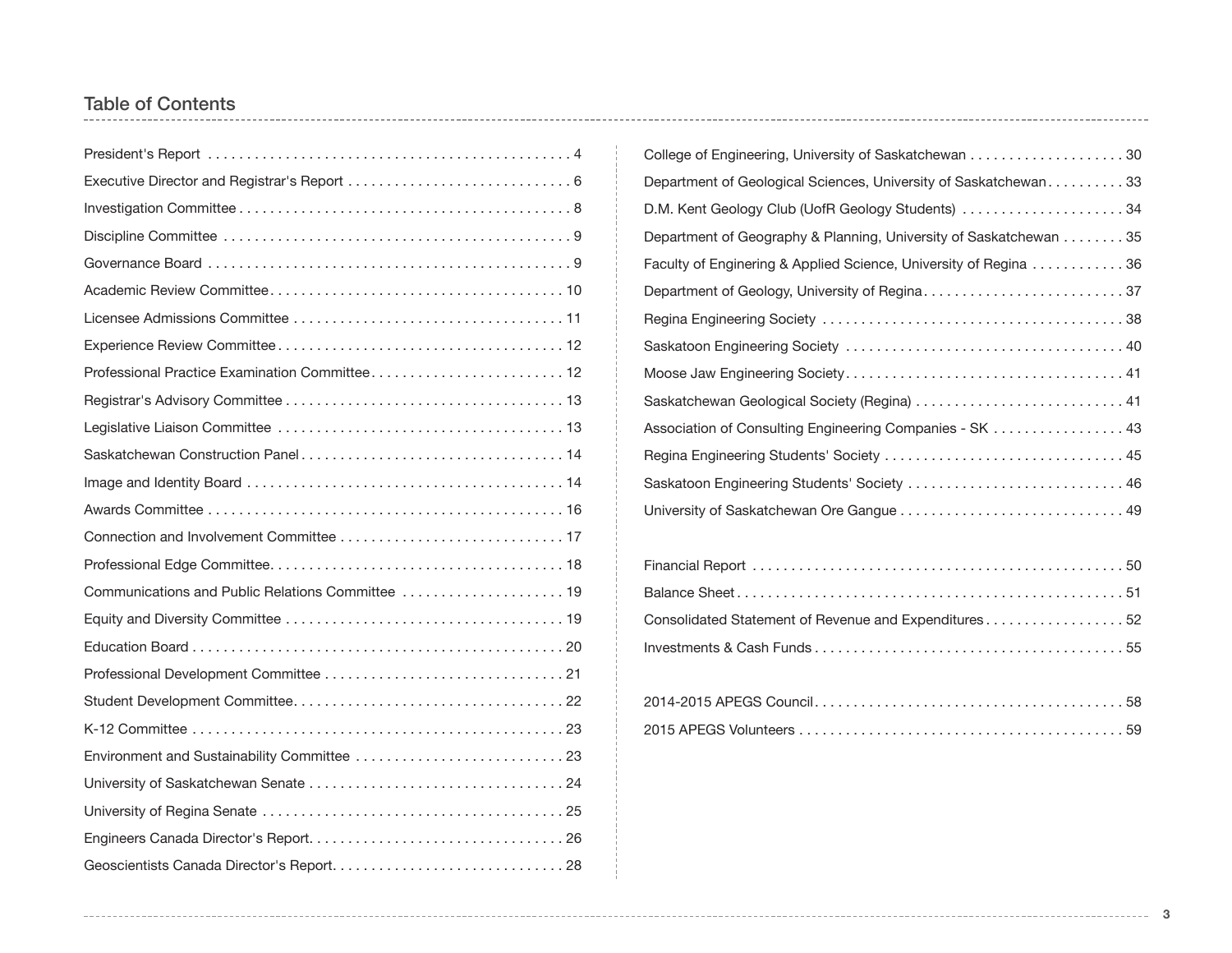## President's Report

What a dynamic and progressive year for APEGS! Staff and volunteers alike have been firing on all cylinders to address the objectives of the organization, from the vetting and registering of engineers and geoscientists to evolving the regulatory processes. The committees have been forming their work plans of activities through the APEGS Value Proposition (AVP) planning process launched last year. The AVP will help us all align our activities to registration and compliance, member competence, regulating the professions, sustaining the professions and organizational management.

The Executive Committee spent an extra three days in strategic planning discussions to help create an integrated picture of what is on the APEGS "horizon watch" list, what the challenges of the Association are and what trends we see across the country that need attention. The goal: to clearly articulate expectations and ensure there are policies for our committees to act on regarding key horizon watch issues. Executive Committee and Council want to help empower committees with a clear direction and outcome, as well as instill the confidence that there are resources to act. Two issues that have risen to the top that will require significant initiatives across many committees, and financial wherewithal, are the national 30 by 30 initiative and the need to focus the membership on the value of Continued Professional Excellence.

#### **Thirty per cent women in engineering by 2030**

At the 2015 Annual Meeting, APEGS formally endorsed the 30 by 30 initiative, as have all Canadian constituent associations (CAs). Council is committed to creating a Council-led task force to help APEGS support, create and implement cross-committee activities that will help us reach the goal, realizing that many individuals who will be part of this effort are young girls currently in grades 2 to 9. This year the active Women of APEGS (WOA) Subcommittee has reached out to increase its understanding of issues of women in the professions by attending the IEEE International WIE conference in San Jose, CA, the WIE national conference in Winnipeg and the CCWESTT in Ottawa this May, as well as continuing to be a visible participant at events such as STEM-Fest, and holding networking activities like the Women Creating Community reception in Saskatoon and regular WOA lunches in Regina. These efforts must be inclusive of both our professions. Although women already represent around 50 per cent within university geoscience programs nationally, the goals will benefit us all.

#### **Continuing Professional Excellence (CPE)**

CPE clearly aligns with member competence: promoting and improving the

competence and proficiency of members. While maintaining our competence and proficiency are part of our professional obligation, APEGS believes that we need to help our members increase their voluntary reporting. This year *The Professional Edge* dedicated an issue to the importance and value of CPE, and helped communicate to the membership how they can recognize activities that contribute to CPE. Likewise, members who attended the spring Law and Ethics Seminar heard directly from Chris Roney, P.Eng., FEC, Engineers Canada president-elect and Chair of the Engineers Canada Lessons Learned Task Force. The Algo Centre Mall Collapse, the Charbonneau Commission and the Mount Polley Tailings Storage Facility Breach have demonstrated the need to enhance the knowledge and enforcement of the Code of Ethics and establish clear CPD requirements on ethics, professionalism and the duty to report. With the leadership of our Professional Development Committee, this topic will remain of great importance to Council in the coming years.

#### **National travel: the conversation continues . . .**

Many times this year I have referred to "keeping the conversation going." By that I mean APEGS benefits significantly from attending the annual meetings of our sister constituent associations as well as meetings of Geoscientists Canada and Engineers Canada. We learn from each other—what is working well and, just as importantly, what is not. APEGS is able to see trends emerge and bring back the benefits of lessons learned. While attending Engineers Canada meetings, the CAs gain insight through the Open Forums presentations and discussions on issues such as foreign qualifications recognition in conjunction with Fairness Commissions, the Trans Pacific Partnership Agreement and coordinated needs for standards and codes that require engineering involvement.

Another item of note was APEGS' input into updating Engineers Canada's bylaws. APEGS worked to ensure that Engineers Canada's bylaws require their board to continue approving the strategic plan and associated budget so that it would be referred to the constituent association owners for final approval. This is important to ensure engagement between the board and the CAs.

During the past year, Geoscientists Canada has been focused on improving its dialogue and relationship with the CAs. Geoscientists Canada has done a great job of ensuring CA presidents are kept up to date through a face-to-face meeting in June at the annual meeting and through conference calls. Geoscientists Canada is actively reviewing the Moving Forward Strategic Plan. The number one priority is the Admission Support Tools II Project, which includes mapping the competency profile for the Geoscience Knowledge and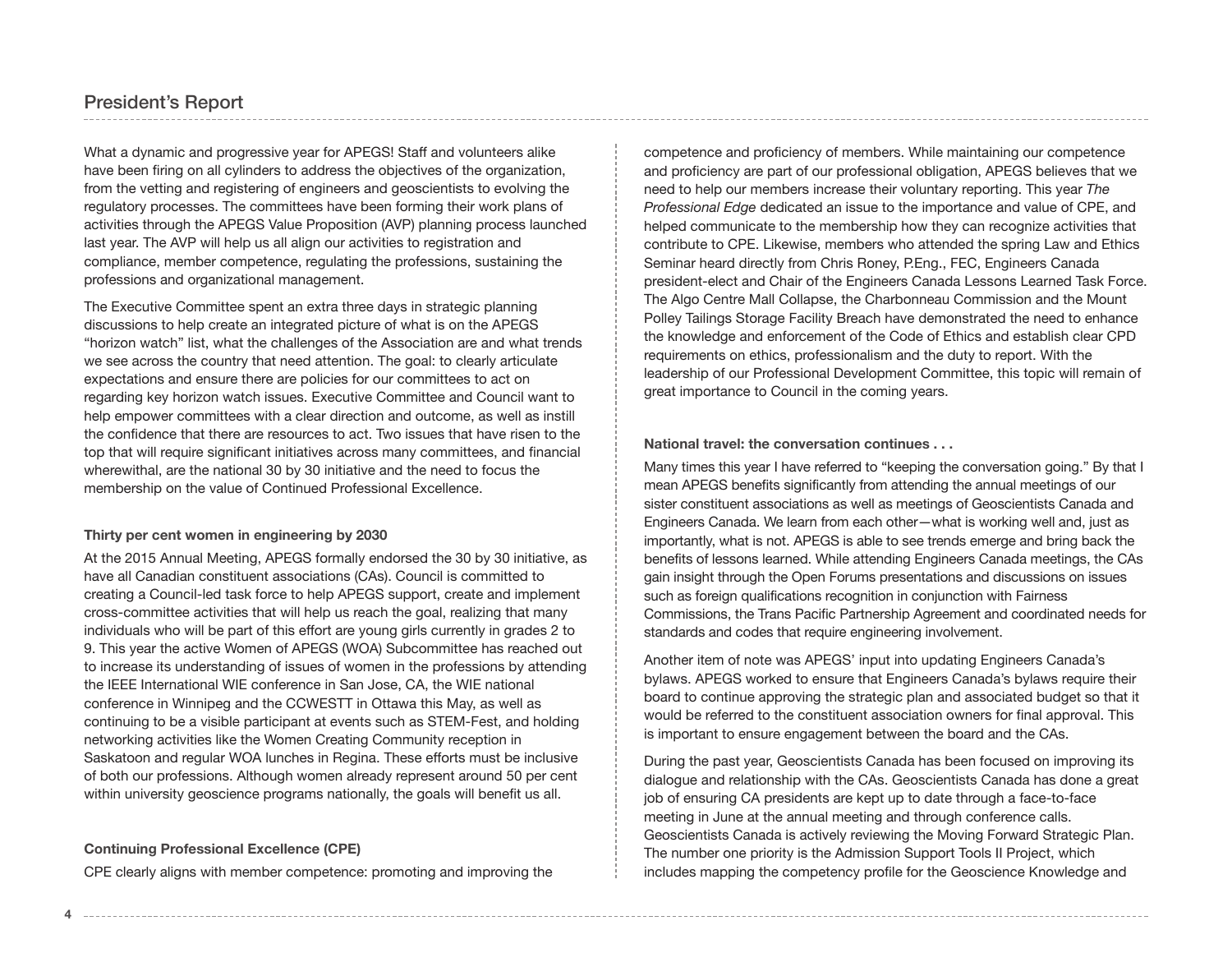Experience Requirements for Professional Registration in Canada document (GKE), identifying competency-based assessment tools that might be developed and developing an online self-assessment tool for all prospective applicants.

APEGS has been an active PNWER participant for many years. The engineers and geoscientists of the Pacific NorthWest Economic Region are deeply integrated into the region's economies. It is because of this economic involvement that we are participants in PNWER. This past summer Summit and winter meetings provided the opportunity to discuss shared concerns, issues and strategies with APEGBC and Engineers Canada. The APEGS and APEGBC receptions were well attended, and the engineers' and geoscientists' reputation was maintained and likely enhanced.

#### **The economy and impacts to the professions in Saskatchewan**

It has been hard to ignore the economy this past 12 months, especially in resource-rich provinces like Saskatchewan. Either APEGS was watching for registration trends at home and with neighboring CAs, or APEGS was being asked, "How is the economy doing?" The most straightforward answer was, "Saskatchewan's strength is its diversity, but with a number of large projects wrapping up we expect to see a change in 2016 registration statistics, so we need to monitor that closely." At the end of renewal season, APEGS can report that while there were changes in registration patterns as predicted, there was still growth, only slightly down from the previous year. Engineer-in-Training registrants (both international and Canadian) were up significantly. However, there were increases in waivers and resignations as well as decreases in Permission to Consult and mobility applicants.

#### **Other highlights**

I would also like to highlight a few unique projects.

The Regina Engineering Students' Society has taken a great deal of initiative to introduce the Honour Pin Ceremony. The event gives senior-year students the opportunity to discuss with students in the faculty the importance of professionalism and how it starts while at university. After reciting an oath to act professionally and responsibly, students receive their Honour Pin.

At the June Council meeting, Council approved a donation to the Canadian Engineering Memorial Foundation's Marie Carter Memorial Undergraduate Engineering Ambassador Award. APEGS joined other CAs in supporting these important awards.

On the recommendation to consider initiating both a demographics and Value to the Professions study, APEGS investigated which organizations could produce such a study, and what the results might look at. The Saskatchewan Research Council provided a proposal that was reviewed. Given the economic downturn, the need to find a Chair to lead the project and difficulty in clearly identifying an audience, it was recommended to Council by Executive Committee that this was not the right time, and the project was put on hold.

Of course I would be remiss not to mention the most significant change APEGS will be addressing this year: the retirement of our Executive Director and Registrar, Dennis Paddock, P.Eng., FEC, FCSSE, FCAE, FGC (Hon.). Dennis has led this organization for the past 23 years and has stewarded more change than many of us realize, including the last Act revision, welcoming geoscientists to the organization, reorganizing the office to meet the demands of the 21st-century regulatory environment, and the successful move to a new building location—all of which position APEGS for a strong future. I, along with Council members and past presidents, have contributed to the succession efforts through selecting Conroy Ross as our human resources search firm and, of course, establishing a strong and diverse Selection Committee.

#### **Thank you**

It was a great pleasure to travel across Canada meeting with other associations and working to progress the self-regulation of our professions. We attended annual meetings, Engineers Canada and Geoscientists Canada board meetings, and PNWER meetings in Montana and Yellowknife. The goal of all of these trips is to stay informed about issues that may affect our professions and to participate in dialogues that will ensure our voice and views are heard and understood.

APEGS is very fortunate to have such a dedicated Council to serve its members. My thanks to all members of Council for your support and all of your hard work during the past year.

Council and national representatives for the 2015-2016 year included:

Margaret Anne Hodges, P.Eng., FEC, President, Andrew Loken, P.Eng., FEC, Past President, Tara Zrymiak, P.Eng., FEC, President-Elect, Ernie Barber, P.Eng., P.Ag., Vice-President, Dave Kent, P.Eng., FEC, Andrew Lockwood, P.Eng., FEC, Ian Sloman, P.Eng., John Unrau, P.Geo., Holly Annand, P.Eng., Stormy Holmes, P.Eng., FEC, Kaylee Puchala, Engineer-in-Training, Rob Stables, P.Eng., Ben Boots, P.Eng., FEC, Kristen Darr, P.Geo., Timothy Stobbs, P.Eng., Brett LaRoche,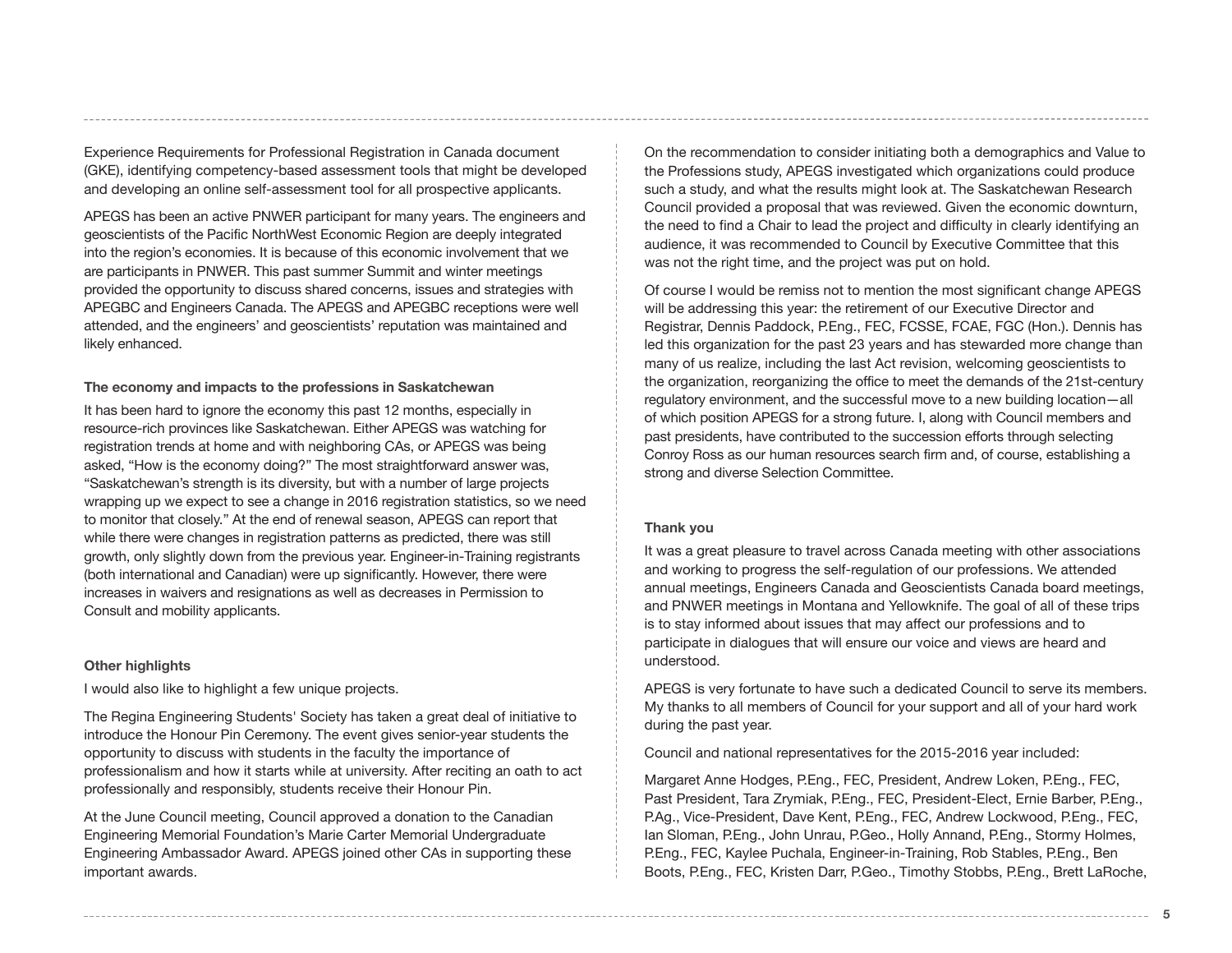P.Eng., Sara-Jane Eaton, P.Geo., Dwaine Entner, Public Appointee, Gerry Hertz, Public Appointee, John Pearson, P.Geo., FGC, Geoscientists Canada Director and Dwayne Gelowitz, P.Eng., FEC, Engineers Canada Director.

I want to thank the members of the executive committee, Tara, Ernie, Andrew and Dennis, for their participation, guidance and direction through the past year. It has been a real pleasure to work with all of you. I look forward to working with Tara in the new year and wish Andrew continued success in his future activities.

Finally, a "thank you!" to the membership for placing confidence in me to take on this role and represent you provincially and nationally. It has been a great honour and pleasure to serve you. I want to thank all of the APEGS staff and volunteers who work throughout the year to serve our members. Our association could not function without its staff or its volunteers working together to carry out our many regulatory, outreach and development functions. Thank you all for your dedication.

My thanks to Dennis and Wendy Paddock for their mentorship throughout the year with respect to leading Council, travelling the country, and understanding the issues of our professions from regional and national points of view. With retirement, Dennis will be greatly missed by staff, Council, and the membership. Dennis, I want to wish you and Wendy happiness in your next set of adventures.

Finally, to my family: thank you, too, to my husband and daughter, Ed and Alice Willett. You have both successfully managed to keep the home fires burning while I have been away, whether travelling or trying to get everything caught up on the weekends at work. Thank you for helping me "do it all!"

#### Respectfully submitted,

Margaret Anne Hodges, P.Eng., FEC President

## Executive Director and Registrar

#### **Executive Director and Registrar**

In 2015 our rate of membership/licensee growth declined from 5.8 per cent to 5.1 per cent. This gradual decline in growth rate, coupled with the decrease in permission to consult applications, the increase in resignations and the increase in licence waivers indicates a softening in the engineering and geoscience economy.

#### **Registration**

The Membership Statistics table at the end of this report records the net outcome of all registration activities. The table does not capture the number of inquiries, the number of applications or the number of files in process. The number of applications of all types increased by 4.6 per cent to 2,927. The two regulatory committees with the heaviest workload continue to be the Academic Review Committee and the Experience Review Committee.

#### **Unlicensed Practice**

Council does not support any registration scheme that facilitates or condones practising without a licence. During 2015 staff continued to identify individuals and companies who were practising without a licence, misusing protected titles and practising without a Certificate of Authorization. All members should ensure that any engineers and geoscientists they employ are properly licensed to practise in Saskatchewan.

#### **Our Website and e-Business Services**

During the year we continued to add and improve the e-business functionality of our website. We continue to encourage members and applicants to pay their dues, update their contact information, report their CPE activity, register and pay for events, make various applications and pay application fees online.

#### **Reporting Continuing Professional Excellence (CPE) Activity**

The Engineering and Geoscience Professions Regulatory Bylaws require that APEGS members and licensees "keep themselves informed in order to maintain their competence . . ." While it is currently not mandatory to report your Continuing Professional Excellence (CPE) activities to APEGS, it is mandatory that you undertake this activity. We have taken steps to facilitate a better online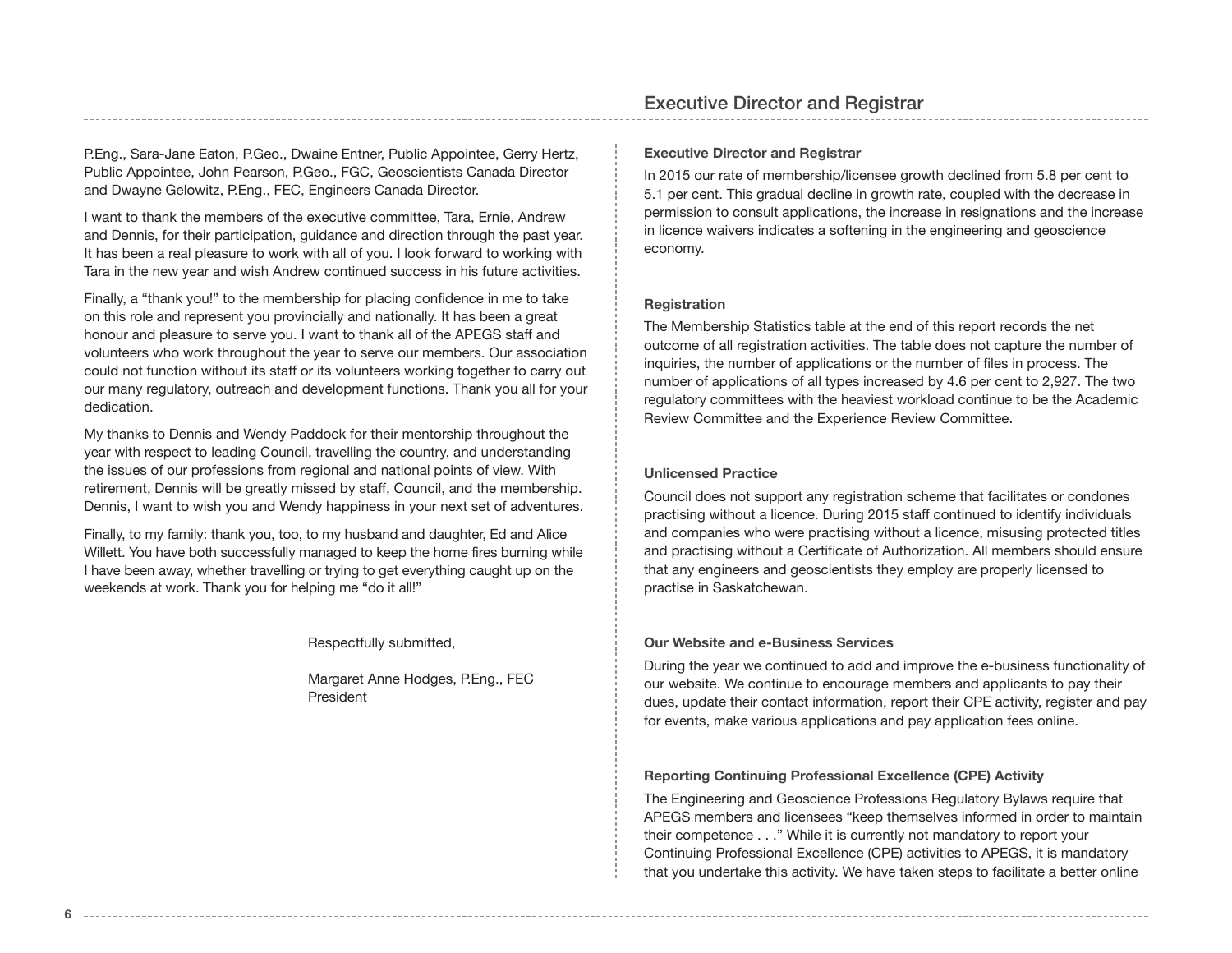reporting interface and will continue to improve our online reporting capability. Members and licensees should be reporting their CPE activities online. Your Council is monitoring national developments regarding mandatory reporting of professional development activities. I urge all members and licensees to promptly report your CPE activities, if you have not already done so.

#### **Outreach**

Throughout 2015 our volunteers and staff represented our professions at a wide variety of national, international, government, public, university, geoscience and engineering functions. These functions provided an excellent opportunity to further the Association's mandate of protecting the public. APEGS continued with the practice of holding an annual MLA Reception, holding its 16th annual reception during the fall legislative session. This provided an excellent opportunity for politicians to meet engineering and geoscience professionals and to discuss issues relevant to Saskatchewan and our professions.

I thank all members who volunteered their time during 2015 in support of our professions. I especially thank President Margaret Anne Hodges, P.Eng., FEC, Executive Committee, Council and my staff for their strong support throughout 2015.

This is my 23rd and last annual report as Executive Director and Registrar. I have decided to retire after the 2016 Annual Meeting. Since joining APES/APEGS in 1993, I have witnessed a massive transformation in how we regulate the engineering and geoscience professions. Saskatchewan's membership has grown by roughly 3½ times, its activities have grown by roughly 6 times and its staff has grown from 8 to 18. It has been my privilege to work with excellent presidents, excellent Council members, excellent volunteers and excellent staff. I am proud that together we have created an outstanding engineering and geoscience regulator.

### **Membership Statistics**

| <b>Membership Category</b>                       | 2014   | 2015   | Change | % Change   |
|--------------------------------------------------|--------|--------|--------|------------|
| <b>Professional Engineers</b>                    | 7,670  | 8,047  | 377    | 4.9%       |
| <b>Professional Geoscientists</b>                | 586    | 597    | 11     | 1.9%       |
| Engineers-in-Training                            | 1,646  | 1,693  | 47     | 2.9%       |
| Geoscientists-in-Training                        | 176    | 187    | 11     | $6.8\%$    |
| Geoscience Licensees                             | 4      | 8      | 4      | 100%       |
| <b>Engineering Licensees</b>                     | 50     | 58     | 8      | 16%        |
| <b>Temporary Licensees</b>                       | 52     | 38     | (14)   | $(26.9\%)$ |
| Licence Requirement Waived                       |        |        |        |            |
| (P.Eng./P.Geo./Licensee/<br>Members-in-Training) | 920    | 1.024  | 104    | 11.3%      |
| Life Members                                     | 762    | 819    | 57     | 7.5%       |
| # Members / Licensees                            | 11,866 | 12,471 | 605    | 5.1%       |
| Resignations                                     | 365    | 399    | 34     | 9.3%       |
| Permission to Consult Apps                       | 652    | 436    | (216)  | (33.1%)    |
| Certificates of Authorization                    | 1,178  | 1,223  | 45     | 3.8%       |

#### Brackets indicate (decrease)

The Saskatchewan economic boom has been mirrored in the growth of our membership: 2005 (+5.7%); 2006 (+6.5%); 2007 (+7.5%); 2008 (+9.7%); 2009 (+10.6%); 2010 (+5.9%); 2011 (+9.7%); 2012 (+12.9%); 2013 (+7.4%); 2014 (+5.8%);and 2015 (+5.1%).

**7**

Thank you, everyone!

Respectfully submitted,

Dennis K. Paddock, P.Eng., FEC, FCSSE, FCAE, FGC (Hon.) Executive Director and Registrar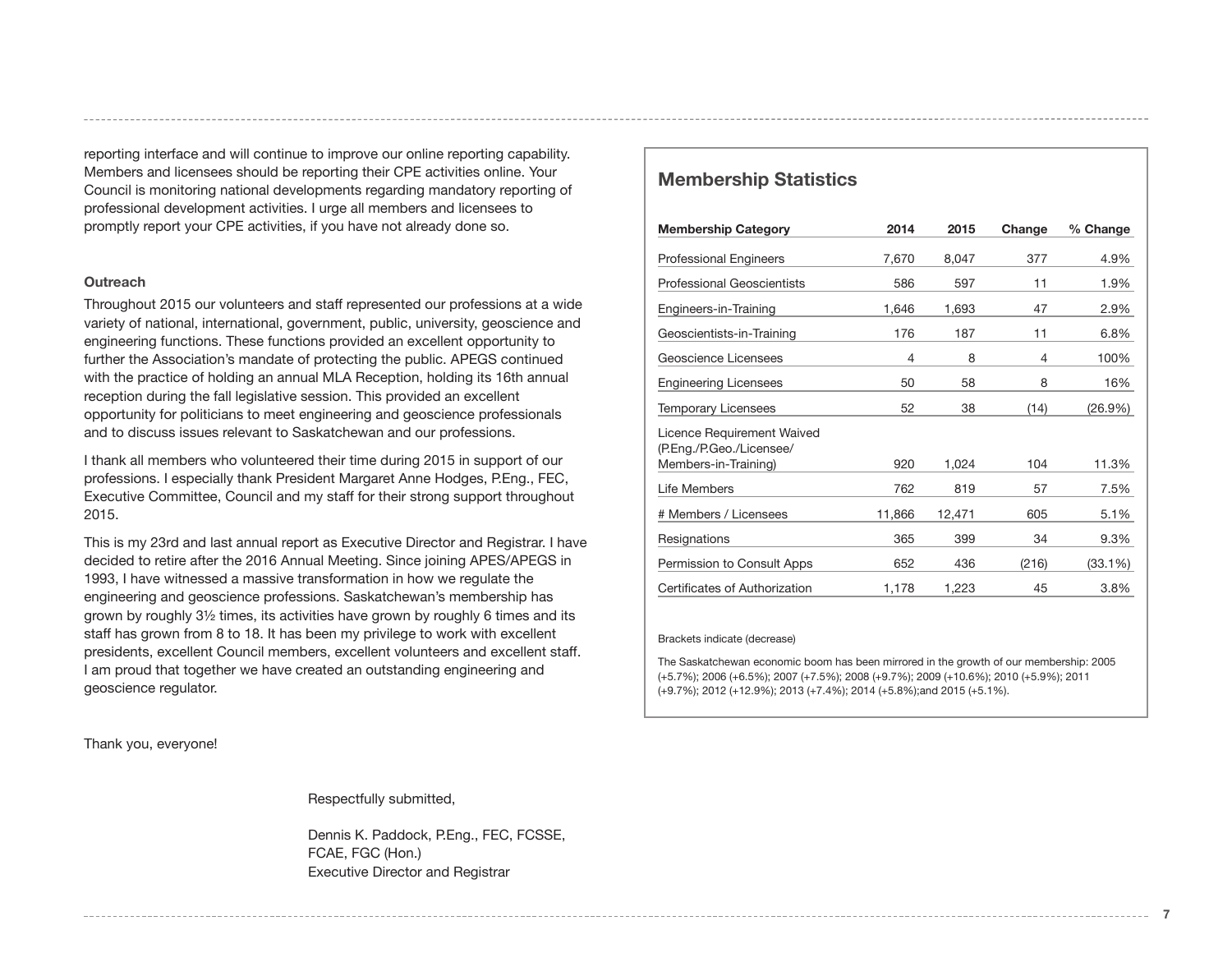### Investigation Committee

*The Engineering and Geoscience Professions Act* and bylaws state that APEGS has the responsibility and jurisdiction to investigate complaints alleging professional misconduct and/or professional incompetence of its members, licensees or holders of a Certificate of Authorization. To fulfill this requirement, APEGS maintains the Investigation Committee, composed of volunteers from its membership as well as one public appointee. To maintain confidentiality and fairness in the investigation process, the Investigation Committee completes its investigations independently of the Discipline Committee and the APEGS Council.

The Investigation Committee initiates the investigation process either when a written complaint is received or when requested by APEGS Council. The investigation process is led by the volunteer members of the Investigation Committee with support from APEGS staff and legal counsel, and includes gathering, examining and weighing evidence, generally over the course of multiple meetings. The full investigation process can take more than a year to complete, especially in more complex cases. In cases where the Investigation Committee requires additional information related to the subject matter or assessment of the conduct of the member, the Committee can request APEGS staff to commission an expert to review evidence and provide an opinion.

Upon completion of its investigation, the Committee can conclude that the matter be forwarded to the Discipline Committee for a hearing, or it may recommend that no further action be taken. These conclusions are presented to the complainant, the member being complained against, the APEGS Council, and the Chair of the Discipline Committee in a written report. When the Investigation Committee recommends that no further action be taken, complainants may request that Council review the recommendation if they feel that the Investigation Committee did not fully and fairly follow the investigation process.

The Investigation Committee held five face-to-face meetings during 2015. One case was carried forward from 2013 and nine cases were carried forward from 2014. Two new cases were received at the end of 2015 and will be investigated in 2016. During 2015, a total of three investigation files were closed. Two of these recommended no further action be taken. One case was forwarded to the Discipline Committee with a recommendation for a hearing. As of January 1, 2016, nine case files remain under investigation.

In total, 15 individuals work together to complete the objectives of the Investigation Committee. Thank you to the 11 APEGS member volunteers, and to the Committee's public appointee, for their valuable contributions of volunteer hours and expertise. The Investigation Committee also receives external legal counsel and ongoing support from APEGS staff. Thank you to legal counsel and staff for their outstanding efforts in supporting the work of the Investigation Committee.

Respectfully submitted,

Erin Moss Tressel, P.Eng. Chair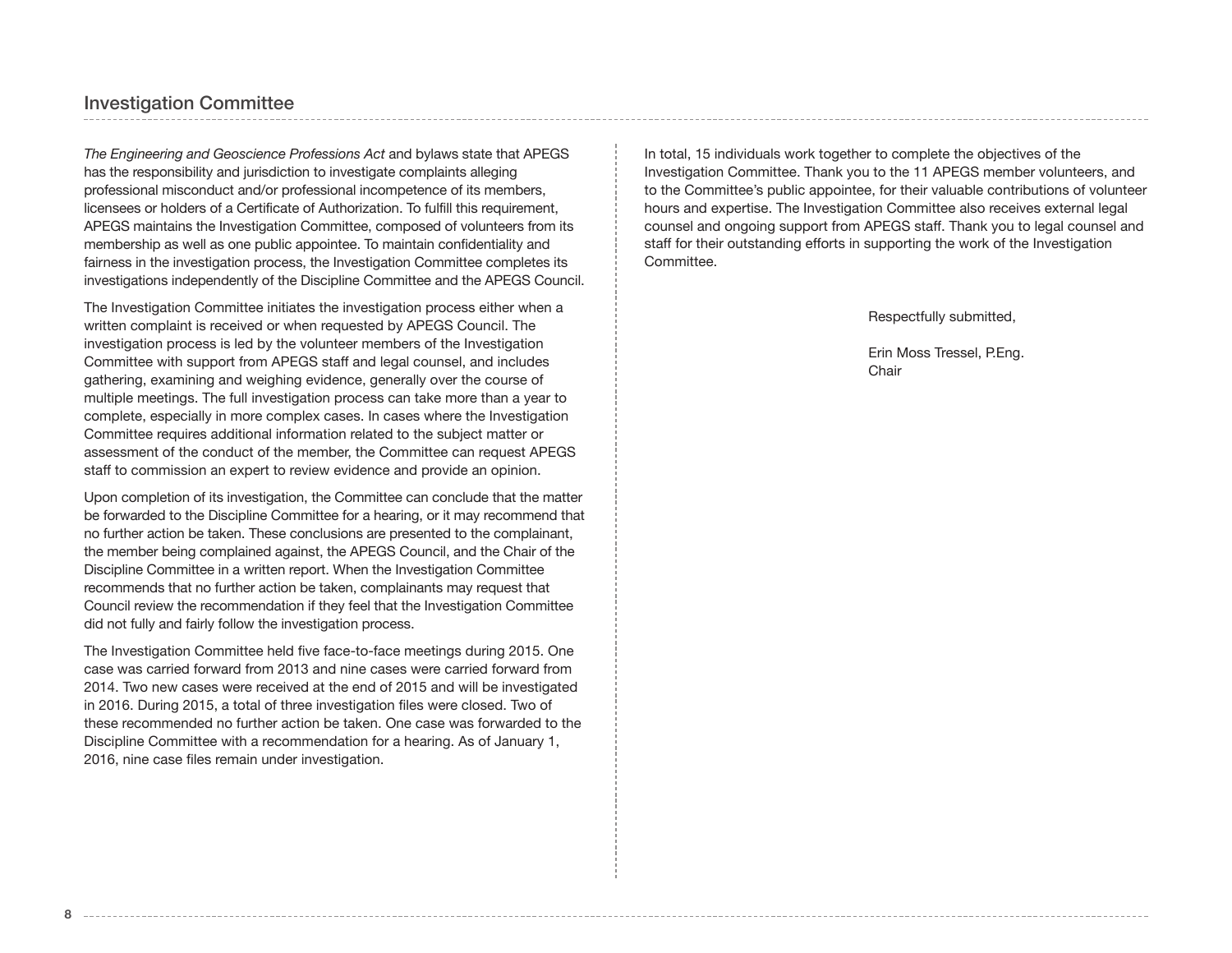Under provisions of *The Engineering and Geoscience Professions Act and Regulatory Bylaws*, the Discipline Committee has the responsibility to act on formal complaints referred to it by the Investigation Committee. A Discipline Hearing Panel, constituted from the Discipline Committee, hears complaints regarding the conduct of individuals and/or corporations registered with, and under the authority of, the Association to determine whether such conduct constitutes professional misconduct or professional incompetence. Where the Discipline Hearing Panel finds that conduct constitutes professional misconduct or professional incompetence, it issues appropriate disciplinary orders. Decisions of the Discipline Hearing Panel are open to appeal only through the courts. In 2015, one formal Discipline Hearing Panel was convened for a case that was referred to the Discipline Committee. The results of this hearing will be published in *The Professional Edge* once the appeal deadline has passed.

The Act requires that the Discipline Committee receive closing reports from the Investigation Committee upon closure of an investigation that does not result in a formal complaint to the Discipline Committee. In 2015, the Chair of the Discipline Committee received two closing reports from the Investigation Committee. The reports were reviewed in confidence by the Chair and destroyed.

The year saw the Chair of the Discipline Committee step down and the appointment of a number of new committee members, including a new Chair and Vice-Chair. Many thanks to our outgoing members!

APEGS hosted a Professional Investigation and Discipline Workshop at the end of October in Regina. It was attended by a number of other professional organizations and was very well received. The Committee officially met three times in 2015.

I would like to thank our committee support, Shawna Argue, P.Eng., FEC, FCSSE, FGC (Hon.) and Tina Maki, P.Eng., FEC, FGC (Hon.) as well as others for their work to help with the business of the Committee and preparing for the hearing.

Respectfully submitted,

Grant Gingara, P.Eng. **Chair** 

## Governance Board

The work of the Governance Board is vital to the fulfillment of APEGS' mandate and statutory objects to protect the public by ensuring high standards of engineering/geoscience practice and education and by setting high standards for admission into the professions.

Among its duties, the Board interprets and administers APEGS policies on registration and corporate practice, and related matters concerning responsible self-governance. It also makes recommendations to the APEGS Council regarding changes to existing policy and the development of new policies in those areas.

The Board promotes an understanding of the practice of engineering and geoscience and its scope among employers, government and the public. It also provides a clear, consistent and equitable process for identifying and registering engineers and geoscientists qualified to work in Saskatchewan.

The Board functions through a number of committees made up of volunteers from the APEGS membership. The Academic Review, Experience Review, Licensee Admissions, Professional Practice Exam, Registrar's Advisory and Legislative Liaison Committees report to the Governance Board. The Board is chaired by the APEGS president and is composed of the committee Chairs and Liaison Councillors from these six committees. The APEGS representative to the Saskatchewan Construction Panel also sits on the Board.

Over the past number of years, APEGS has seen significant growth in the number of applicants for membership and registration. The committees of the Governance Board, in particular the Academic Review Committee and the Experience Review Committee, have experienced significant growth in their workloads as a result of the increase in applications, which have reached record numbers in 2015. To ensure that applications are dealt with by our Association in a timely manner, the committees have recruited new volunteers and have streamlined their processes to facilitate the increased workload. I want to express my sincere appreciation to this dedicated group of volunteers who play a pivotal role in the function of APEGS.

Additional items of note include the Licensee Admissions Committee's addition of a category to the Licensee Admission table, defining a route to licensure for individuals successfully completing a minimum of two years of post-secondary education in engineering, geoscience or related science (with correspondingly appropriate years of related work experience), and APEGS participation in the Canadian Environment Experience pilot project of APEGBC.

Each of the reports which follow present the details of the objectives, activities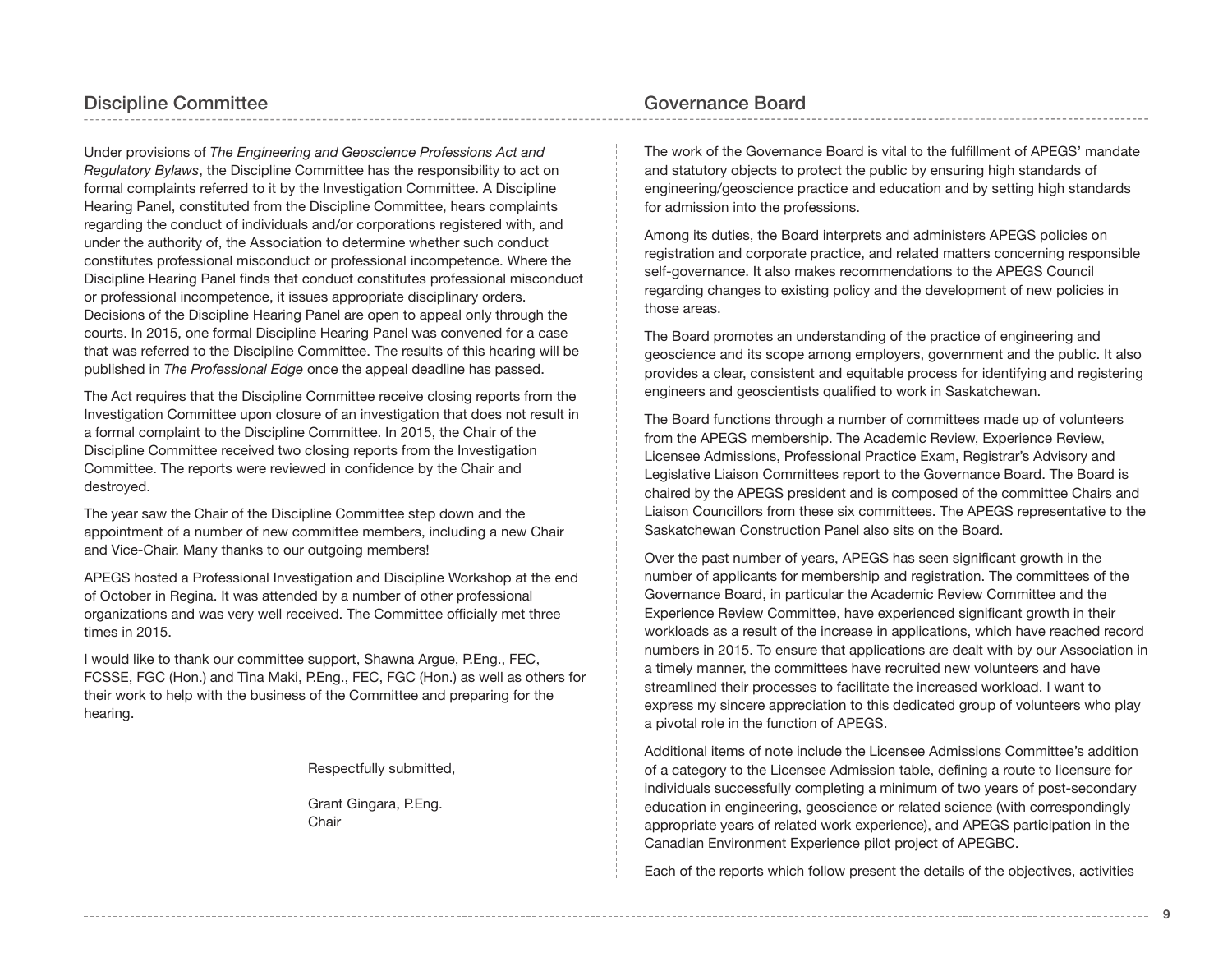and accomplishments of the various committees that form the Governance Board. Thank you to the many volunteers who have generously given their time, talent and insights to the committees of the Governance Board. And thank you to the many employers who support their employees as they give back to our professions.

On behalf of the Board, I also want to acknowledge and thank Tina Maki, P.Eng., FEC, FGC (Hon.), APEGS Director of Registration, for her coordination of the Governance Board activities and agenda this year. I would also like to thank Dennis Paddock, P.Eng., FEC, FCSSE, FCAE, FGC (Hon.), APEGS Executive Director and Registrar; Kate MacLachlan, P.Geo., FGC, FEC (Hon.), APEGS Director of Academic Review; Shawna Argue, P.Eng., FEC, FCSSE, FGC (Hon.), APEGS Director of Education and Compliance; and the rest of the APEGS staff for their help with Governance Board activities.

Respectfully submitted,

Margaret Anne Hodges, P.Eng., FEC Chair

The Academic Review Committee (ARC) is a volunteer committee composed of 19 voting members and 14 non-voting reviewers and ad hoc special advisors. The Committee is responsible for reviewing the academic preparation of applicants for professional membership in APEGS. ARC's mission is to administer the policy and procedures established by Council for the review of the academic qualifications of individuals applying for membership in the Association, and to make recommendations to the Executive Director and Registrar following the completion of those reviews as prescribed in section 20(1) of *The Engineering and Geoscience Professions Act*. Individuals who have graduated from a CEABaccredited Canadian program in engineering, are registered in another Association/Ordre in Canada or who otherwise fall under the Registrar's Acceptance List are expeditiously registered as members-in-training without a detailed academic review by ARC. The primary focus of ARC is the review of applicants with an international bachelor level education in engineering or geoscience, and Canadian geoscience applicants who have been referred to the Committee by staff (there is no national accreditation of geoscience programs in Canada). ARC meets every six weeks for two to three hours.

The assessment of applications by ARC can take up to a year to complete once all documentation has been received. The assessment is required to determine if an applicant has a degree equivalent in breadth and depth to a Canadian degree and, if not, to identify any deficiencies in his or her program of study. Along the way, the ARC advises applicants of any deficiencies and provides a clear road map for the applicant to correct any identified deficiencies. When the assessment reveals that an applicant does not have any deficiencies, or, alternately, once the applicant has fulfilled previously assessed deficiencies, they will usually be assigned three confirmatory exams. These exams are intended to confirm that the applicant's engineering or geoscience program is at a level comparable to a similar engineering or geoscience program in Canada. The confirmatory exams may be waived by the ARC at the recommendation of the assigned Committee reviewer, if the applicant has five or more years of acceptable and progressively more responsible engineering or geoscience work experience at a professional level, as determined by a referral of the file to the Experience Review Committee (ERC), or if the applicant holds a graduate degree from an acceptable university program in engineering or geoscience, as the case may be, as determined by the ARC.

During 2015, ARC processed 269 files versus 226 in 2014. Of those files processed, ARC reviewed files from 209 new applicants in engineering (29 in geoscience), compared to 192 new engineering applicants (15 new geoscience applicants) in 2014. From these reviews, the ARC recommended 44 engineering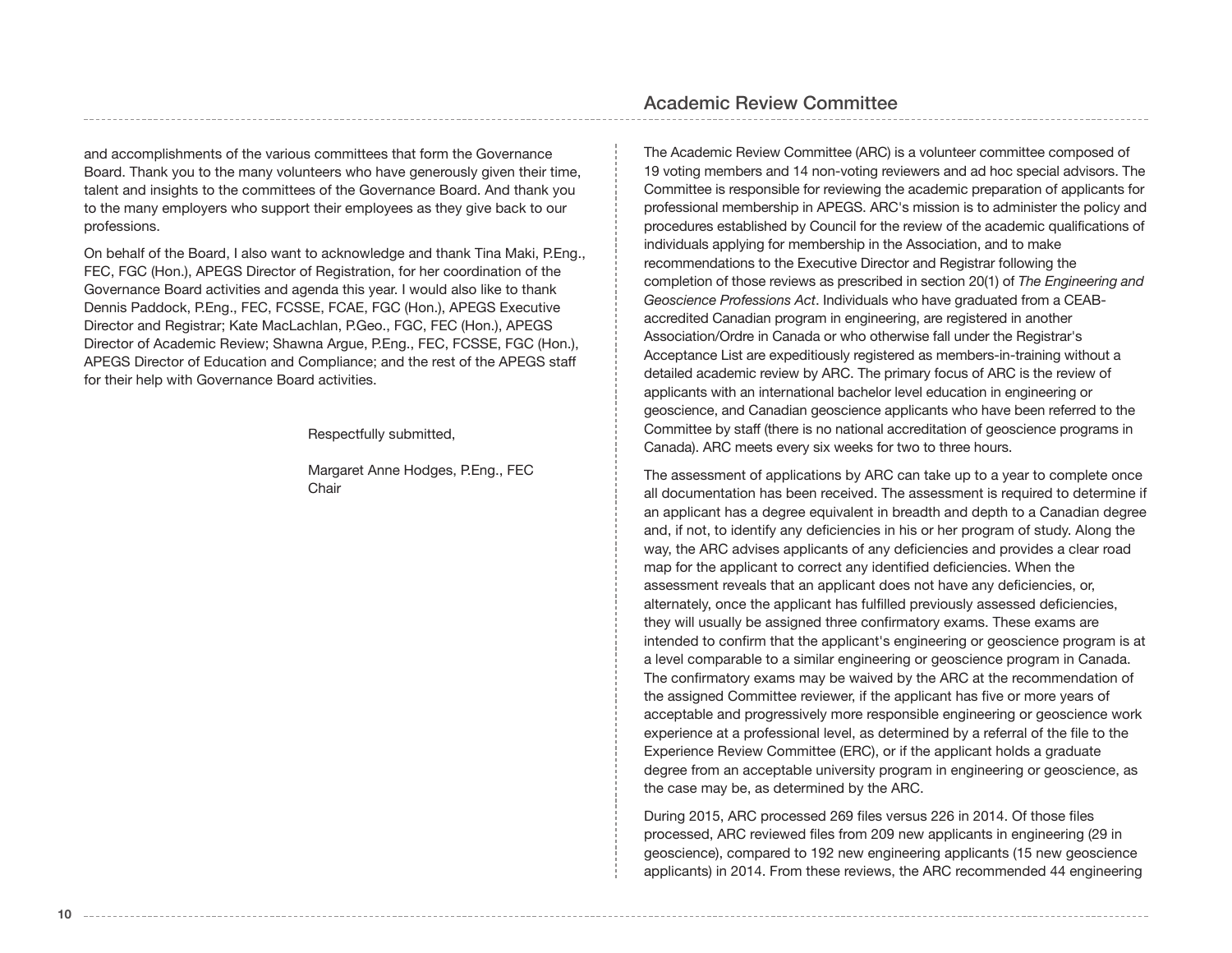applicants' files (vs 46 in 2014) proceed to the Registrar for registration (some of those following the completion of exams); in geoscience, ARC recommended 13 applicants' files (vs 7 in 2014) proceed to the Registrar for registration. There were 64 engineering applicants (1 geoscience applicant) who were assigned confirmatory exams, and of those, 42 engineering applicants (zero geoscience) were given the option to submit work experience reports to ERC to be assessed with a potential outcome of having the exams waived. There were 108 engineering applicants (12 in geoscience) who were assessed deficiencies and given the option to remedy them with coursework or exams. Ultimately, of all engineering applications brought before ARC, 7 were denied (4 geoscience applicants denied). The 2014 numbers presented here differ from those in last year's report because they were broken down more thoroughly this time.

Over the past seven years, the number of files referred to ARC has significantly increased. In response, the Committee has revamped and simplified its review processes, and in 2015, ARC changed its process for a limited number of applicants from institutions that are well known to ARC, to provide APEGS staff the discretion to review and, if prudent, process for registration without committee review. ARC continually looks for ways to improve its policies and process while maintaining its due diligence to ensure protection of the public.

Without its diversely experienced and skilled volunteers, ARC would be unable to complete its mission. We are fortunate to have Committee members who possess fluency in a number of languages, personal knowledge of foreign postsecondary educational institutions and have personal experience with ARC processes leading to their professional registration in Saskatchewan. As a result, ARC provides a thorough, fair and equitable assessment of applicants' academic qualifications.

The Academic Review Committee would like to express its sincere appreciation for the hard work of staff at APEGS and for the exemplary service of our volunteers, both current and retired, who have contributed greatly to the success of ARC and APEGS. I would like to thank Kate MacLachlan, P.Geo., FGC, FEC (Hon.) for providing very capable leadership and continuity so that volunteers are able to accomplish the Committee's goals each year.

Respectfully submitted,

John A. Styles, P.Eng., FEC **Chair** 

An APEGS Restricted Licence allows individuals who do not satisfy the regular requirements for professional recognition, but have a suitable combination of education and experience, to practise professional engineering or geoscience within a specific scope of work. The Licensee Admissions Committee is responsible for reviewing these applications and for defining each individual scope of work based on education, training and expertise.

The committee met three times in 2015, resulting in 11 new Licensee approvals. In addition to these 11 Licensees, seven applicants for interprovincial mobility were approved directly through the Registrar's Acceptance List. There are currently a total of 69 APEGS members who are registered as either Engineering Licensees or Geoscience Licensees.

Topics of interest to the committee during the year have been, and in some cases are still:

- Backdating the probation period for applicants whose experience exceeds the minimum requirements;
- Redesign of the Licensee approval process (approval through the Registrar's Acceptance List);
- Determination of educational admission equivalency for applicants with postsecondary education, but lacking diploma or degree; and
- Development of the APEGS Value Proposition Initiative and Action Roster.

For questions regarding Engineering Licensee or Geoscience Licensee, please contact Shawna Argue at the APEGS office: 306-525-9547, Toll free 1-800-500- 9547 or by email at sargue@apegs.ca

The Committee would like to thank Director Shawna Argue, P.Eng., FEC, FCSSE, FGC (Hon.) whose assistance and patience is invaluable.

The Committee will continue promoting the Licensee program and looks forward to a steady membership growth in the coming years.

Respectfully submitted,

Mike Detharet, P.Eng. Chair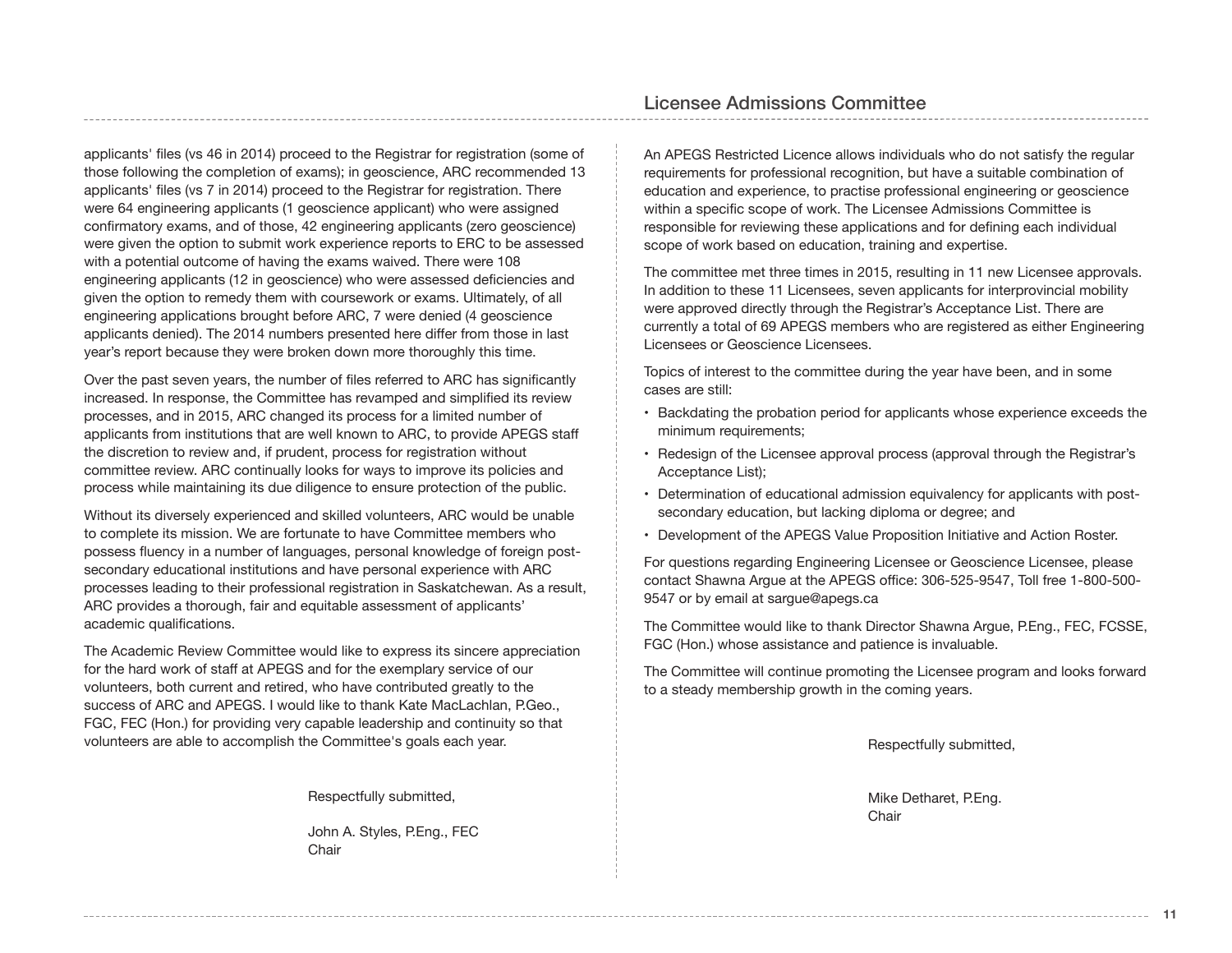## Experience Review Committee

Under the jurisdiction of the Governance Board, the Experience Review Committee administers the policy and procedures established by Council for the review of work experience reports of members-in-training and other individuals applying for professional membership with the Association. The committee makes recommendations to the Registrar following completion of those reviews.

Over the course of nine meetings, the 34 members of the Experience Review Committee reviewed 1,365 work experience reports from 983 applicants, setting yet another record. This is an increase from the 1,310 reports reviewed in 2014 and 1,298 reports reviewed in 2013.

The Committee would like to thank the eight retiring members whose terms ended in 2015 for their hard work and dedication, with special thanks to Mr. Dan Bonnet, P.Eng., for his leadership and contributions to the Committee in his time as Chair. As we look forward to another busy year, the Committee is pleased to welcome 11 new members. Without volunteers such as these, it would be impossible for the Experience Review Committee to fulfill its mandate.

The Committee would also like to thank Tina Maki, P.Eng., FEC, FGC (Hon.) and all other APEGS staff for the support they have provided in 2015.

Respectfully submitted,

Kevin Traves, P.Eng. **Chair** 

The mandate of the Professional Practice Exam Committee is to coordinate and direct the Law and Ethics Seminars and to oversee the setting and administration of the Professional Practice Exam.

APEGS holds the Law and Ethics Seminar in Saskatoon in the spring and in Regina in the fall each year. Each seminar runs for two days and focuses on preparing new members for the roles and responsibilities of Professional Engineers and Professional Geoscientists in society. The seminar also helps prepare the participants for the Professional Practice Exam. The major areas covered by the seminar include:

- An introduction to the Association;
- Key laws and regulations for geoscientists and engineers; introduction to the Act and Bylaws;
- Investigation and discipline processes of the Association;
- Professional conduct, ethics and responsibilities; and
- Continuing Professional Excellence.

The spring seminar was held in Saskatoon on April 10 and 11, 2015 with 185 registrations and the fall seminar was held on September 25 and 26, 2015 in Regina with 149 registrations. The Professional Practice Exam is offered twice a year and is written a number of weeks after each seminar. A total of 191 people wrote the spring exam on May 30, 2015 with two failures and 153 people wrote the fall exam on October 31, 2015 with three failures.

Respectfully submitted,

John Baron, P.Eng. Chair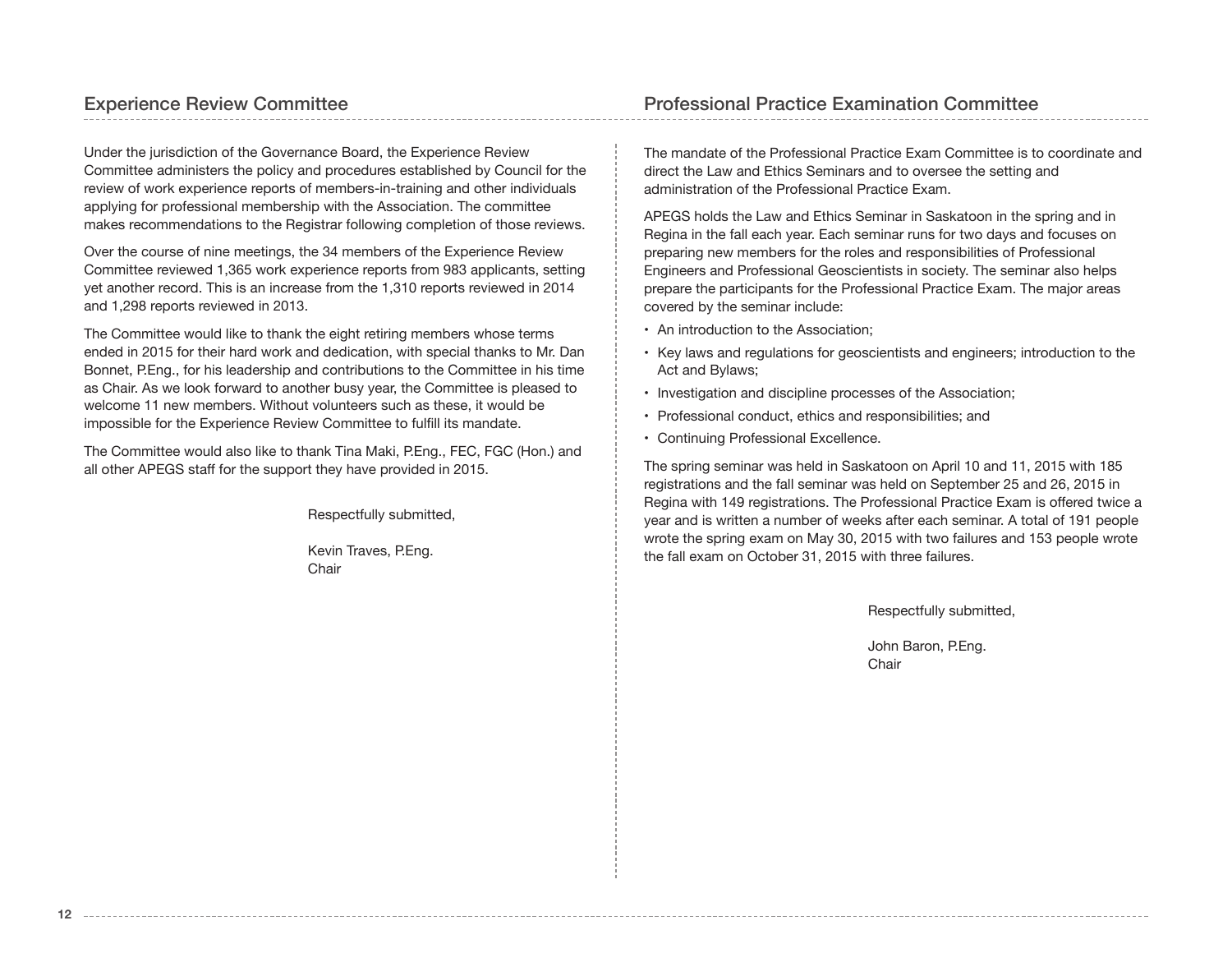The Registrar's Advisory Committee reports to the Governance Board. The Committee is composed of five members: the Chairs of the Academic Review Committee, Experience Review Committee, Licensee Admissions Committee, Professional Practice Exam Committee and a Liaison Councillor appointed by Council. The Registrar will call on the Registrar's Advisory Committee to provide a recommendation on how to proceed with an application for membership or licensure should any question of character arise. The Committee uses the Good Character Guideline established by Council as its guide when making decisions.

The Committee met twice in 2015 to consider a question of character on two applicants and to consider if any changes are needed in application declarations. Work is ongoing regarding the declarations. Outcomes of cases are published in *The Professional Edge* for the information of members, applicants and the public.

The Committee would like to thank Tina Maki, P.Eng., FEC, FGC (Hon.), Kate MacLachlan, P.Geo., FGC, FEC (Hon.), Bob McDonald, P.Eng., FEC, FGC (Hon.) and all other APEGS staff for the support they have provided in 2015.

Respectfully submitted,

Registrar's Advisory Committee

The Legislative Liaison Committee monitors demand-side legislation and proposed regulations, to assess potential effects on the Association and its members related to the practice of engineering and geosciences in Saskatchewan.

Five new Bills were introduced at the spring sitting of the Legislative Assembly which commenced on March 2, 2015, and concluded on May 14, 2015. Six new Bills were introduced at the fall sitting of the Legislative Assembly, which commenced on October 13, 2015 and concluded on November 26, 2015. A total of 11 Bills were monitored during the year. The 11 Bills that were monitored have no direct effect on the Association and its members, related to the practice of engineering and geosciences in Saskatchewan.

Respectfully submitted,

Myron Herasymuik, P.Eng., FEC Chair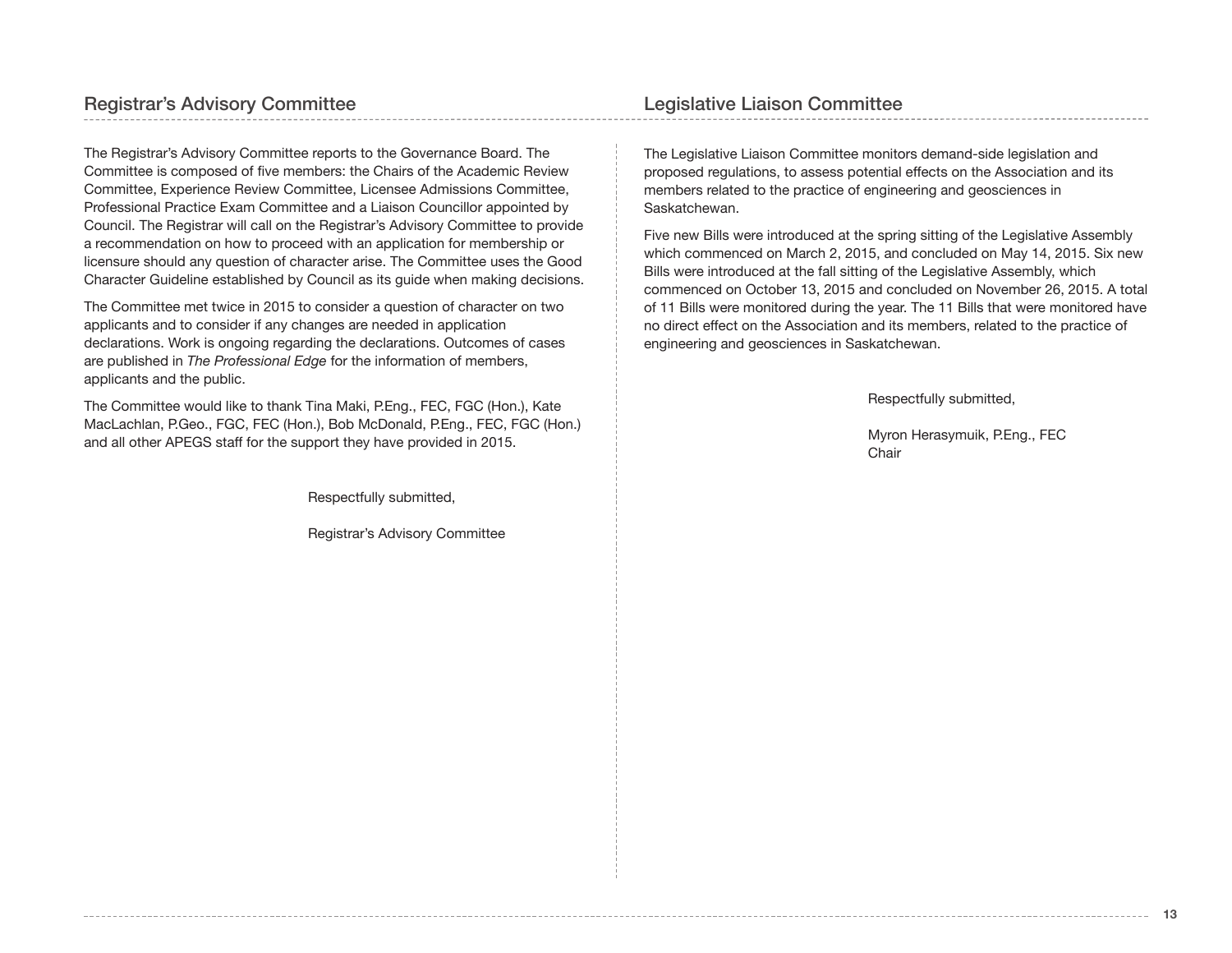## Saskatchewan Construction Panel

The Saskatchewan Construction Panel (SCP) is a forum for exchange of ideas between the public and private sectors of the construction industry. Topics such as construction research, industry activity, limitation of liability, PST, fees and services, government tendering policy, consultant contracts and construction contracts are ongoing topics of discussion.

During 2015 the Saskatchewan Construction Panel (SCP) operated under the budget of the Minister of Economy. The Co-Chairs are Mark Cooper, president of the Saskatchewan Construction Association, and Warren Michelson, MLA for Moose Jaw North. These people represent the construction industry and government respectively.

A working group representing the Saskatchewan Construction Panel worked with a consultant, KPMG, to study the potential for "Harmonizing Capital Construction Procurement." A number of recommendations were made and a final report dated June 2015 was published.

At a September meeting there was discussion on the topics which would be pursued and the priorities. The working group continues to work on Harmonizing of Capital Construction Procurement and is making progress with further meetings planned for 2016.

Respectfully submitted,

Gordon Beck, P.Eng., FEC APEGS representative to the Saskatchewan Construction Panel

## Image and Identity Board

The Image and Identity Board promotes the value of engineering and geoscience within the professions and to the public through member engagement and recognition, and through communications both to members and non-members. Following are some of the activities under the purview of the Board:

- Informing APEGS members and the public about the Association and its activities;
- Promoting and encouraging member participation in Association activities;
- Raising the public profile of the professions;
- Developing, coordinating and implementing programs and activities that benefit members;
- Promoting equity-based participation in the professions;
- Providing recognition for deserving members and projects;
- Providing a channel for technical input and communication on public policy issues of concern to the professions;
- Developing policy related to Board responsibilities.

The Image and Identity Board is chaired by the APEGS president-elect and is composed of the Chairs and Liaison Councillors from the five standing committees that report to the Board. Details of the committee objectives and activities are well documented in the committee reports that follow. The following highlights deserve mention:

The Professional Edge Committee successfully released their pilot e-zine version of *The Professional Edge* for the September/October edition, aptly themed "Science Fiction." After a few enhancements based on feedback from the pilot, it is expected that the e-zine will become a regular feature of the publication.

The Communications and Public Relations Committee conducted focus groups to get feedback from the public for upcoming media campaigns. Early evaluation of the results indicates that building on the slogan "We See More" is the way to go. Keep an eye/ear out for enhanced awareness messages later in 2016.

The Connection and Involvement Committee continues to work with Martin Charlton Communications to put the final touches on the online orientation for volunteers. The fall volunteer event was conducted in partnership with the Professional Development Committee this year, with an appreciation dinner, including entertainment, in between two full days of professional development.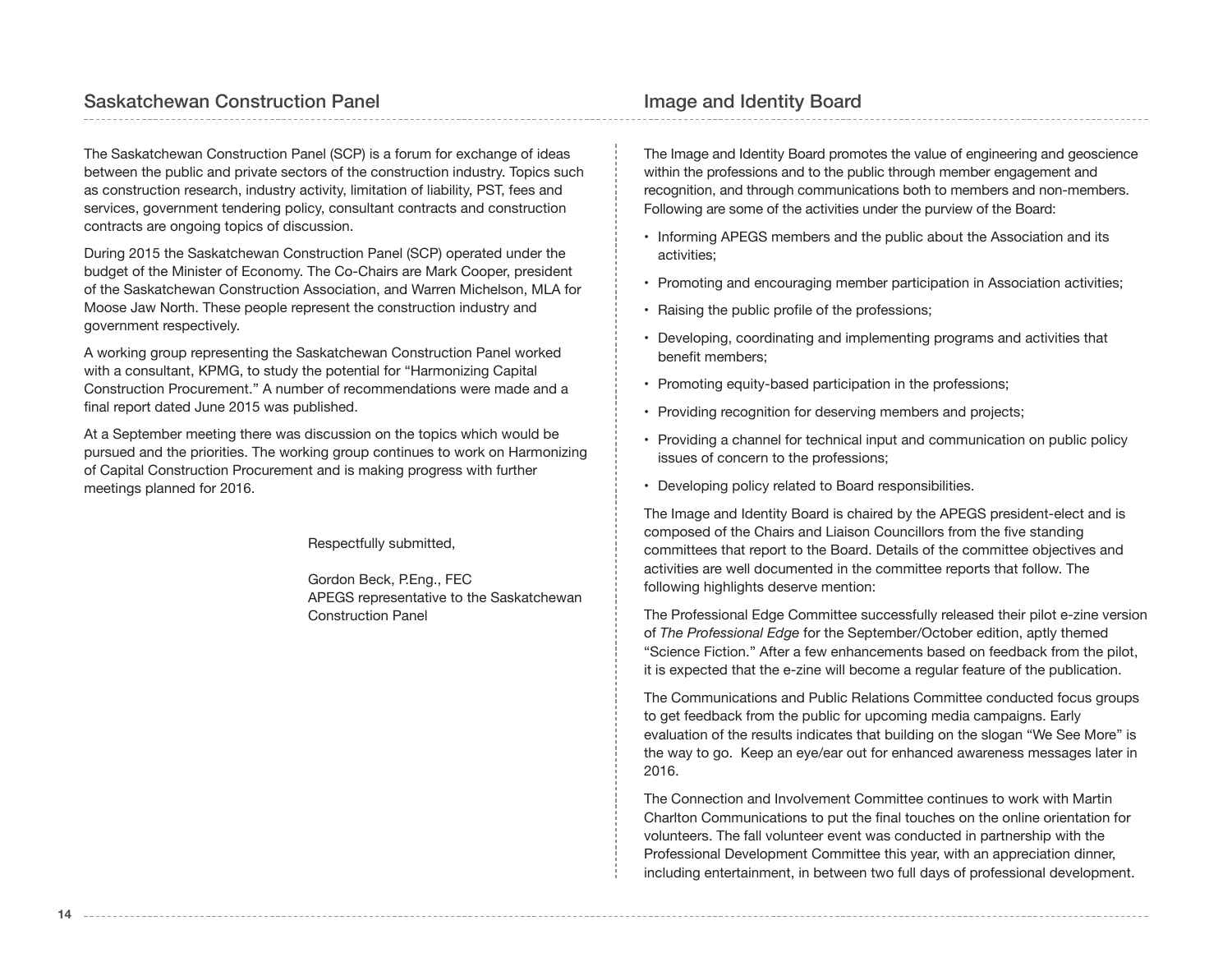Further work will be done on enhancing the synergy between these two committees. The Connection and Involvement Committee is also working on improving the connections between APEGS and its constituent associations.

The Through the Decades – We See More theme of the Annual Meeting in Regina gave opportunity for attendees to appreciate the various engineering and geoscience achievements in the province over the last century. The slide show of Association Council photos also provided various challenges from identifying ourselves or others to determining changing trends in demographics and hair and clothing styles. We were also happy to accept the praise and compliments for our contributions to society by the keynote speaker, Lowell Catlett.

The Awards Committee has been redoubling their efforts this year to reach out to our membership for award nominations, both for our own awards and for national awards. They are also excited to be presenting the new physical award for the first time at the 2016 ceremony. The Image and Identity Board approved the Awards Committee nominees, acknowledging the worthy recipients of seven APEGS awards which were presented at the Annual Meeting, and congratulating those members bestowed with the Fellow of Engineers Canada (FEC) and Fellow of Geoscientists Canada (FGC).

The Equity and Diversity Committee currently has three very active subcommittees dedicated to addressing issues pertaining to equity and diversity within the professions. The Aboriginal Subcommittee is continuing its work with strategic partners, including the universities within the province. The subcommittee also sent representatives to an international conference in Phoenix this fall to get further ideas for enhancing the representation of Aboriginals in our professions. The women's subcommittee, rebranded as the Women of APEGS, hosted their first WC2 (Women Celebrating Community with Wine, Cheese and Chocolate) networking event in Saskatoon and plan to hold a similar event in Regina. They are excited to address the challenge to meet the Engineers Canada 30 by 30 goal (30 per cent of new professionals being women by the year 2030) in the coming years. The Visible Minorities and International Graduates Subcommittee has initiated a partnership with the Open Door Society and hopes to continue this trend with other similar groups. They are also evaluating ideas from other jurisdictions for providing more support to our ethnically diverse membership.

I would like to thank the APEGS staff and the members of the Image and Identity Board for their dedication and assistance throughout the year. It is often difficult to find the appropriate focus for the types of activities undertaken by this board given the primarily regulatory nature of the Association, but the staff and volunteers have embraced the challenge and enhanced delivery of their objectives towards increased benefit to APEGS as a whole.

Respectfully submitted,

Tara Zrymiak, P.Eng., FEC Chair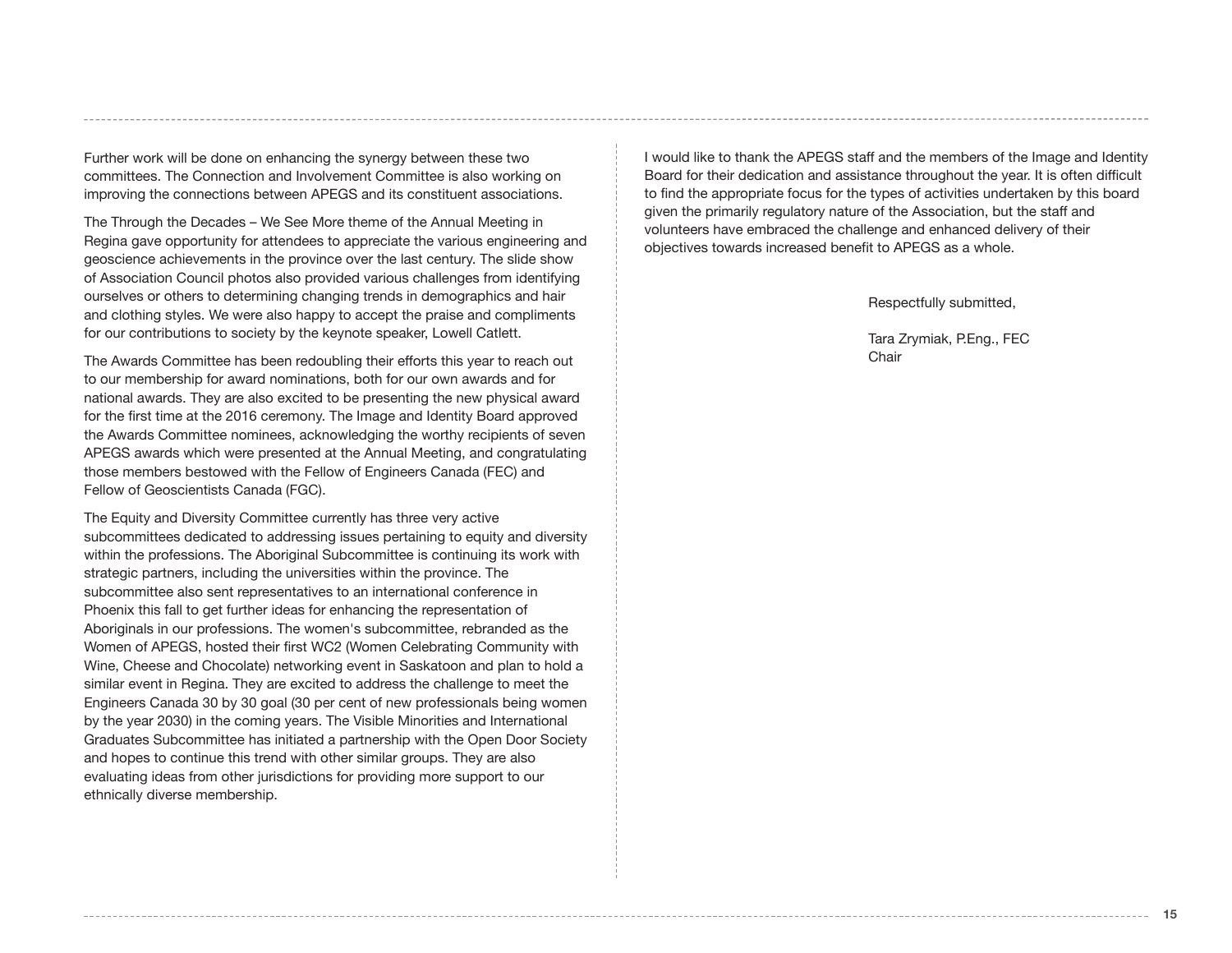## Awards Committee

The mandate of the Awards Committee is to pursue recognition for members' achievements by:

- Reviewing criteria of awards established by Council;
- Developing criteria for new awards to be recommended for establishment by Council;
- Searching for candidates, reviewing nominations and making recommendations to the Image and Identity Board for recipients of awards established by Council, annually;
- Searching for candidates and making recommendations to the Image and Identity Board for submission of nominations of members for local, provincial, national and international awards offered to engineers or geoscientists, when appropriate;
- Searching for candidates and making recommendations to the Image and Identity Board for submission of nominations of members for other awards as deemed appropriate by the Awards Committee, the Image and Identity Board or Council; and
- Searching for candidates and making recommendations to the Image and Identity Board for submission of nominations of members for Fellowship of Engineers Canada and/or Geoscientists Canada.

The Awards Committee reviewed many excellent nominees for the seven APEGS awards. Four individual recipients were chosen for their exemplary work in the areas of engineering/geoscience achievement, service to the professions, and service to the community. One individual who is not an APEGS member was recognized for her exceptional achievements or unique contributions in the promotion of the professions.

One outstanding project delivered by a team of Saskatchewan engineers and geoscientists and one environmental project were recognized.

The seven awards presented at the 2015 Annual Meeting Awards Banquet were:

- Brian Eckel Distinguished Service: Professor Arthur L. Opseth, P.Eng., FEC, FGC (Hon.)
- Outstanding Achievement: Charles Harper, P.Eng., P.Geo.
- McCannel Service: Dena McMartin, P.Eng., FEC
- Promising Member: Jerad Kupiec, P.Eng.
- Exceptional Engineering and Geoscience Project: SaskPower's Boundary Dam Carbon Capture and Storage Project
- Environmental Excellence: The Saskatchewan Ministry of Environment for its results-based regulatory reform including the Saskatchewan Environmental Code.
- Friend of the Professions: Pat Faulconbridge

In addition, five APEGS members received recognition from Engineers Canada for their noteworthy service to the engineering profession and were bestowed with the title of Fellow of Engineers Canada (FEC) or Honorary Fellow of Engineers Canada, FEC (Hon.). Similarly, five APEGS members received recognition from Geoscientists Canada for their noteworthy service to the geoscience profession and were bestowed with the title of Fellow of Geoscientists Canada (FGC) or Honorary Fellow of Geoscientists Canada, FGC (Hon.).

2015 was the second year for the APEGS Member Education Grant. This Grant was established to support APEGS members returning to further their education in graduate studies at either the University of Regina or the University of Saskatchewan. The two recipients for 2015 were Carrie J. Gillis, Engineer-In-Training, University of Saskatchewan, and Phillip L. Moleski, P.Eng., University of Regina.

In 2014, the Awards Committee decided that the format of the "award" given to recipients should be reviewed. In 2016 the Committee is pleased to be presenting the resulting new APEGS award, designed and crafted by Saskatchewan artist Joe Fafard.

I would like to take this opportunity to thank the members of the Awards Committee for their efforts and diligence in the selection of very deserving award recipients. Special appreciation goes to APEGS staff members for their continued support of the Awards Committee.

Respectfully submitted,

Sandra Foster, P.Geo., FGC, FEC (Hon.) Chair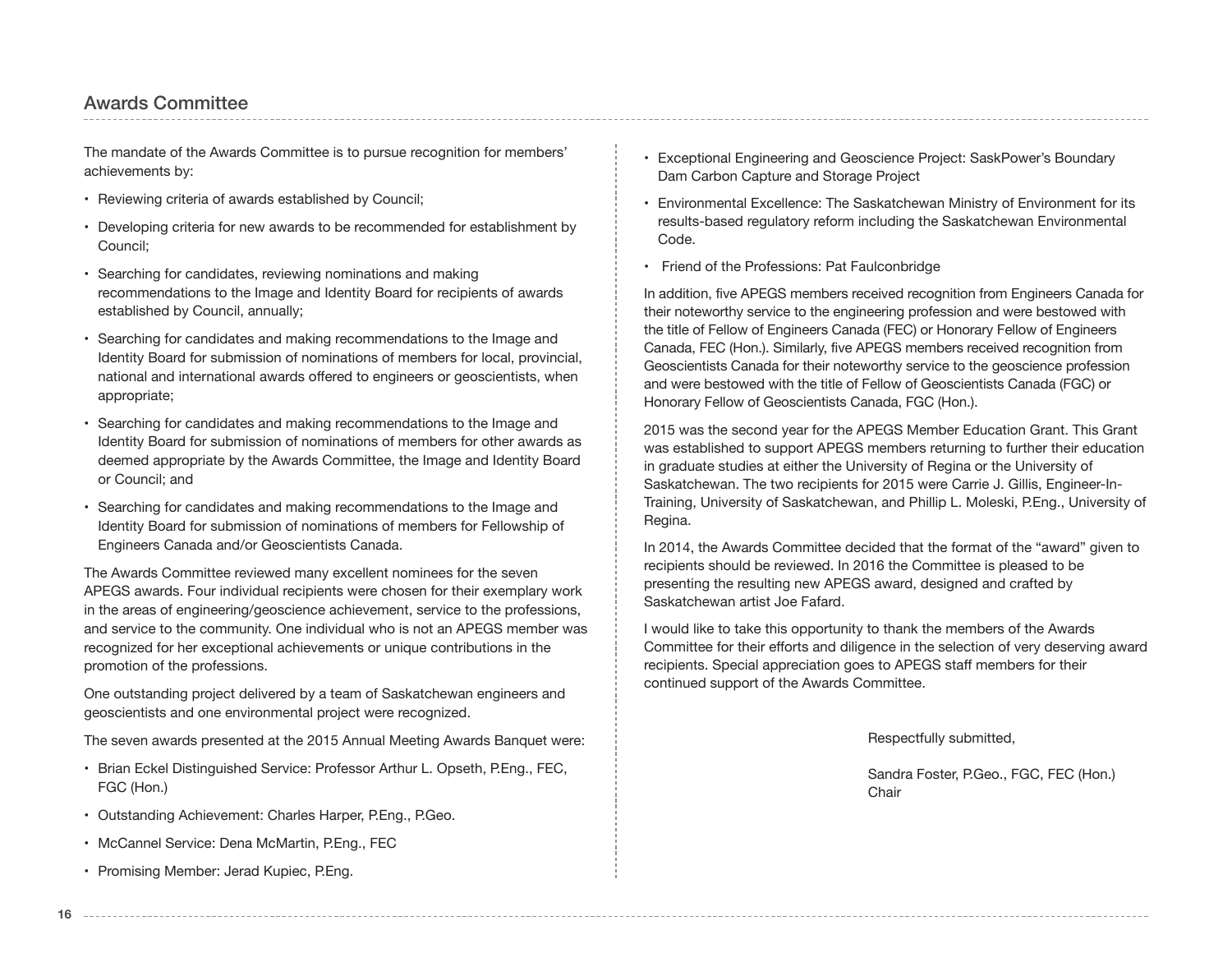An important role of the Connection and Involvement Committee (C&I) is to assist APEGS and its constituent societies with providing membership services. Engineering members of APEGS are automatically assigned to a constituent society by their location. Geoscience members may be required to register to become an active member with their constituent society, and this is highly encouraged. The C&I is also tasked with organizing the APEGS Annual Meeting and Professional Development Conference (AM), developing and maintaining membership benefits and affinity programs, and providing volunteer management.

The 2015 AM, Through the Decades – We See More, was held in Regina on April 30, May 1 and 2. There were several streams of seminars and tours for members and time for networking and catching up with friends and colleagues. The Professional Development Luncheon on Friday, May 1 included keynote speaker Dr. Lowell Catlett, a futurist and expert in agricultural economics, presenting what is best described as half TED Talk, half stand-up comedy routine. On Saturday, May 2, the Business Meeting was an opportunity for members to meet their Council members, vote on APEGS motions and receive reports. The day ended with Council and committee meetings followed by the Awards Banquet. The theme for the 2016 AM is Evolving Professionals, with keynote speaker Jesse Hirsh, best known for his work as a technology reporter on CBC.

The C&I continues to deliver the Annual Salary Survey to provide APEGS members with salary baselines under several categories. Saskatchewan members are invited to complete the survey at the beginning of each year. The information is compiled and the results are posted in *The Professional Edge* and on the website, usually in May/June of that year.

The C&I has completed the review of current APEGS member benefits and has developed an APEGS member benefits brochure. The brochure has been printed and distributed with the annual dues notices that were mailed to the members at the end of 2015. The brochure outlines the benefits automatically available to all APEGS members, with reference to the APEGS website for the current and up-to-date benefits.

Part of the mandate of the C&I is to ensure that APEGS volunteers are properly oriented to their volunteer role and are familiar with our Act and Bylaws. With the demands of work, family and other personal commitments, our volunteers' time is limited. The C&I will soon be launching an online orientation module for volunteers. All volunteers, in waiting, new and current will be encouraged to complete the online module.

The first annual Volunteer Appreciation Event, in partnership with the

Professional Development Committee's Fall Professional Development Days, was held in Saskatoon on November 5, 2015. The C&I focused on showing appreciation to APEGS volunteers by hosting an enjoyable evening of entertainment, networking and dinner in addition to covering the costs for active APEGS volunteers to attend the Fall Professional Development Days sessions. The C&I will continue to work in partnership with the Professional Development Committee in hosting the Volunteer Appreciation Event in conjunction with the Fall Professional Development Days.

#### Respectfully submitted,

Jaylyn Obrigewitsch, P.Eng. Chair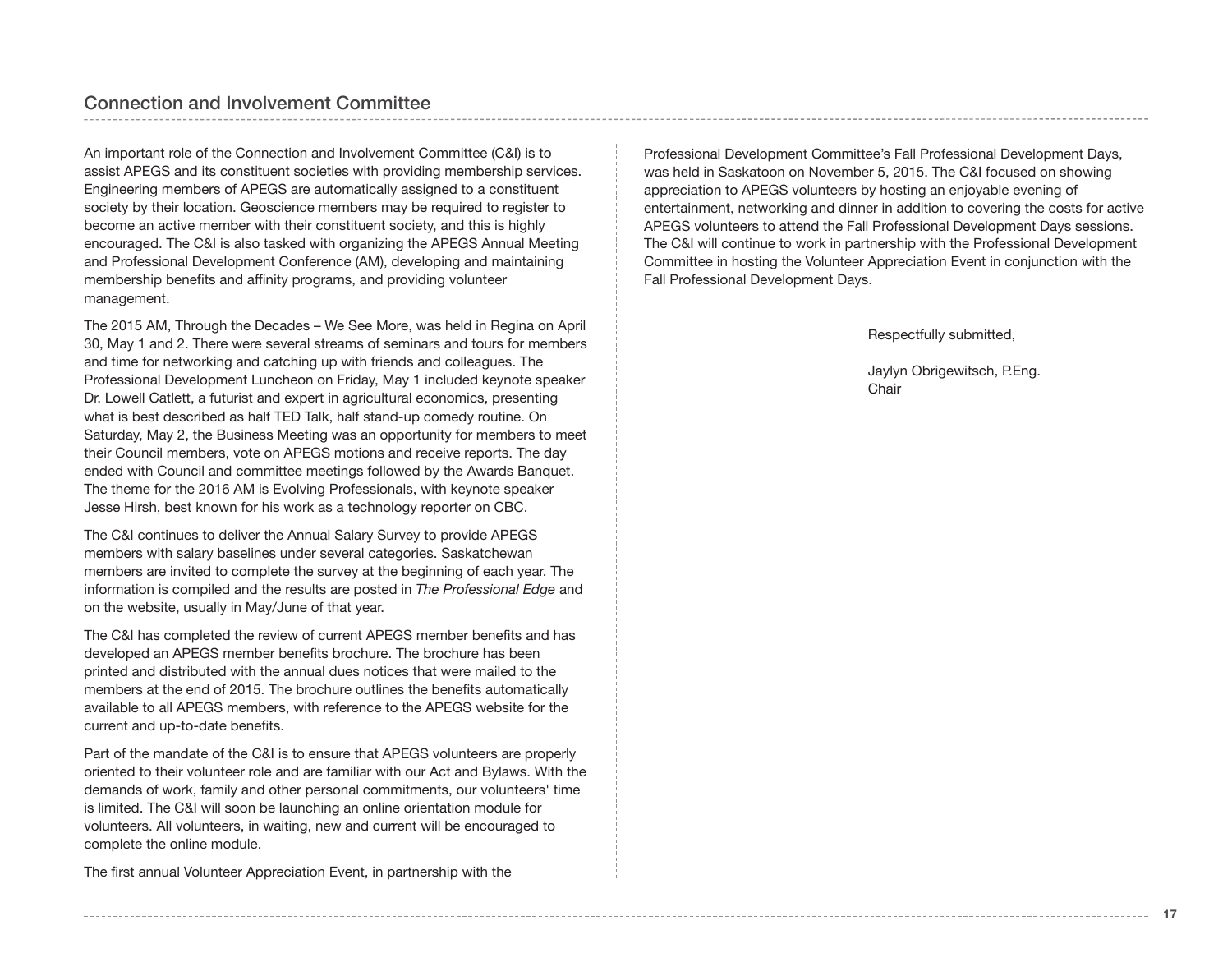## Professional Edge Committee

The Professional Edge Committee mandate is to publish current and relevant articles regarding subject areas of interest to the Saskatchewan community of professional engineers and geoscientists. To meet this mandate the Professional Edge Committee publishes *The Professional Edge* once every two months. In addition to publishing *The Professional Edge*, the committee mandate includes setting business and publishing policy.

*The Professional Edge* covers a wide array of topics and articles. Each edition focuses on a central theme that relays at least one unique aspect of engineering or geoscience in Saskatchewan. It is the Committee's intent to provide a balanced perspective regarding the articles contained in the publication and to engage as many different areas of interest as possible among the large and diverse membership. It is also the Committee's intent that each issue contains relevant material for all readers. To this end, the Committee invites members' input and ideas for articles to be included in the publication.

Publications for 2015 included the following themes:

- Profiles in Achievement (January/February)
- Super Structures (March/April)
- Annual Meeting (May/June)
- Seven Engineering and Geoscience Wonders of Saskatchewan (July/August)
- Science Fiction Special Feature (September/October)—first edition of the *e-Edge* electronic magazine
- Continuing Professional Excellence (November/December)

*The Professional Edge* remains a print magazine. The September/October issue marked the first TRUE foray into electronic magazine publishing beyond the production of a portable document format (pdf) export of the print magazine. The Committee worked with Martin Charlton Communications to develop a truly mobile version of the magazine, a version that automatically adjusts to the form factor of modern mobile devices. The Committee has received overwhelming support to proceed with the electronic magazine for all six issues in 2016. The Committee will continue to monitor the uptake of the electronic magazine as well as the readership of the printed version. It is expected that a combination of both the print and electronic versions of the publication will continue to be used for *The Professional Edge* for the next few years at a minimum. Members are encouraged to share their thoughts regarding the publication with the Edge Committee—send email to apegs@apegs.ca or call the APEGS office.

The publication of *The Professional Edge* is aided greatly by the work of the members of the Professional Edge Committee, the writing skills of Ashleigh Mattern and the editorial skills of Lyle Hewitt, Martin Charlton Communications. The Committee acknowledges the significant contributions of the volunteers who served on the Committee over the past number of years. The Committee wishes to express its gratitude to the APEGS staff for their ongoing support.

Respectfully submitted,

Robert Schultz, P.Eng. Chair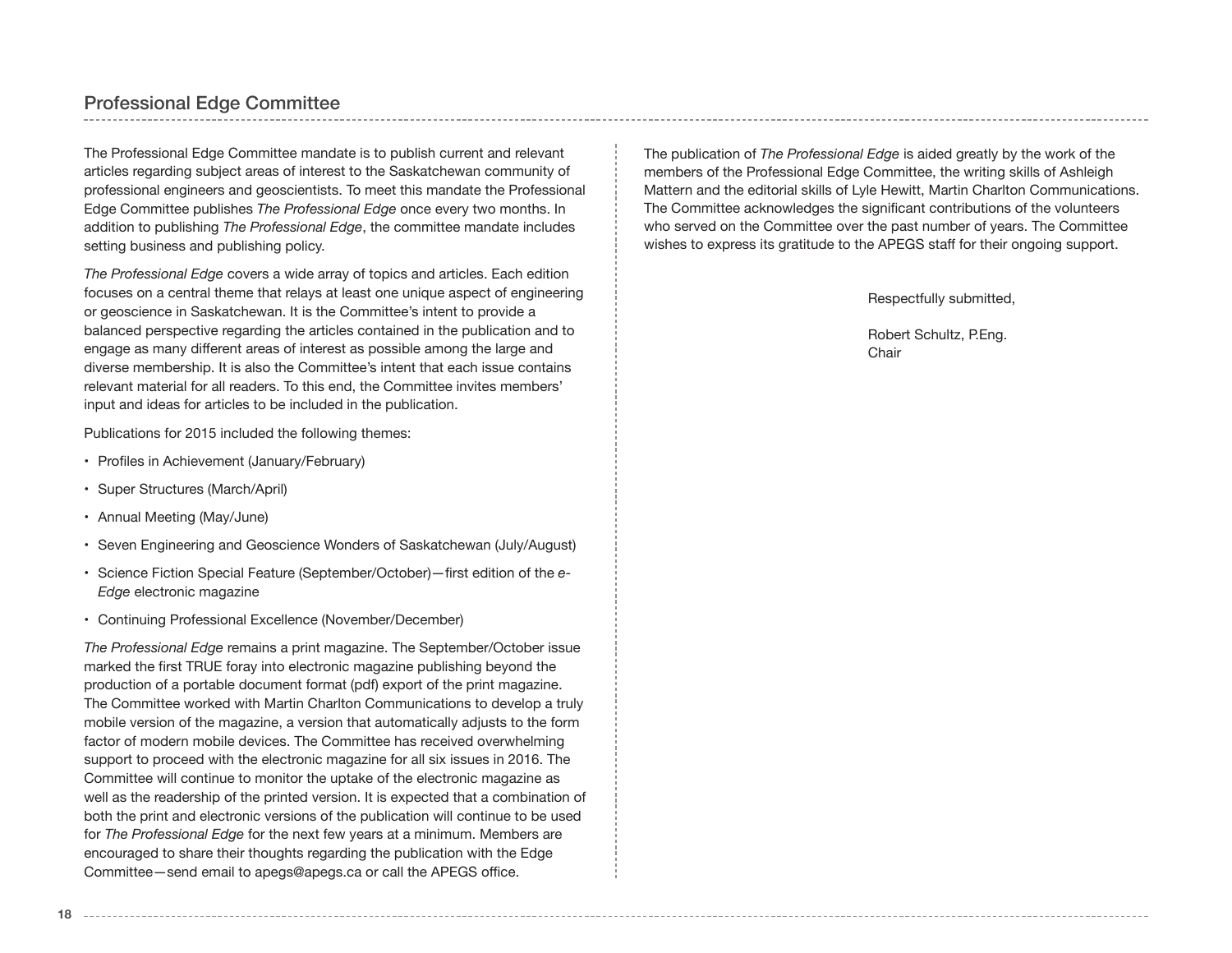The Communication and Public Relations (CPR) Committee reports directly to the Image and Identity Board and works in partnership with other committees within APEGS to raise the awareness and profile of both our professions and our Association with the following audiences:

- General public
- Business
- Governments & Politicians
- APEGS Members
- Other Professional Organizations

The Committee has been working on a three-year cycle, developing a multimedia campaign which primarily utilizes billboards, radio, web media and print media as a means of reaching our target audiences. Print media will be utilized to reinforce our messaging throughout the year.

The "We See More" campaign, initiated in 2013, incorporated the two submessages of "prosperity" and "safety," and continued in 2015. This multimedia campaign focused on Engineering and Geoscience Week and featured 30-second television ads together with strategically placed billboards. Additionally, Internet pre-rolls were incorporated into the campaign in the fall of 2015. This four-year program continues through the 2016 Engineering and Geoscience Week.

Another initiative included the revamping of the APEGS website, with both the front and back ends targeted for updating. The back end work improved the productivity of the APEGS staff and the volunteer committees, while making it easier for engineers and geoscientists to interact with the Association. The front end design work improved the layout and flow of the website to better serve the members, future members and the public in general. While the website went live in January 2014, there are still some modules being developed which will be rolled out in the coming months.

The Committee has been well served in 2015 by all volunteer members who have generously contributed their time and talents. I extend a special thank you to our former committee members for their contributions. I would also like to thank Martin Charlton Communications for their enthusiasm and initiatives and the APEGS staff, who have helped immensely with assisting this committee in its endeavours.

Respectfully submitted,

Robert J. Berry, P.Eng., FEC **Chair** 

The Equity and Diversity Committee (E&D) mandate is to provide leadership for the Association on equity and diversity matters and foster an understanding among all APEGS members of the role of equity and diversity in the engineering and geoscience professions and the importance of maintaining a respectful workplace.

The E&D currently consists of 11 members purposely selected to represent the diversity of individuals practising in our professions. The main committee meets approximately once per quarter to coordinate the activities of the subcommittees, provide resources to ensure subcommittee work is effective and to ensure alignment with the directions set by the Image and Identity Board and Council.

In 2015, our subcommittees were streamlined to provide more effective results for the membership. Currently Equity and Diversity includes the following subcommittees:

- Women of APEGS (formerly known as Women in Engineering),
- Aboriginal Persons, and
- Visible Minorities and International Graduates (formerly two separate subcommittees).

Issues pertaining to the Persons with Disabilities Subcommittee will be referred to the main E&D Committee in 2016.

During 2015, the E&D implemented the Initiatives and Action Roster rolled out in June by Council. After using this tool for the last couple of meetings, our subcommittees, along with the full E&D Committee, are tracking initiatives, identifying individuals responsible to manage the initiatives, prioritizing initiatives and determining the effort required to achieve meaningful results.

The Women in Engineering Subcommittee has been renamed the Women of APEGS (WoA) Subcommittee to better reflect our membership. This past year has included introducing the 30x30 initiative, networking events spotlighting women in the professions and supporting similar organizations such as Women in Mining and the Canadian Coalition for Women in Engineering, Science, Trades and Technology, CCWESTT. Work with other organizations, both in Canada and the United States, will continue to be a focus for 2016.

The Aboriginal Subcommittee is working at growing its network by enhancing existing as well as establishing new relationships with corporate entities. It is focusing on the national level for learning opportunities and has established a connection with the American Indian Science & Engineering Society (AISES)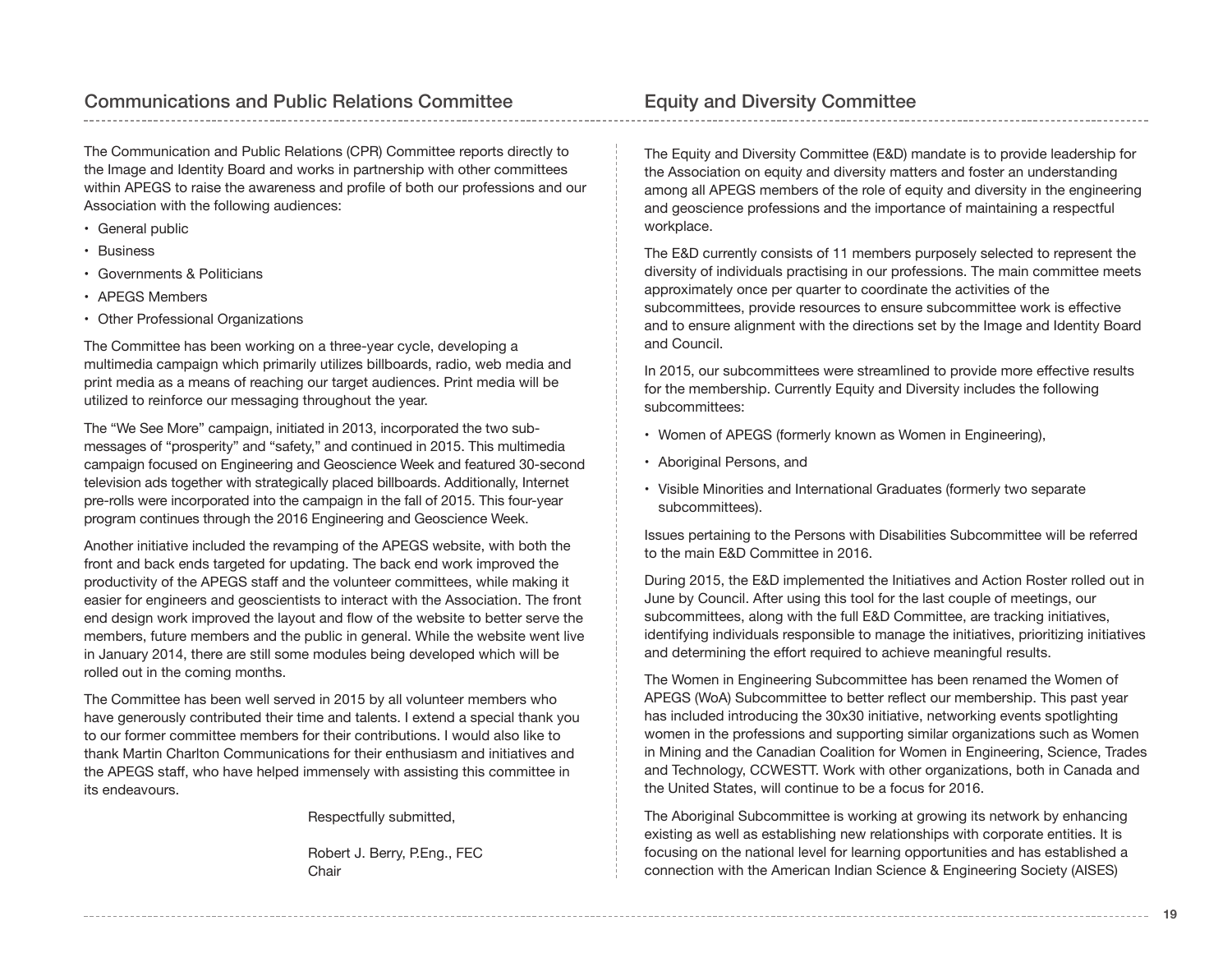which has one of the more advanced programs for getting Aboriginal people involved in sciences in North America. The subcommittee is looking to come up with ideas to disseminate ideas more effectively in 2016 to Aboriginal APEGS members who are more likely to be spread out in northern communities rather than to be found in larger centres like Saskatoon and Regina.

The Visible Minorities and International Grads Subcommittee is looking at other jurisdictions for ideas to provide support to our members in this category. In Manitoba, APEGM has facilitated the creation of ethnic chapters such as Chinese, Indian, Filipino, etc., for networking and support of their international graduate members. The subcommittee is investigating starting similar ethnic chapters in Saskatchewan in 2016.

The E&D recognizes APEGS staff for their help with some of the initiatives in 2015 and looks forward to highlighting results from this group during the 2016 Annual Meeting and Professional Development Conference.

Respectfully submitted,

Peter Zrymiak, P.Eng. **Chair** 

## Education Board

The Education Board provides information and opportunities to our future professional engineers and geoscientists, ensures our current members are developing on professional and personal levels and is engaged in sustainability and environmental issues. There are four standing committees reporting to the Education Board:

- Kindergarten to Grade 12 Committee (K-12): The committee's mandate is the promotion and encouragement of science, technology, engineering and mathematics education and experiences to K-12 students, parents and educators. Major activities include outreach and sponsorship of student groups, organizations and educators, as well as support for development of curriculum and teacher resources.
- Student Development Committee (SDC): The committee's mandate is the promotion and encouragement of science and engineering to post-secondary students and faculty. The committee provides grants and other supports for the major student societies and special interest groups at the two universities. A key longer term initiative is the development of a student mentorship program that will assist students through their academic programs and entry into the professions.
- Professional Development Committee (PDC): The committee's mandate is to provide professional development opportunities for APEGS members and to promote and maintain the Continuing Professional Development program. The committee was responsible for planning and delivering PD Day at the APEGS Annual Meeting and the fall PD Days in Saskatoon. Considerable effort is being given to education of members about CPD responsibilities, with the goal of increasing CPD reporting.
- Environment and Sustainability Committee: The committee's mandate is to guide and bring awareness and learning opportunities to APEGS members and committees on environmental and sustainability issues, trends and responsibilities. Major initiatives under way include a series of *Edge* articles, training and education events with other committees of the Education Board, and liaison with Engineers Canada and Geoscientists Canada.

Two members of the Education Board serve on the senates of the University of Regina and University of Saskatchewan. Enrolments in engineering and geosciences are generally either stable or increasing at both universities, reflective of the strong long-term demand for engineers and geoscientists within the provincial and regional economies.

APEGS is well served by strong and dedicated leaders and members for all of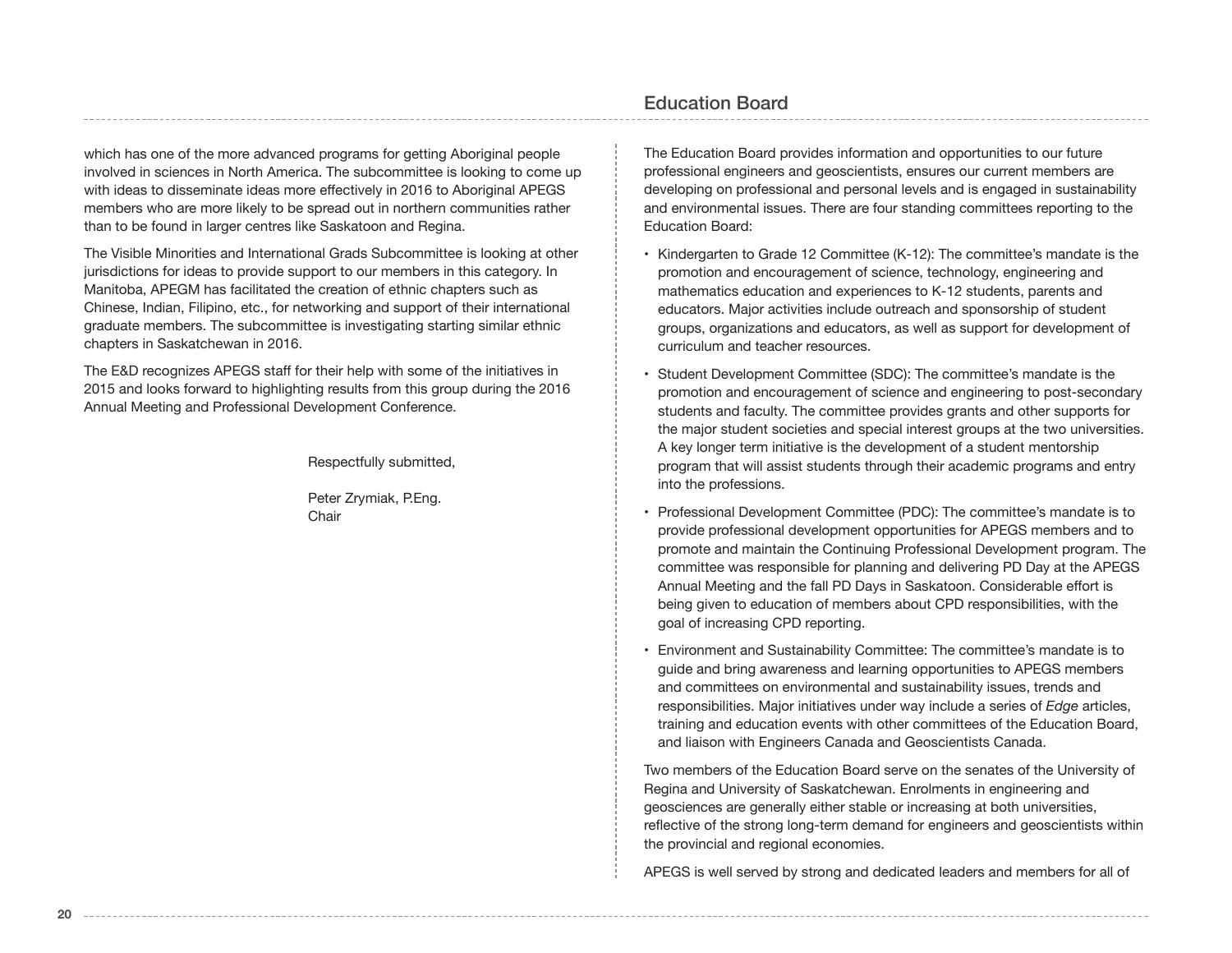the Education Board committees and as senate representatives. Opportunities exist for new members, who will find the work of the committees to be very rewarding. The committees and the Board have been fortunate in 2015 to be extremely well supported by the APEGS office, and particularly by Patti Kindred, P.Eng., FEC (January to May) and Shawna Argue, P.Eng., FEC, FCSSE, FGC (Hon.) (September to December).

Respectfully submitted,

Ernie Barber, P.Eng., P.Ag. **Chair** 

## Professional Development Committee

The Professional Development Committee (PDC) promotes and encourages the professional growth and continuing education of all members of APEGS. We do this by offering members various opportunities for obtaining professional development (PD), educating members on the requirements of the Continuing Professional Excellence (CPE) program, and helping members maintain their competence and stay current in their chosen field, which is a requirement under the APEGS Code of Ethics.

PDC was once again active in 2015 organizing Professional Development opportunities for members, by assisting with the planning and deliverance of the PD Day at the APEGS 2015 AGM (Regina) and the fall PD Days in Saskatoon. The PDC's Fall Professional Development Days focused primarily on integrating climate change and infrastructure, ethics and technology, presentation training and handling the media. There was a positive response to the PD Days sessions and they were well attended. In addition, PDC arranged for a "Practical Writing for Technical Professionals" course presented by RGI in Regina and Saskatoon in May 2015.

The PDC has been working diligently on the three-year plan introduced in 2013 to enhance professional development opportunities. We have increased the number and frequency of PD opportunities, are conducting a review of the CPE program through a subcommittee, have retained the services of EyeInspire to help plan and facilitate our PD events, are adding new members to our committee and have finalized our APEGS Initiatives and Actions Roster. A new Vice-Chair was appointed to our committee at the end of 2015.

The PDC is also closely monitoring developments in Continuing Professional Excellence and Professional Development in our sister associations. We have formed a subcommittee to work on improving the CPE reporting and tracking on the APEGS website, review the CPE Members Guide and examine the future PD requirements both locally and at the national level.

In closing, we would like to thank our fellow APEGS committees and our constituent organizations. We would especially like to recognize the contributions of the APEGS office staff, APEGS Environment and Sustainability Committee, APEGS Connection and Involvement Committee, Engineers Canada, the Regina Engineering Society and the Saskatoon Engineering Society.

Respectfully submitted,

Terry Werbovetski, P.Eng., FEC Chair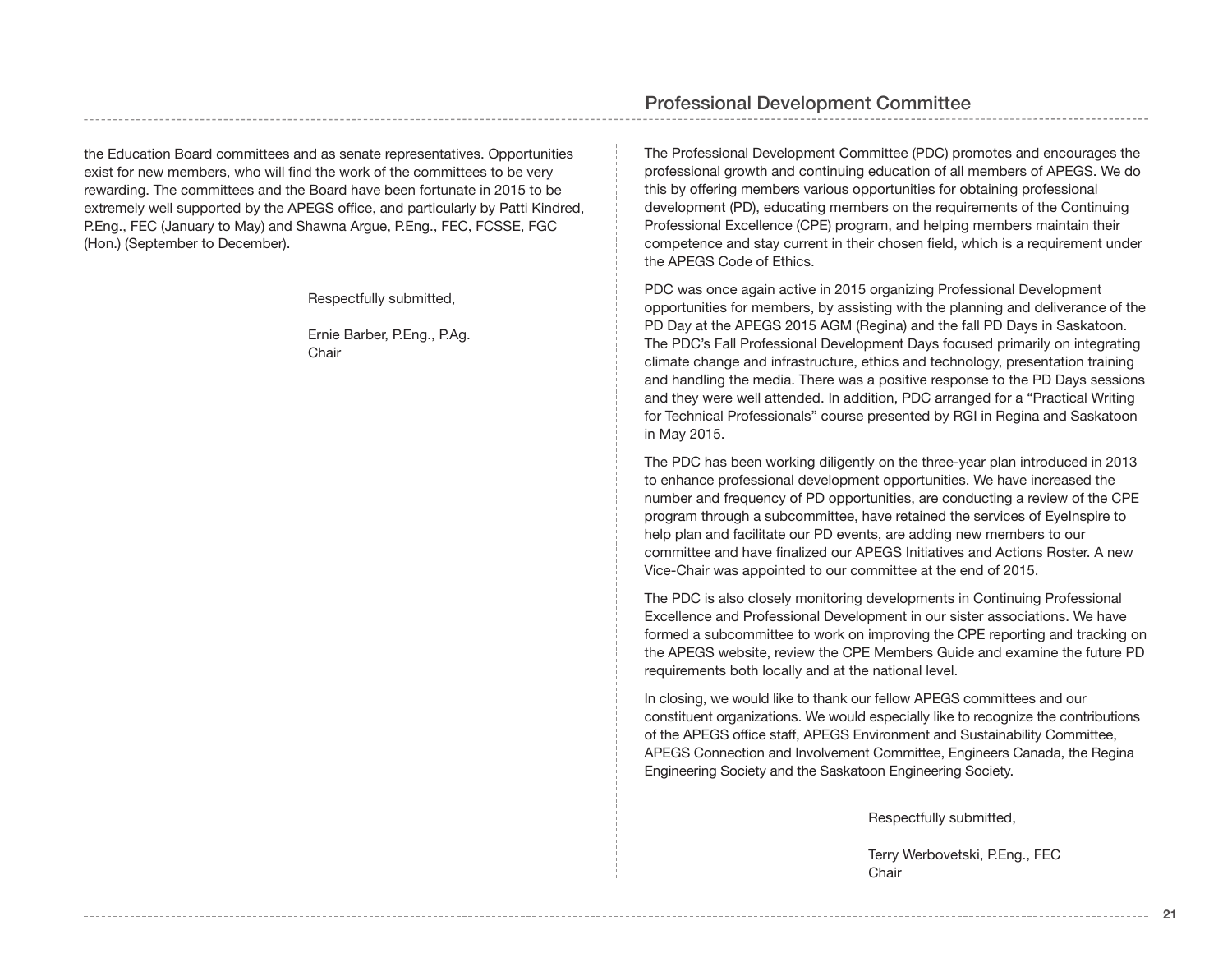## Student Development Committee

The Student Development Committee's mandate is the promotion and encouragement of science and engineering to engineering/geoscience students and engineering/geoscience faculty and to liaise with students and faculty at other related post‐secondary institutions.

In 2015, APEGS promoted several enriching endeavours.

- U of S hosted the Conference on Diversity in Engineering;
- University of Saskatchewan Space Team (USST) won first place at the European Rover Challenge 2015;
- U of S Sled Dogs 1/4 Tractor Team placed 6th at the 2015 ASABE 1/4 Scale Tractor International Student Design Competition; and
- U of R hosted the Western Engineering Students' Society Team (WESST) AGM Retreat.

The funding for 2016 has also been awarded, and the upcoming events can be seen below.

In 2015, the Committee started its APEGS – Initiatives & Actions Roster as part of the APEGS Value Proposition (AVP). Initiatives include:

- APEGS information to student review;
- APEGS university student mentorship review;
- Welcome package for student members to SDC; and
- Committee succession planning.

I look forward to updating the APEGS membership next year on our progress.

I would like to thank the members of the Committee and extend a special thank you to Shawna Argue, P.Eng., FEC, FCSSE, FGC (Hon.), staff liaison, and the APEGS staff for supporting the Committee throughout the year. We look forward to another successful year with you.

In closing, I would like to thank Patti Kindred, P.Eng., FEC for her support and guidance to the Committee over the past four years. We have accomplished so much and we could not have done it without her. Best wishes in her future endeavours.

Respectfully submitted,

Ashley Ransom, P.Eng., FEC **Chair** 

| Group                           | Grants                                                | Sponsorship                                                                                 |
|---------------------------------|-------------------------------------------------------|---------------------------------------------------------------------------------------------|
| Regina                          | \$6,130                                               | \$15,175                                                                                    |
| Engineering<br>Students'        | <b>WESST Executives Meeting</b>                       | Western Engineering Competition                                                             |
| <b>Society</b>                  | <b>CFES Congress</b>                                  | Regina Engineering Competition                                                              |
|                                 | <b>CFES Presidents Meeting</b>                        | Canstruction                                                                                |
|                                 | Conference on Diversity in<br>Engineering             | Baja SAE International - Baja<br>Competition                                                |
|                                 | Year 1 to 4 Reception                                 | <b>Engineers Without Borders</b>                                                            |
|                                 | <b>WESST AGM Retreat</b>                              | Global Engineering Competition                                                              |
|                                 | National Engineering Week                             | <b>World Mining Competition</b>                                                             |
|                                 |                                                       |                                                                                             |
| <b>Saskatoon</b>                | \$8,370                                               | \$63,280                                                                                    |
| <b>Engineering</b><br>Students' | <b>CFES Conference on Diversity</b><br>in Engineering | <b>Great Northern Concrete</b><br>Toboggan Race                                             |
| <b>Society</b>                  | <b>CFES Presidents Meeting</b>                        | U of S Aero Design Team                                                                     |
|                                 | <b>WESST Executives Meeting</b>                       | Huskie Motorsports                                                                          |
|                                 | <b>WESST AGM Retreat</b>                              | <b>IEEE Illumination</b>                                                                    |
|                                 | Western Engineering<br>Competition                    | <b>ASABE 1/4 Scale Tractor</b><br>International Student Design<br>Competition               |
|                                 | <b>CFES Congress</b>                                  | USST University/European Rover<br>Challenges, High Altitude Balloon                         |
|                                 | Saskatoon Engineering<br>Competition                  | xChange: EWB National<br>Conference 2016                                                    |
|                                 | Spectrum 2016                                         | <b>Environmental Engineering</b><br><b>Students' Society ENVESS</b><br><b>Industry Tour</b> |
|                                 |                                                       | <b>Canadian Mining Games</b>                                                                |
| D.M. Kent                       | \$1,250                                               | \$7,250                                                                                     |
| Club                            | <b>WIUGC 2016</b>                                     | <b>PDAC 2016</b>                                                                            |
|                                 |                                                       | AMEbc Roundup                                                                               |
|                                 |                                                       |                                                                                             |
| Ore Gangue                      | \$1.250                                               | \$3,200                                                                                     |
|                                 | <b>PDAC 2016</b>                                      | <b>WIUGC 2016</b>                                                                           |
|                                 |                                                       | Canmore 2016                                                                                |
|                                 |                                                       | Core Lab Trip 2016                                                                          |
| <b>TOTAL</b>                    |                                                       |                                                                                             |
|                                 | \$17,000                                              | \$88,905                                                                                    |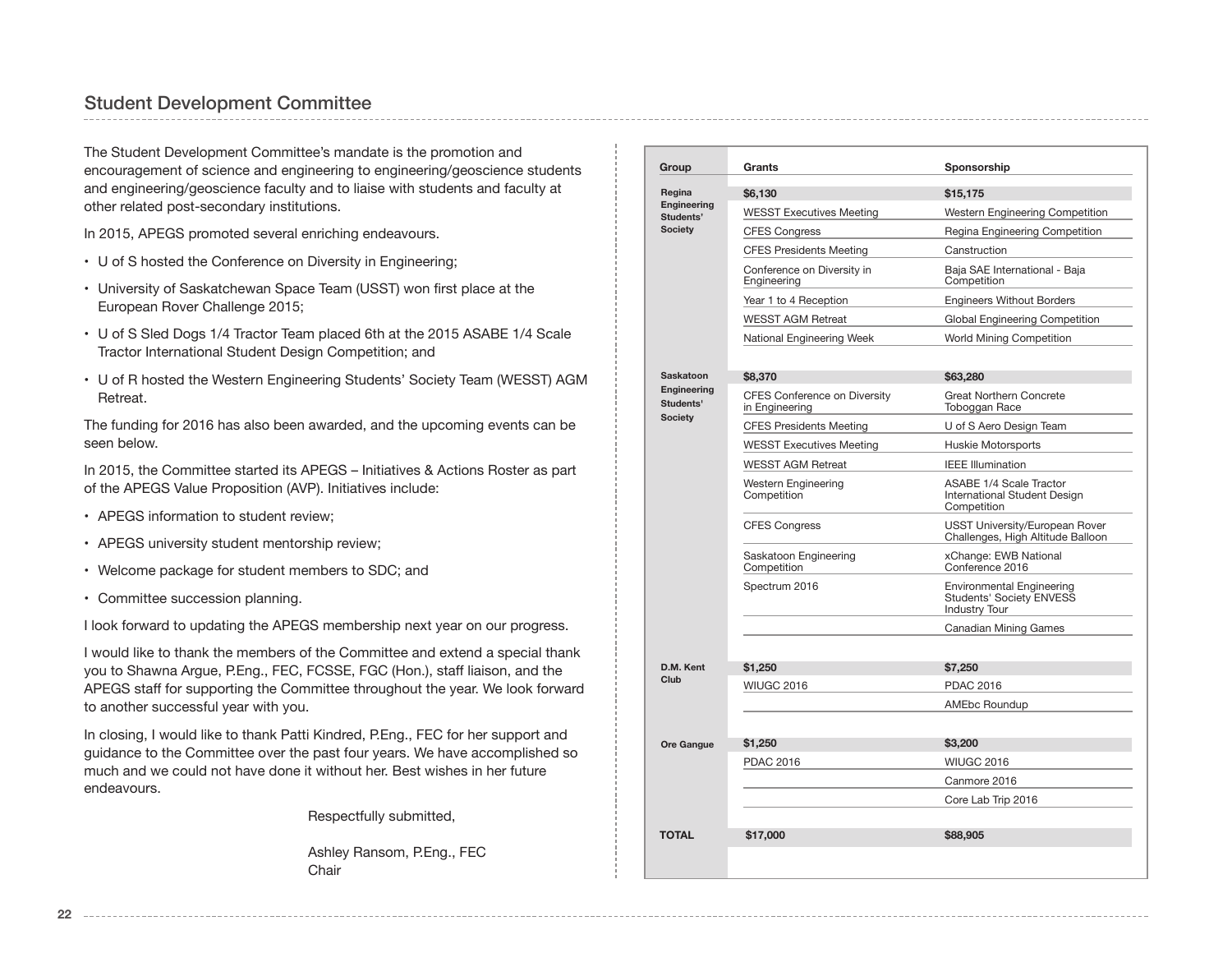Through 2015, the K-12 Committee continued its activities with the aim of promoting STEM (science, technology, engineering and math) education to students and educators across Saskatchewan, spanning kindergarten to grade 12.

The Committee has begun work to develop a teacher resource which will complement the new secondary science curriculum. The resource will focus on providing information to students and teachers regarding careers in engineering and geoscience as they explore the environmental, earth and health sciences.

We support the "30 by 30" initiative put forth by Engineers Canada – to increase the proportion of newly licensed female engineers to 30 per cent by the year 2030. These future engineers are currently in elementary school and will benefit from encouragement and fostering of their interest in STEM subject areas. The Committee will continue to look for ways to provide this support.

The Committee offers outreach and sponsorship to various student groups, organizations and educators in our province. In 2015, this included, but was not limited to: EYES Science Camps (U of R); Sci-Fi Science Camps (U of S); SIEC Cardboard Boat Races (Saskatoon); the proposed Children's Discovery Museum (Saskatoon); various robotics clubs (province-wide); Saskatchewan Science Fairs; the Regina District Industry Education Council; ASSIST; and the SK Scholastic Chess Association.

We greatly appreciate the support of APEGS member volunteers who have given their time through direct involvement in various outreach opportunities. We invite interested APEGS members to learn more about assisting the Committee over the coming years, as we hope to: revisit the career video project (see previously completed videos on the APEGS website); continue with resource development (in conjunction with the Ministry of Education); create and deliver hands-on and interactive appearances at career fairs; and other outreach opportunities.

Professional engineers and geoscientists provide a diverse range of services to the public and private sectors, from the development of natural resources and infrastructure, the design of new machines, processes and products to site remediation and management of waste. We work as key members of teams, and are counted on to safeguard the public and the environment in the practice of our professions.

The Environment and Sustainability Committee works closely with Engineers Canada and Geoscientists Canada to guide APEGS members to exercise due diligence in the execution of their work, which includes responsible environmental management.

Climate change has been referred to as the greatest threat the world is facing. More than ever before, people around the globe are facing challenges on a daily basis that are at least in some way related to development with which engineers and geoscientists are involved. The concept of sustainable development is development that meets the needs of the present without compromising the ability of future generations to meet their own needs.

The Environment and Sustainability Committee was established in 1998 to assist APEGS in the facilitation of learning opportunities for members, raising awareness on environment and sustainability issues, monitoring environmental issues and trends and recommending responses and actions. The Committee works with other APEGS and Education Board committees to offer learning opportunities throughout the year – watch for more to come in 2016 related to climate change mitigation and adaptation.

Respectfully submitted,

Kevin Hudson, P.Eng. Chair

Respectfully submitted,

Stacey Sirois, P.Eng. **Chair**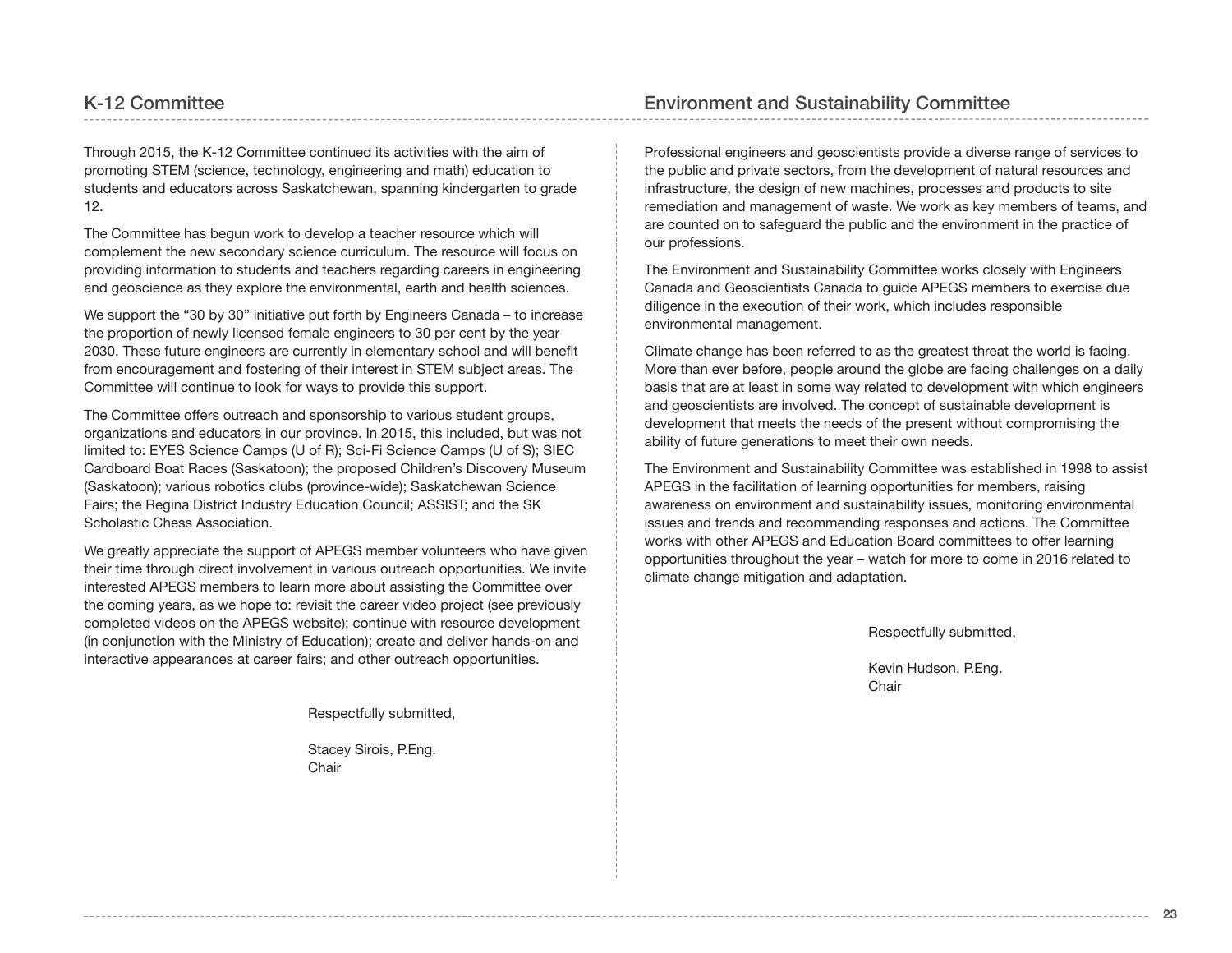## University of Saskatchewan Senate

There were two University of Saskatchewan Senate meetings held during the past year: April 25, 2015 and October 17, 2015.

Dr. Gordon Barnhart, acting president, was replaced by Peter Stoicheff on October 24, 2015. President Stoicheff was previously the Dean of the College of Arts and Science. It will be interesting to see how things progress under the new president as he is well versed in the planning and operation of the university.

Highlights of the year from the Senate meetings are as follows:

- Progress on the five-year plan and objectives is on schedule.
- Tuition hikes for 2016 have been announced to average 2.5 per cent with the College of Engineering having little change.
- The Graduate Students Society audit is progressing with no updates.
- The College of Medicine has succeeded in achieving full accreditation.
- The U of S was given \$37.2 million from the Canada First Excellence Fund over seven years. The university was one of five receiving this award, a first for the U of S.
- The board of governors has approved the hotel proposal east of the football stadium.
- An initiative is under way using the open textbook concept. Eight courses with 1,200 students are involved. This could save up to \$120,000.
- The financial concerns that had been a major issue appear to remain under control.

Total enrolment at the university for fall 2015 was 19,754, up 0.6 per cent. There were 16,869 undergraduates and 2,885 graduates. 74 per cent of the direct entry was from Saskatchewan, 9 per cent international and 17 per cent out of province.

Dean Georges Kipouras, P.Eng., College of Engineering, is retiring and temporarily being replaced by Donald Bergstrom, P.Eng. until a new dean has been named. The direction of the College continues to follow the 2012-2016 strategic plan.

The College of Engineering went through a CEAB accreditation process, following a new, outcomes-based approach involving assessments of preidentified graduate attributes. The U of S College of Engineering was among the first accredited engineering schools in Canada to participate in the new process. Seven of the eight undergraduate engineering programs received full

accreditation for the maximum allowed six-year period through June 30, 2021. Environmental Engineering, a newly formed program, was awarded accreditation for three years to June 30, 2018.

The College of Engineering held the third annual Safety Days in September to make the students aware of safety. Spectrum was held January 14 to 17, 2016.

Respectfully submitted,

Rick Forbes, P.Eng., FEC, FGC (Hon.) APEGS representative to the University of Saskatchewan Senate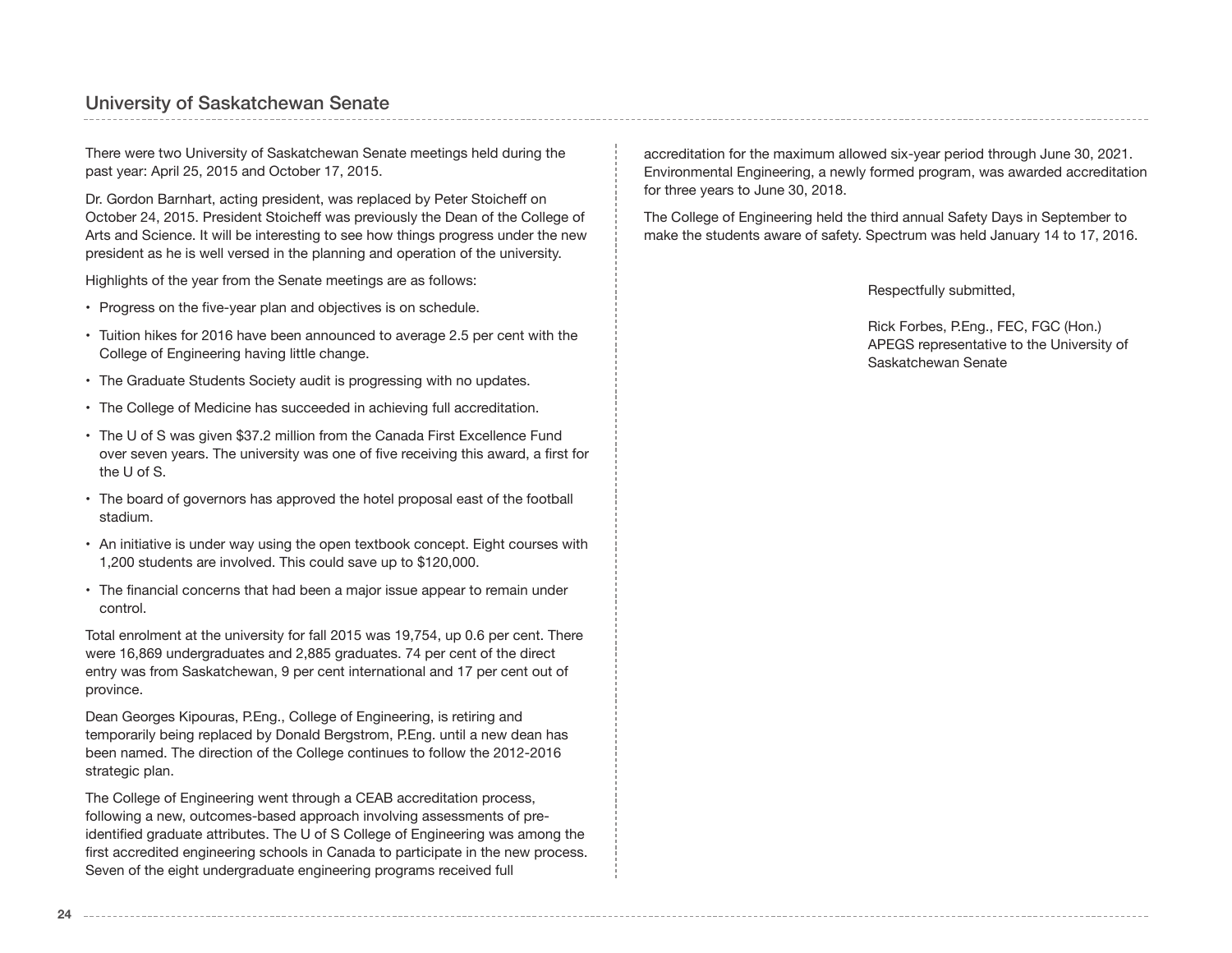## University of Regina Senate

The University of Regina has had a good year with increasing enrolments. The enrolment at the university has grown to 14,450 students, up 3 per cent from last year. These numbers include all federated colleges. First Nations University is up by 12 per cent, Luther College up by 8 per cent and Campion College is down by 3 per cent. Some notable changes in enrolment are: Continuing Education is up by 25 per cent, Engineering and Applied Science up by 8 per cent and Science up by 6 per cent. The number of Aboriginal students has increased to about 11 per cent. Unfortunately, the number in engineering is still quite low. There are about 1,765 international students, up by 14 per cent, and up 4 per cent for graduate students. Engineering now has 431 international students.

The Faculty of Engineering and Applied Science first year enrolment is now about 400 for 2015. This put great strain on all resources such as faculty and space. Some fourth year engineering classes are now near 100 students and, for example, the engineering law class is at 157 students. Engineering undergraduate enrolment has increased to 1,387 undergraduate students, an increase of 21 per cent from last year. This means that some classes may have to be offered more than once a year. Large classes create a huge pressure on teaching and marking loads. The Faculty likely cannot handle a steady first year enrolment of 400. The Faculty will also have to offer some courses at least twice a year.

Last year there were about 140 engineering graduates. Last spring there were a total of 71 projects presented and there were some very interesting projects.

Dr. Guoxiang Chi, P.Geo., head of Geology, reports that Geology has 148 undergraduate as well as 26 M.Sc. and 6 Ph.D. students. They currently have 9 faculty. They expect to hire a new lab instructor this summer. They have hired a new tenure track lecturer and a new lab instructor. They have also established a new petrographic teaching laboratory. Their new Environmental Geoscience program is formally established. The graduates from both Geology and Environmental Geoscience programs meet the requirements for registration with APEGS.

There are two new residences on campus that have 605 beds along with 90 new daycare spaces. There will be 150 new underground parking stalls to replace some of the surface spots that were on the building site.

The U of R had a small increase in the government grant in 2014 of about 1.9 per cent, but considering inflation that will mean the equivalent of a decrease of 3 per cent. The university and all faculty budgets for 2014/2015 are very tight. This will be hard to manage when something like 80 to 85 per cent of the budget goes to wages. While the university has a balanced budget and is in good financial shape, there are many challenges for the university administration --

the increased demand in engineering, business and nursing, for example. With the budget being very tight, it is unfortunate that some programs with very low enrolments may have to be dropped or suspended but the university must continue to offer a variety of programs in all areas. Dr. Riddell, principal of Regina Campus, University of Saskatchewan once said that universities must and will change.

There is a need to rejuvenate the College Avenue campus. That campus offers extension and business courses as well as housing the Regina Conservatory of Music. This campus generates about 20 million in revenue and costs 12 million to operate so it makes money for the university. However, the buildings are in need of renewal and that is expensive. While some funds have been raised, it will need government support. Financially, the U of R is not nearly as badly off as many other universities, particularly in the Maritimes where some are having really serious problems since they have had provincial funding dropping to 40 per cent or less.

Dr. Hussein, Dean of Engineering and Applied Science, has had meetings with a new Faculty of Engineering Advisory Committee. This is a group of senior business and government executives who will meet regularly to discuss issues and give advice to the faculty.

The university is projecting a stable enrolment for the next four years with a slight increase in local students. It will continue to grow as a comprehensive university. It cannot return to being strictly a liberal arts university, as a few people want. The university is lucky to have a strong leader in Dr. Timmons and it will become a stronger institution in the future.

Respectfully submitted,

Art Opseth, P.Eng., FEC, FGC (Hon.), FCSSE APEGS representative to the U of R Senate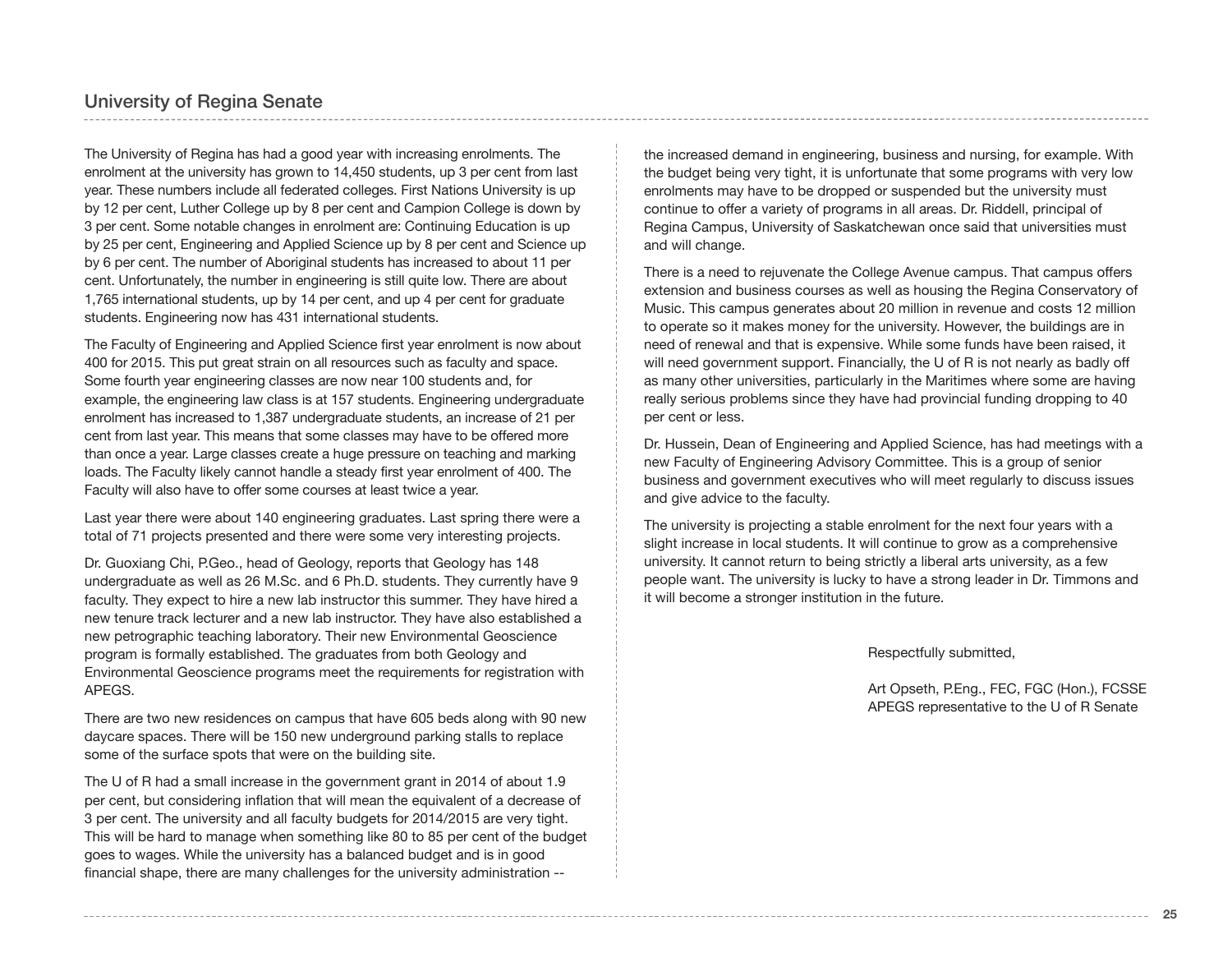Engineers Canada is the national organization of the 12 provincial and territorial associations that regulate the practice of engineering in Canada and license the country's 280,000 members of the engineering profession. Engineering is a selfregulated profession. Engineers Canada exists to support APEGS and the other provincial and territorial regulatory bodies, to advance the profession in the public interest.

The board of Engineers Canada adopted a policy governance model in June 2013. At its February 2014 meeting, the board fine-tuned its Ends policies in order to ensure they reflect what is to be achieved. The Ends are a set of broad policies that provide direction to the chief executive officer and Engineers Canada staff to work out the details of how that work will be achieved. The Ends policies are Engineers Canada's reason for being. All work that Engineers Canada does must align with these Ends:

#### **E: Engineers Canada's Purpose**

Engineers Canada exists so that constituent associations have support for an advancing engineering profession and its self-regulation in the public interest at a cost that is justified by the results.

#### **E-1: Consistency in Regulatory Standards and Practices**

Consistency among the constituent associations' regulatory standards and practices to protect and serve the public interest is the highest priority among Ends. This End shall be allocated no less than 40 per cent of the overall resources.

#### **E-2: Public Confidence in the Profession**

The public has confidence that engineers practise with competency and integrity and recognize that their work benefits society. This End shall be allocated between 15 and 25 per cent of the overall resources.

#### **E-3: Sustainability of the Profession**

Engineering is recognized as an attractive profession. This End shall be allocated between 15 and 25 per cent of the overall resources.

#### **E-4: Protection of Engineering Terms**

The public is not misled by persons improperly using engineering terms, titles, images and words in federal corporations and trademarks. This End shall be allocated no more than 10 per cent of the overall resources.

Engineers Canada continues to work through improving its operations in accordance with policy governance. Following is an overview of some of the work carried out by Engineers Canada during the past year to achieve the Ends.

The Framework for Regulation (formerly the Canadian Framework for Licensure) is a set of aspirational elements that form the baseline for engineering regulators. The constituent associations, through the Chief Executive Officers Group, participate in the development of elements and decide if, when and how to adopt the elements in their jurisdictions. Engineers Canada supports the CEO Group by facilitating the development and ongoing improvement of the framework. At a meeting of the Framework Steering Committee in November 2014, a new streamlined process for developing framework elements was established and a two-year milestone was set to complete development of all elements.

The Educational Credential Assessment Project is Engineers Canada's plan to become a Citizenship and Immigration Canada (CIC) designated agency for assessing engineering educational credentials for immigration purposes. An Educational Credential Assessment (ECA) verifies that education credentials obtained outside of Canada are valid and substantially equivalent to a credential completed in Canada. Anyone with a foreign educational credential applying to immigrate to Canada under the Federal Skilled Worker Program must obtain and submit an ECA as part of their immigration application. Engineers Canada would act as the clearing house and assessments would be done by the constituent associations. Constituent associations will continue to make all licensure decisions. This has resulted in some concerns by constituent associations regarding the role of Engineers Canada in the program and that those seeking credential reviews would interpret a successful review as an ability to be licensed. Work and discussions on this issue will continue into 2016.

Federal government relations continue to be an Engineers Canada priority. Engineers Canada initiates and maintains positive relations with the federal government. This relationship ensures the federal government addresses the public interest concerns of the engineering profession. It also enables policymakers to access the expertise of the engineering profession. Communications highlight the need for the government to help municipalities build capacity to properly assess infrastructure projects' resilience to a changing climate. Engineers Canada has contributed to many projects and publications, such as the Public Infrastructure Engineering Vulnerability Committee Protocol and the Labour Market Report. The PIEVC Committee presented a workshop in Saskatoon on November 5 which was informative and well received by participants.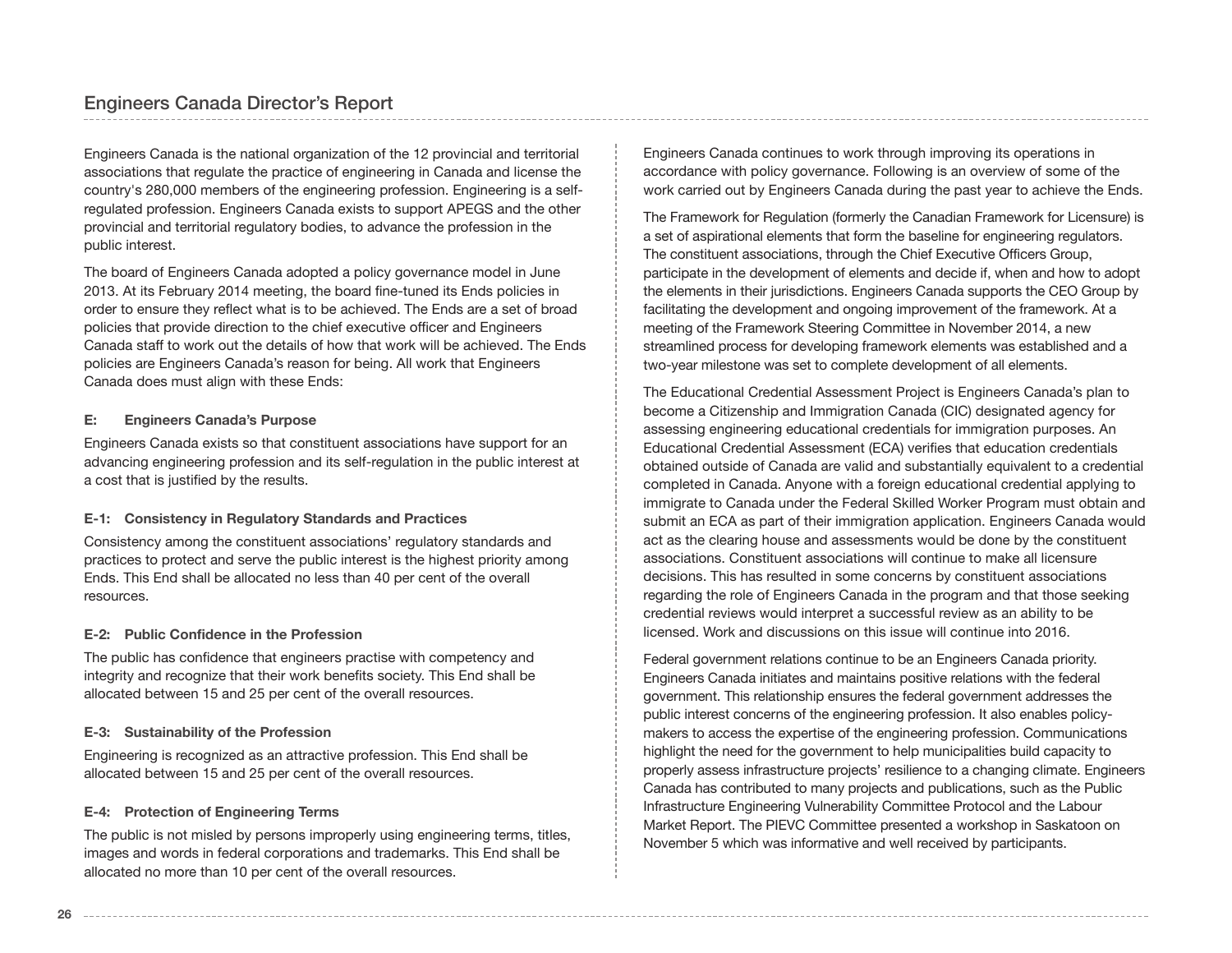The Linkages Task Force was established by the board to enhance the board's effectiveness and efficiency by creating a program of board dialogue and deliberation with constituent associations to inform board policy development – with particular emphasis on Ends policies. The task force developed several baseline surveys for completion by board directors and constituent association presidents and CEOs, as well as a template to facilitate director consultations with their constituent associations. The task force provided an interim report to the board in February 2015 and provided its work at the Annual General Meeting in May 2015. The task force continues to follow up on some comments made at the Annual General Meeting and will conclude its work in 2016.

The Canadian Engineering Accreditation Board (CEAB), a standing committee of the Engineers Canada board, is the only body that accredits Canadian undergraduate engineering programs that meet the profession's high education standards. There are 278 accredited engineering programs at 43 postsecondary institutions across Canada. Graduates of those programs are deemed by the profession to have the required academic qualifications to be licensed as Professional Engineers in Canada. The CEAB offers advice to universities developing new engineering programs to help those programs meet accreditation criteria. The CEAB also assesses the equivalency of the accreditation systems used in other nations relative to the Canadian system, and monitors the accreditation systems employed by the engineering bodies which have entered into mutual recognition agreements with Engineers Canada.

CEAB criteria are undergoing a transition from input measures (curriculum content criteria) to outcomes assessment (graduate attribute criteria). During the transition and development period, programs that received accreditation visits have been given feedback on their progress regarding the development of graduate attributes and their readiness to comply with the graduate attributes criteria. The transition is resulting in an assessment using both criteria, which is viewed as onerous and time consuming by the National Council of Deans of Engineering and Applied Science (NCDEAS). Discussions have proceeded between the CEAB and the NCDEAS on ways to manage the needs of the CEAB while respecting the volume of information provided by the engineering programs seeking accreditation. Engineers Canada representatives participated in discussions with the CEAB and the NCDEAS on ways to meet the needs of both organizations while moving towards outcomes assessments. These discussions will continue into 2016.

The Canadian Engineering Qualifications Board (CEQB) develops national guidelines on the qualifications, standards of practice, ethics and professional conduct expected of Professional Engineers. The CEQB is also responsible for the Engineers Canada Examination Syllabus and the Engineers Canada International Institutions and Degrees Database. The associations use the syllabus and database as guides to develop appropriate suites of technical engineering examinations for international engineering graduates seeking licensure in Canada in order to ensure those individuals meet the standards for admission into the Canadian engineering profession. The CEQB has conducted an internal review of relationships, reporting structure and priorities. The work of the CEQB remains well aligned with the Ends policies of Engineers Canada.

The Engineers Canada website (www.engineerscanada.ca) is mobile-friendly and has been designed to make it easy to find information. On the home page, users can subscribe to the weekly Engineers Canada newsletter. On the media page, users can sign up to receive engineering-related news in a daily media report. To learn more about what Engineers Canada is doing, you can also follow on Twitter, LinkedIn or Facebook.

The first year of my participation in Engineers Canada has been interesting and memorable. To date, I have participated as an observer at the Annual Meeting and as a director at the board retreat and fall meeting. I have been appointed as Vice-Chair of the Audit Committee and participated in the first meeting of the committee.

I would like to thank APEGS staff and volunteers for their ongoing support of Engineers Canada. It has been a privilege and a pleasure to serve as the APEGS appointed director.

Respectfully submitted,

Dwayne Gelowitz, P.Eng., FEC Director, Engineers Canada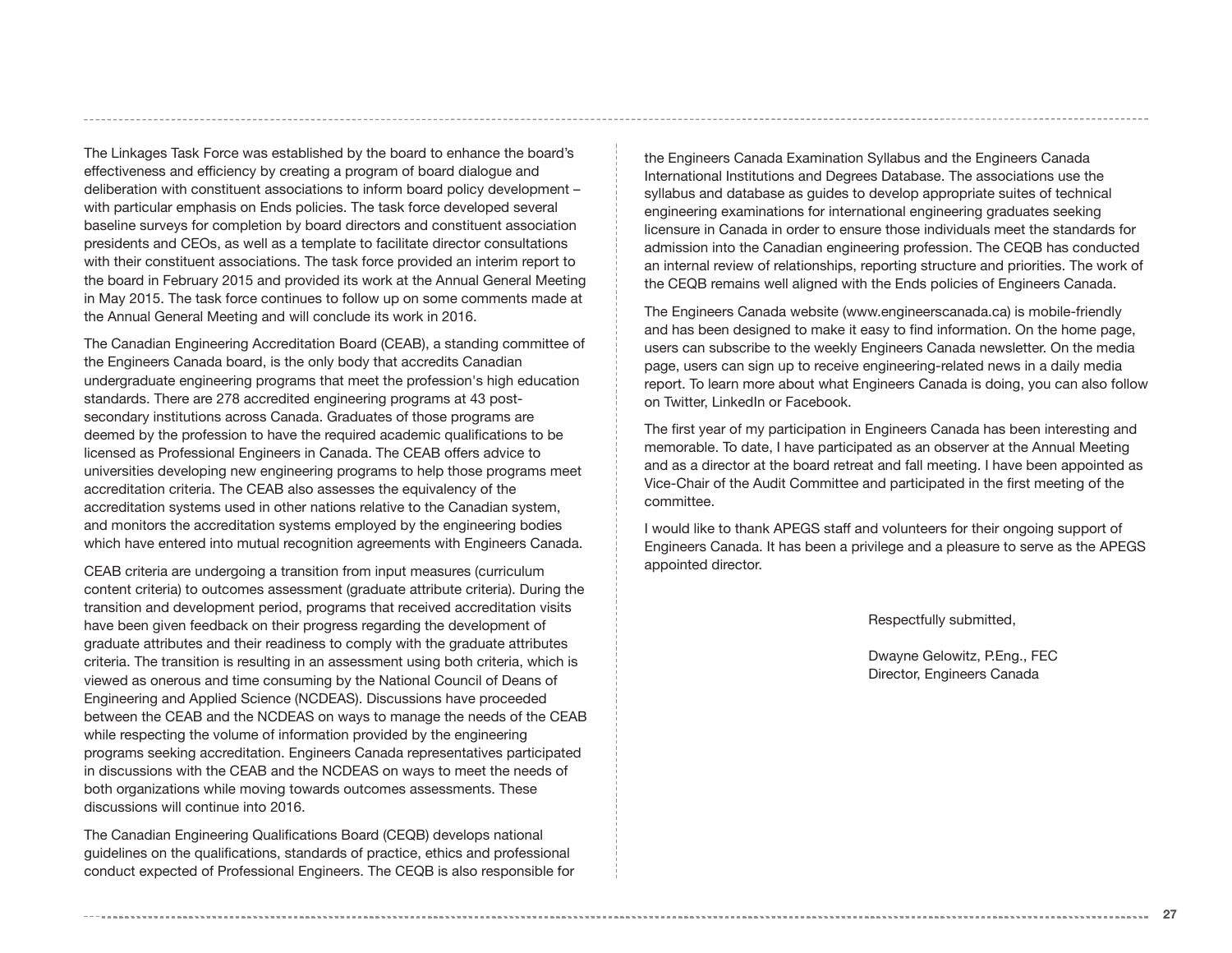Geoscientists Canada (GC) is a national council of self-governing professional associations (constituent associations) that regulate the profession of geoscience in each of the jurisdictions in Canada. GC does not license individual geoscientists. Individuals must become licensed with the appropriate constituent association (CA) in each of the provinces or territories in which they intend to practise. An exception to this is an incidental practice initiative initiated in 2014 between the Association of Professional Geologists of Ontario and APEGBC.

In Saskatchewan, practising geoscientists are required to register with APEGS. The abbreviation "P.Geo." may only be used by geoscientists who are licensed members in good standing with APEGS.

During 2015 there were several developments and initiatives undertaken by GC. Membership in GC Canada was reduced with the withdrawal of the Ordre des Géologues du Québec (OGQ) from the organization.

At the Annual General Meeting (AGM) in St. John, NB the board of directors of GC undertook several initiatives. Adhering to changes in the legislation governing non-profit corporations and recommendations made through the *"Moving Forward Document,"* Geoscientists Canada implemented a new set of bylaws which detailed the board structure, terms of directors, etc. The rules and regulations, including roles and responsibilities, are under development and are expected to be implemented early in the new year. Additionally, the terms of reference for committees of GC including the Canadian Geoscience Standards Board (CGSB) are currently being developed.

Under the new bylaws, the board structure has been changed. In the model that was approved at the AGM, each member (CA) appoints one Professional Geoscientist (registered and in good standing with that member association) to be a director of Geoscientists Canada. The most significant change is in the executive of the board of directors. Under the former structure, directors who were elected to the executive of Geoscientists Canada did not have the right to vote on motions. When a director was elected to the executive, the CA that had appointed him selected a new director who could vote on motions. Under the new structure, the executive members will have the right to vote on each motion. The home CA will not appoint any other directors. The outcome of this is that the board of directors has been reduced to nine members from the previous 13. Additionally, under the new bylaws, the president-elect will be elected by the GC board of directors from the sitting board members.

Also at the AGM, a new statement of purpose for the organization was approved as follows:

- 1. Championing in the public interest effective regulation of the geoscience profession in Canada;
- 2. Aligning regulation of the profession of geoscience Canada-wide;
- 3. Enhancing public confidence in the competency and integrity of geoscientists in the practice of their profession;
- 4. Providing a voice for the provincial and territorial constituent associations/ordre nationally and internationally;
- 5. Facilitating assemblies, conferences and educational forums;
- 6. Co-operating with other associations or bodies having objectives similar or comparable to Geoscientists Canada; and
- 7. Protecting, maintaining or dealing with trademarks or other intellectual property pertaining to the geoscience profession or its objects.

Through consultation with the chief executive officers of the CAs, GC will focus on two of the four focus areas identified in the "Moving Forward Document."

#### **Priority 1: Admissions Outcomes Consistency**

- Work with CAs to achieve consistent application of admissions requirements, by evaluating some key admissions decision‐making elements (rather than all), and see how they are applied and compare across the CAs.
- Map competencies to the "Geoscience Knowledge and Experience Requirements for Professional Registration in Canada" (GKE) and complete formal five-yearly review of the GKE (and release of revised GKE document, as necessary).
- Develop other competency-based assessment tools.
- Explore alternatives to the time‐based "Canadian Experience" requirement.
- Develop means of assessing seasoned practitioners such as Prior Learning Assessments and Recognition (PLAR) or other solutions.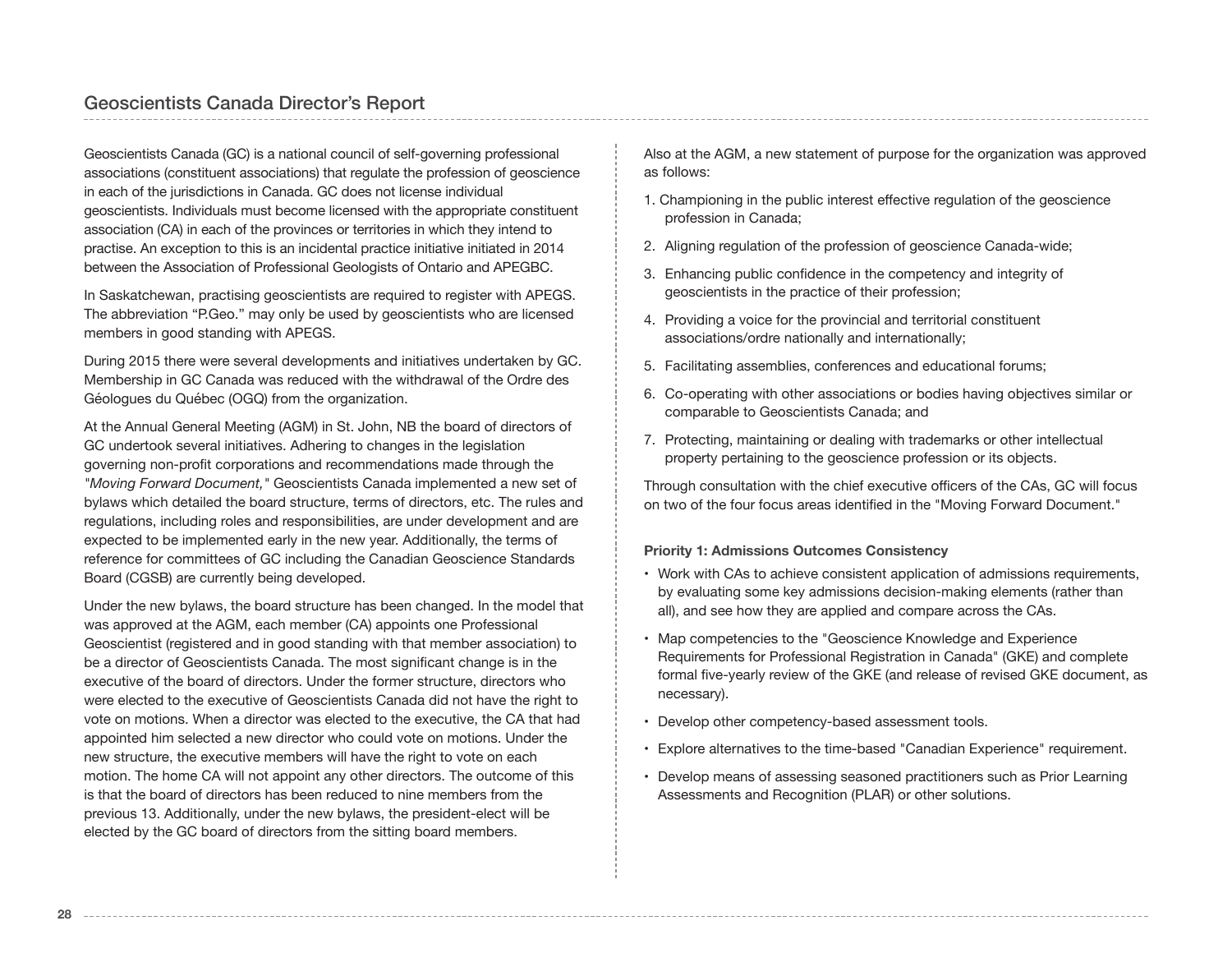#### **Priority 2: Professional Reliance Model**

- Develop messaging, and establish and build rapport with Canadian securities administrators concerning reliance on P.Geo.s as Qualified Persons (QPs) in NI 43‐101, NI 51‐101 and other securities reporting, and related public disclosures.
- Foster use of Professional Reliance Model in emerging applications such as geothermal power, deep rock disposal, and use of hydraulic fracturing.
- Use social media and other cost-effective means of communication to encourage use of the Professional Reliance Model in geoscience across Canada.

In order to address the major items in Priority 1, GC has submitted a proposal entitled "Admissions Support Tools Project - Phase II" to Economic and Social Development Canada (ESDC) for funding under ESDC's Foreign Credential Recognition Program (FCRP). It is expected that a response to this request for funding will be received by mid-year.

The principal focus of Priority 2 is (in conjunction with the securities commissions in Ontario, Quebec and British Columbia) to develop a teaching module to be available to all undergraduate geoscience students detailing the requirements of a Qualified Person and the development of NI 43-101 and NI 51-101. This module is currently under development.

In conjunction with Engineers Canada, GC has published a document entitled "Managing Transitions." This document is meant to be a resource to assist engineers and geoscientists and the companies who employ them to manage leaves of absence, particularly for those considering maternity or paternity leave. The purpose of the document is to enhance gender diversity in the engineering and geoscience professions. Employers are looking to attract, develop and retain a more diverse workforce and are looking for ways to improve workplace inclusivity and ensure their company is on the leading edge of practice and policy. One area that is crucial for retention of skilled and valued talent is improving career transitions, especially when it comes to managing leaves of absence. Improving retention increases diversity.

CGSB is a standing committee of Geoscientists Canada. The CGSB provides guidance to the constituent associations of Geoscientists Canada on matters relating to professional qualifications and practice. A major objective of the CGSB is to encourage the adoption of common standards for geoscience registration and to facilitate the transfer of members of the constituent associations from one jurisdiction to another in Canada.

The Geoscientists Canada website (http://geoscientistscanada.ca/) details information about the profession of geoscience, the pathways to becoming a P.Geo., and the practice of geoscience as well as a number of useful publications about professional geoscience and links to each of the CAs.

Respectfully submitted,

John G. Pearson, P.Geo., FGC Director, Geoscientists Canada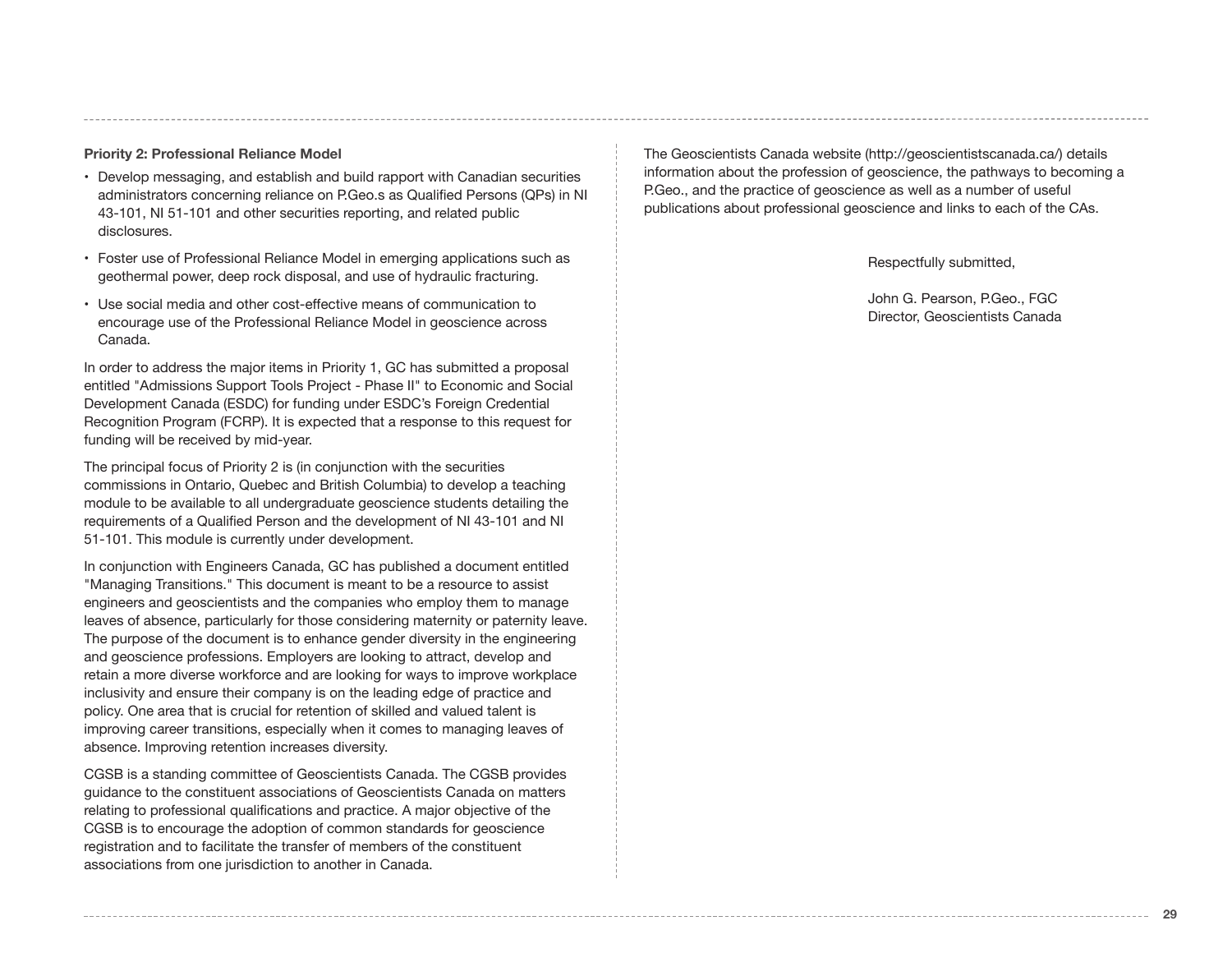It is with genuine enthusiasm that I report to the Association of Professional Engineers and Geoscientists of Saskatchewan (APEGS) the College of Engineering's activity over the past academic year.

During the 2014-15 academic year, the eight undergraduate programs offered by the College of Engineering were awarded full accreditation status by the Canadian Engineering Accreditation Board. We are proud of the contributions that our faculty, staff and students made prior to and during the accreditation visit.

Demand for many of our undergraduate and graduate programs remains strong. Three new mining options were approved and added to our curriculum at the start of the 2014-15 academic year. We were also pleased to have placed a record number of undergraduate students in our Professional Internship Program.

The College continues to make progress towards achieving the goals outlined in its strategic plan. Going forward, we will strive to increase our Tri-Agency funding, enhance our graduate students' experience and forge strong relationships with Aboriginal communities as well as support the success of our indigenous students, to name just a few.

I encourage you to take a few moments to review this summary of the College's activities and related plans for the future.

#### **College Enrolment**

As the University of Saskatchewan enters the final year of its third integrated plan, the College of Engineering has advanced many of the institution's strategic goals. More specifically, progress continues to be made towards increasing total undergraduate and graduate enrolment as well as recruiting under-represented populations.

The student body within the College of Engineering continues to evolve. As the College continues to implement its strategic enrolment management plan, efforts will be made to optimize enrolment in each of the undergraduate programs. As seen in Table 1, total undergraduate enrolment has overall increased by 7.9 per cent since the beginning of the College's strategic planning period (2011-12) and graduate enrolment has shown some variability (with a trend towards an increase).

The College continues to implement strategies that will develop a more diverse student community. Over the four-year period, the number of international and outof-province students grew (Table 2) and the number of self-declared Aboriginal undergraduate students increased (Table 3). The proportion of male to female undergraduate students remained consistent, at 80 per cent and 20 per cent

|                 | Gender         |         | <b>Reporting Year</b> |         |         |  |
|-----------------|----------------|---------|-----------------------|---------|---------|--|
|                 |                | 2011/12 | 2012/13               | 2013/14 | 2014/15 |  |
|                 | Female         | 321     | 327                   | 349     | 345     |  |
| aduate<br>Under | Male           | 1302    | 1342                  | 1425    | 1406    |  |
|                 | <b>TOTAL</b>   | 1623    | 1669                  | 1774    | 1751    |  |
|                 | Female         | 98      | 93                    | 97      | 84      |  |
|                 | <b>Male</b>    | 243     | 239                   | 275     | 260     |  |
| Graduate        | <b>Unknown</b> |         |                       |         | 1       |  |
|                 | <b>TOTAL</b>   | 341     | 332                   | 372     | 345     |  |

Table 1: Total Undergraduate & Graduate Enrolment (By Gender) Source: University of Saskatchewan Data Warehouse

|                    | Origin                               |         | <b>Reporting Year</b> |         |         |
|--------------------|--------------------------------------|---------|-----------------------|---------|---------|
|                    |                                      | 2011/12 | 2012/13               | 2013/14 | 2014/15 |
|                    | $Int$ <sup><math>\prime</math></sup> | 160     | 193                   | 219     | 230     |
| uate<br>Under<br>σ | Out of Prov                          | 217     | 229                   | 272     | 303     |
| 四<br>ᆱ             | Sask                                 | 1246    | 1247                  | 1283    | 1218    |
|                    | <b>TOTAL</b>                         | 1623    | 1669                  | 1774    | 1751    |
|                    | Int'l                                | 225     | 228                   | 269     | 255     |
| Graduate           | Out of Prov.                         | 19      | 23                    | 24      | 26      |
|                    | Sask                                 | 97      | 81                    | 79      | 64      |
|                    | <b>TOTAL</b>                         | 341     | 332                   | 372     | 345     |

Table 2: Total Undergraduate Enrolment (By Origin) Source: University of Saskatchewan Data Warehouse

|                        |         | <b>Reporting Year</b> |         |         |
|------------------------|---------|-----------------------|---------|---------|
| <b>Reporting Level</b> | 2011/12 | 2012/13               | 2013/14 | 2014/15 |
| Undergraduate          | 49      | 35                    | 56      | 60      |
| Graduate               |         | R.                    | 2       |         |
| <b>TOTAL</b>           | 53      | 38                    | 58      | 61      |

Table 3: Total Aboriginal Enrolment (By Reporting Level) Source: University of Saskatchewan Data Warehouse

by the Canadian Engineering Accreditation Board for quality assurance purposes. The verdict of the accreditation visit was positive; each undergraduate program received full accreditation status. These results attest to the high calibre and quality of the academic programs offered by our College.

Demand for our undergraduate programs remains strong. As seen in Figure 1,

respectively. Additionally, the proportion of male to female graduate students remained, on average, consistent at 75 per cent and 25 per cent respectively. The College is actively investigating strategies to improve the graduate student experience and, in turn, graduate enrolment.

**Academic Programs** During the 2014-15 academic year, the eight undergraduate programs offered by the College of **Engineering** were reviewed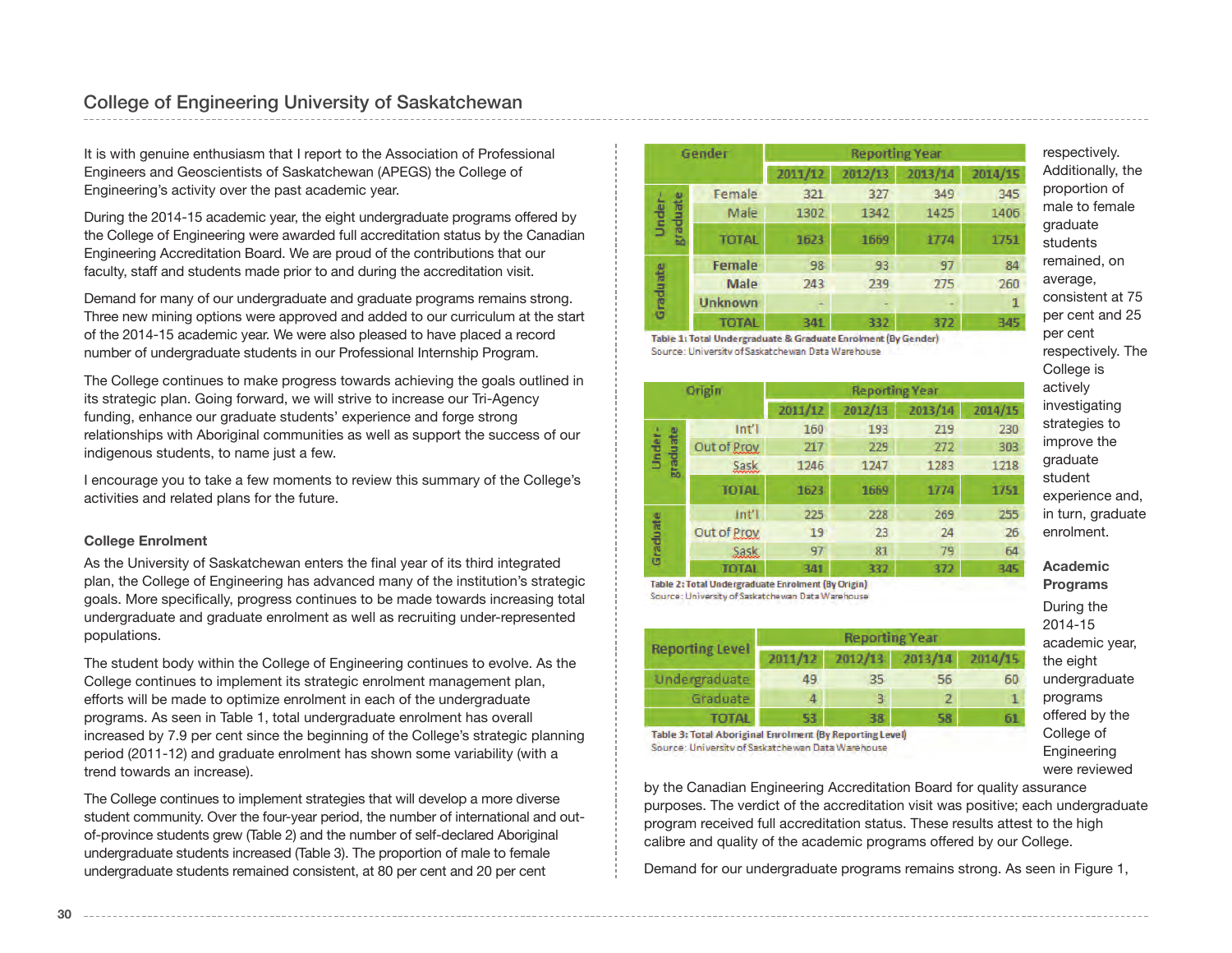the Civil, Chemical, and Mechanical Engineering undergraduate programs remained heavily subscribed. Collectively, these programs accounted for 47 per cent of total undergraduate enrolment. The College of Engineering remains committed to increasing enrolment in Computer and Electrical Engineering, as well as the Engineering Physics program.

As seen in Figure 2 *(above)*, demand for our graduate programs remains consistent.

#### **Academic Options**

In addition to the eight accredited undergraduate programs, the College of Engineering offers a variety of academic options which allow undergraduate students to further specialize in an area of study.







Option, Engineering Entrepreneurship Option, Petroleum Option (Chemical Engineering), and a Biochemical Option (Chemical Engineering). Furthermore, between the 2012- 13 and 2014-15 academic years, a Mineral Processing Option, Mining Engineering Option, and Mining Option were developed in the Chemical, Geological, and **Mechanical** Engineering programs respectively. These options were created in response to industry demand

and to better equip undergraduate students with mining-specific training. Registration in these options opened in the 2015-16 academic year.

The College of Engineering also offers an optional Professional Internship Program. This program provides undergraduate students with between eight and 16 months of professionally supervised engineering work experience. The program also serves as a conduit to connect students, faculty and industry with one another. During the 2014-15 academic year, the College of Engineering connected a record 91 undergraduate students with employment in industry. A new website was also launched to better communicate the program to students, faculty and industry.

#### **Faculty Complement**

| <b>Employee</b> |         | <b>Fiscal Year</b> |                    |         |
|-----------------|---------|--------------------|--------------------|---------|
| Category        | 2011/12 | 2012/13            | 2013/14            | 2014/15 |
| Faculty         |         |                    |                    |         |
| <b>TOTAL</b>    | 81      | 78.                | $\boldsymbol{\pi}$ | 79      |

Table 4: Faculty Employment (By FTE) Source: University of Saskatchewan Data Warehouse

Over the past academic year, the College was very active in recruitment, completing eight faculty searches overall, two of which were new faculty positions (Table 4). The College welcomed Professor Duncan Cree, P.Eng., assistant professor within the Department of Mechanical Engineering, whose contributions will advance research in material science and assist the College in furthering Aboriginal initiatives. The College also welcomed the return of Professor Sandra Terry, term lecturer within the School of Professional Development.

#### **Research**

At the onset of its strategic planning period, the College envisioned a leadership role in the creation and implementation of interdisciplinary research centres and clusters. In collaboration with the International Minerals Innovation Institute (IMII), the College of Engineering has made progress in advancing earth, environmental and engineering sciences to support activities in the mining industries.

Although the total research revenue generated by the College of Engineering in the past four years has varied, total Tri-Agency funding has increased overall by 4 per cent. The College continues to explore research opportunities with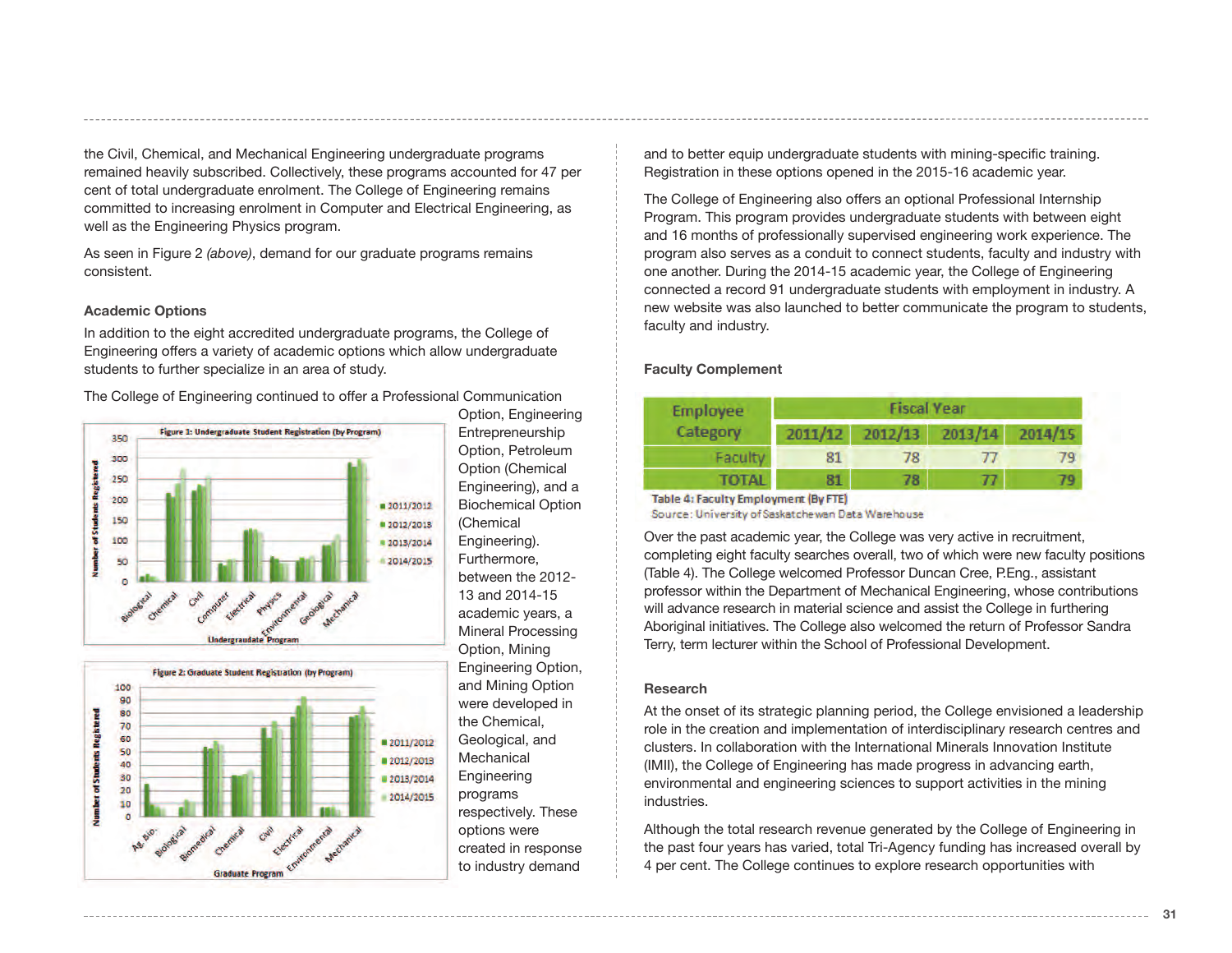| <b>Revenue</b>    |         |         | <b>Fiscal Year</b> |         |  |
|-------------------|---------|---------|--------------------|---------|--|
| Category          | 2011/12 | 2012/13 | 2013/14            | 2014/15 |  |
| <b>Tri-Agency</b> | 3.1M    | 4.2M    | 3.3M               | 3.2M    |  |
| All Other         | 9.5M    | 6.5M    | 8.4M               | 6.6M    |  |
| <b>TOTAL</b>      | 12.6M   | 10.6M   | 11.7M              | 9.8M    |  |

Table 5: Research Revenue Summary (In Millions of Dollars, By Revenue Category) Source: University of Saskatchewan Data Warehouse

Saskatchewan industry and expects to expand the faculty complement by pursuing additional research chairs.

#### **Future Initiatives**

As the College implements its enrolment plan, efforts will focus on enhancing student mobility between major post-secondary institutions within the province of Saskatchewan. The College will also continue to prioritize optimizing enrolment and attaining diversity goals in each of the engineering disciplines.

Forging strong relationships with Aboriginal communities remains a priority for the College of Engineering. Over the next academic year, the College will continue to work with Northlands College to improve access to engineering education for northern and Aboriginal residents. During the same period, the College intends to launch the Indigenous Peoples Industry Partnership Program (IPIPP). This program will strengthen the College's connection with local industry and provide quality summer employment and mentorship opportunities for selfdeclared Aboriginal engineering students.

Research remains an important element and the College is developing strategies to improve performance in all research outcomes, including funding, and to enhance the graduate student experience.

The College is also developing ways to better meet the needs of industry. For example, the School of Professional Development intends to deliver professional development programming to engineers in the workplace in the coming year.

Finally, the College is working closely with the University Library and APEGs to renew the Engineering Library space. This will involve defining the desired information services and relocating some of the engineering print collection. We are very excited to work alongside the University Library, APEGS and our students to improve the overall student experience.

#### **Disclaimer**

The data reported in this annual report has been collected from the University of Saskatchewan Data Warehouse (uView). Due to discrepancies in institutional reporting dates, data previously reported may differ from the figures contained in this document. This document contains the most up-to-date statistics available and should be considered authoritative. To ensure consistency, data reported in all future annual reports will be collected from the University of Saskatchewan Data Warehouse (uView) which reports upon enrolment and registration statistics as of October 8 (census day) of each academic year.

Respectfully submitted,

Donald Bergstrom, Ph.D., P.Eng. Professor and Interim Dean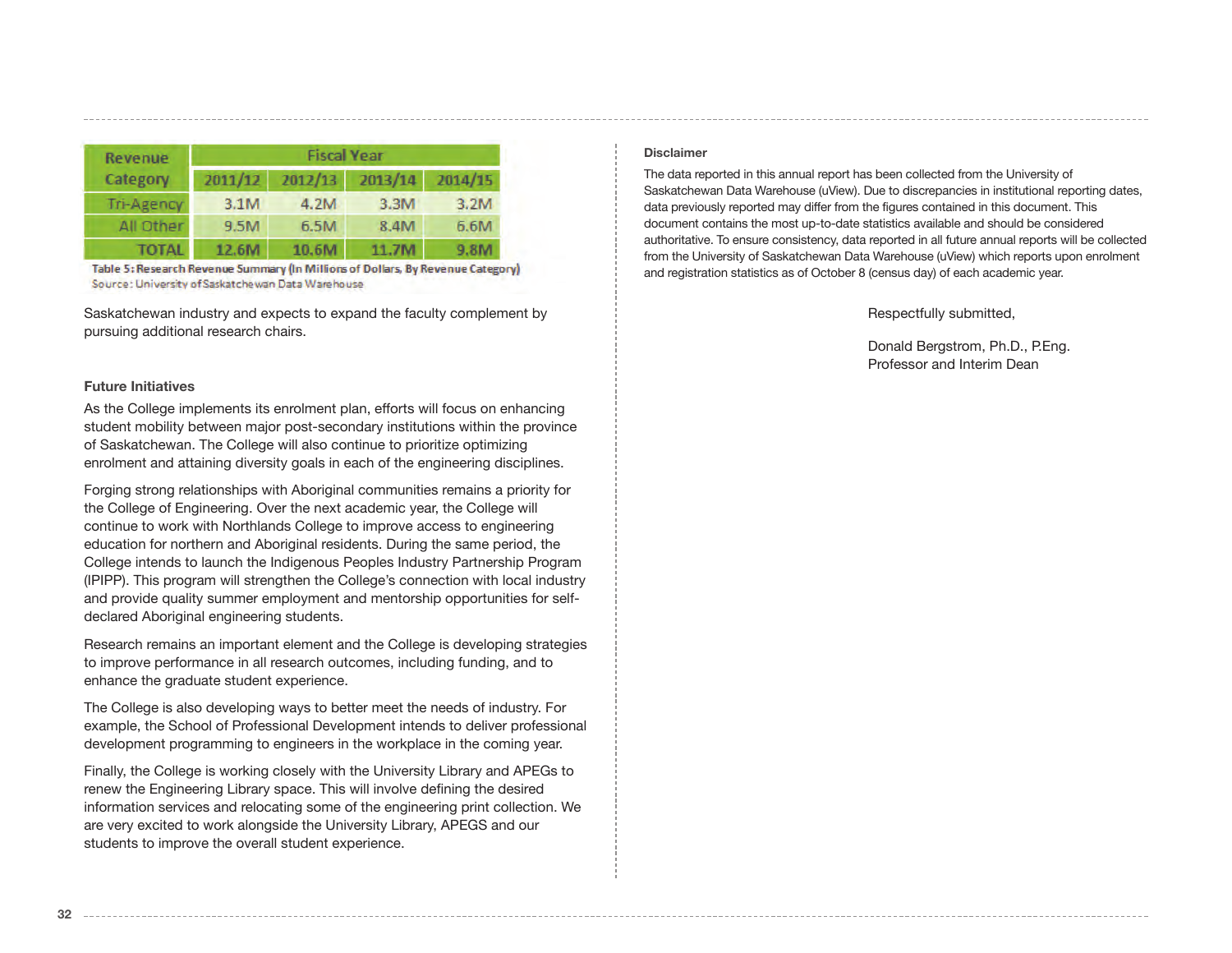The Department of Geological Sciences offers three undergraduate B.Sc. degree programs (Geology, Geophysics, Environmental Earth Sciences) which can lead to registration as a Professional Geoscientist in Saskatchewan. We also offer M.Sc. and Ph.D. graduate programs. The number of undergraduate students who have designated geology or geophysics as their major is now over 250, with a smaller number of students in the Environmental Earth Sciences program.

| <b>Enrolment</b>                            |        | Geology  | <b>Geophysics</b> |
|---------------------------------------------|--------|----------|-------------------|
| Year 1*                                     |        | 5        | 1                 |
| Year <sub>2</sub>                           | M<br>F | 54<br>12 | 9<br>0            |
| Year <sub>3</sub>                           | M<br>F | 39<br>15 | 3<br>$\Omega$     |
| Year 4<br>Final year of a 4<br>year program | M      | 69       | 5                 |
| <b>Bachelors</b><br>graduated last<br>year  | F<br>M | 31<br>43 | 0<br>5            |
| # Honours<br>theses produced                | M<br>F | 4<br>6   | 0<br>0            |

*not reflective of who may be intending to major.*

Graduate enrolment is also growing, especially in the M.Sc. program. There are now 64 students enrolled in our graduate programs. Seven post-doctoral fellows and visiting scientists from Canada, the United States, Argentina and the U.K. have spent time in the department working on research projects with faculty.

| <b>Enrolment</b>         | In Progress |            |    |                | <b>Completed</b> |                |   |                |
|--------------------------|-------------|------------|----|----------------|------------------|----------------|---|----------------|
|                          |             | <b>MSc</b> |    | PhD            |                  | <b>MSc</b>     |   | PhD            |
|                          | M           | F          | M  | - F            | M                | F              | M | F              |
| Geology/Earth Science    | 19          | 20         | 91 | $\Omega$       | $\mathfrak{p}$   | 1              |   | $\overline{2}$ |
| <b>Geophysics</b>        | 3           | 1          | 2  | -1             | 1                | 0              | 0 |                |
| Total                    |             |            |    |                |                  |                |   |                |
| <b>Canadian Students</b> | 21          | 10         |    | $\overline{7}$ | $\mathcal{P}$    | $\overline{4}$ |   |                |
| <b>Visa Students</b>     | 10          | 2          | 5  | $\overline{4}$ | 0                | 0              |   | 3              |

The department maintains strong research programs covering a broad spectrum of the geosciences, including geophysics, environmental geochemistry, climate change, isotope geochemistry, sedimentology, stratigraphy and mineral deposits. Funding is significant and comes from a variety of sources, (NSERC Discovery, Collaborative Research and International Polar Year Grants, Canadian Foundation for Innovation, National Science Foundation, Canadian Foundation for Climate and Atmospheric Sciences, European Science Foundation, SSHRC, Saskatchewan Energy and Resources, and industry). Synchrotron-based research on metals in the environment, performed by two Canada Research Chairs in the department, is also funded by health research funding agencies in Canada and the US.

Members of the department who have served on APEGS committees this year are Dr. Kevin Ansdell, P.Geo., FGC, FEC (Hon.) and Dr. Jim Merriam, P.Geo. Dr. Ansdell is also one of the Saskatchewan representatives to the Canadian Geoscience Standards Board. Student representative Steven Hammermaster served on the Student Development Committee.

Respectfully submitted,

Dr. Sam Butler Professor and Head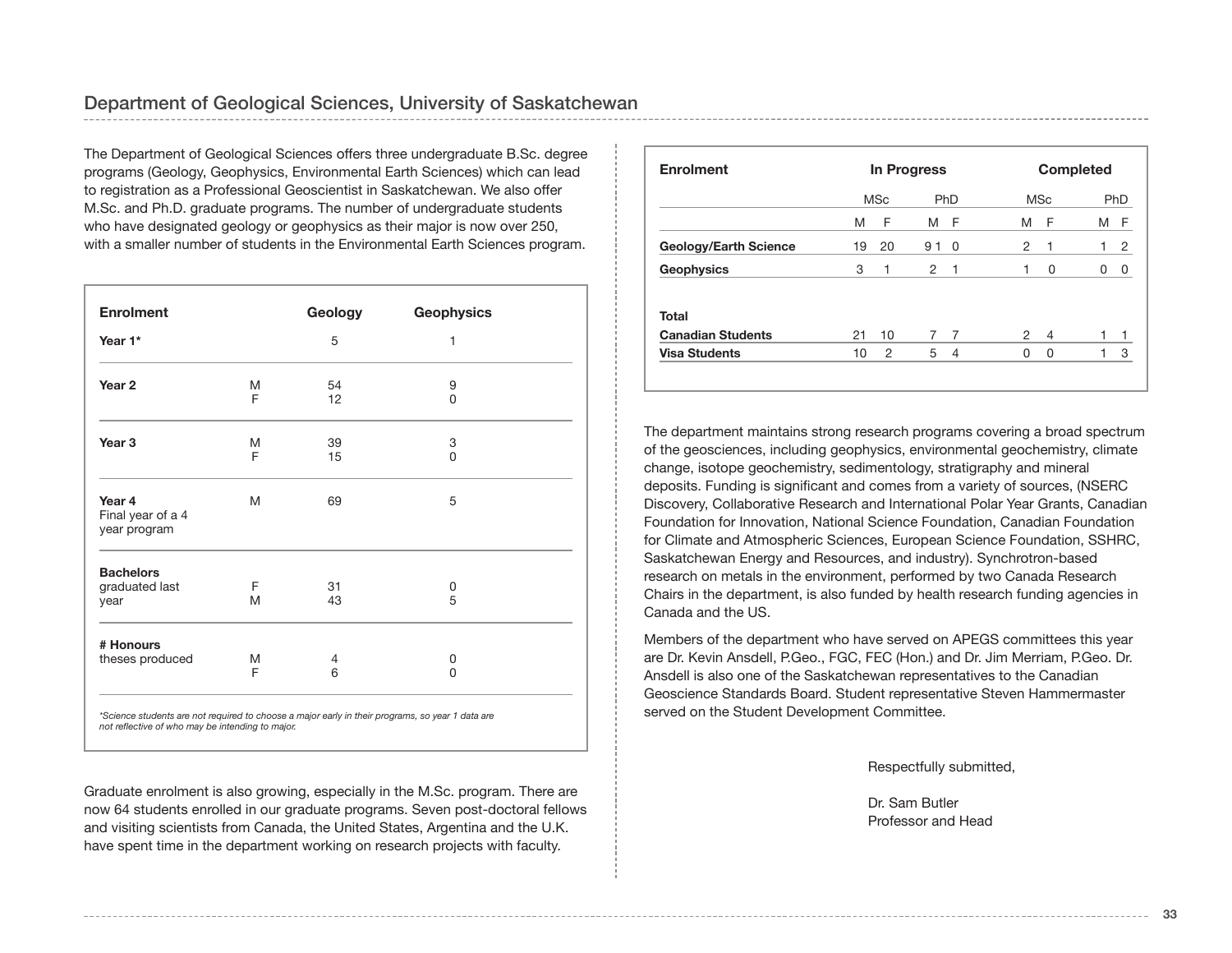2015 was a tremendous year for the D.M. Kent Club of Geology at the University of Regina. The Department of Geology continues to experience significant growth that has transferred to the success and improvement of the D.M. Kent Club of Geology. This report will encompass events which have taken place within the past year.

The two primary conferences on the university calendar, WIUGC and PDAC, took place early in the academic year. The Western Inter-University Geosciences Conference (WIUGC) in Winnipeg, Manitoba, was attended by seven undergraduate students from the D.M. Kent Club. Students had the opportunity to attend field trips to the University of Manitoba geochronological dating lab and the provincial Parliament Buildings. One undergraduate from the D.M. Kent Club presented research as part of the student presentation competition.

The Prospectors and Developers Association of Canada (PDAC) Conference in Toronto saw 12 members of the D.M. Kent Club in attendance. This conference acts as a major networking and job-seeking opportunity as it attracts hardrock companies from around the world. PDAC saw one undergraduate present research, which provided the cornerstone in networking with a company from Europe, successfully leading to a postgraduate job.

In early summer the D.M. Kent Club funded 30 students to attend the Williston Basin Conference in Regina. At the conference, one undergraduate honours thesis and one master's project were presented as part of the annual student poster presentation competition.

Another academic undertaking was the employment of Dr. Donald M. Kent, P.Eng., P.Geo., FEC, FGC and John Lake, P.Geo., two of the province's top geologists, in leading a core logging information session. This event saw cooperation between the D.M. Kent Club and members of the Ore Gangue from the University of Saskatchewan. Students were allowed the opportunity to spend a four-hour session where they got a rundown of the basics of how to core log and the principles behind this practice. The response from the students was exceedingly positive.

The summer of 2015 saw a complete change of executive members of the D.M. Kent Club, and a relative lull in operations. The club resumed operations as per normal in the fall 2015 semester, starting with various smaller events targeted at fundraising and interaction of students. The year commenced with the annual Meet and Greet. The Meet and Greet is an event targeted at providing students not only an opportunity to sign up for the club and meet their fellow students, but to interact with profs and alumni. Registration this year was again strong, including just under 100 undergraduate, postgraduate and professor members.

Other social events in the fall 2015 semester that were aimed at fundraising and student interaction included paintballing, a Halloween party at a local brewhouse and a Christmas party to cap off the academic semester. The Christmas party also gets all the students together to send off those who are graduating at the end of the semester.

Academic activities during the fall 2015 semester included an Esterhazy mine tour. The D.M. Kent Club fully took seven students to Esterhazy where they learned about the deposition and economic importance of the Prairie Evaporite formation. Students were then led on a four-hour underground mine tour, allowing them to see the day-to-day operations of a practising mine engineer and geologist.

Towards the end of the fall 2015 semester, four members of the D.M. Kent Club travelled to Saskatoon to present their undergraduate and master's research at the SGS Open House. Both an undergraduate thesis and a master's project were awarded top prizes in their respective categories.

Funding from APEGS through the Student Development Committee plays a vital role in allowing the D.M. Kent Club to turn plans into realities. Much of the success of the D.M. Kent Club can be attributed not only to the financial aid, but also to the recognition by APEGS of the importance of developing young, welleducated students on their path to becoming professionals. Yearly sponsorship has allowed the club to thrive and all members, past and present, are very thankful for the continued support.

Respectfully submitted,

Jared Noll President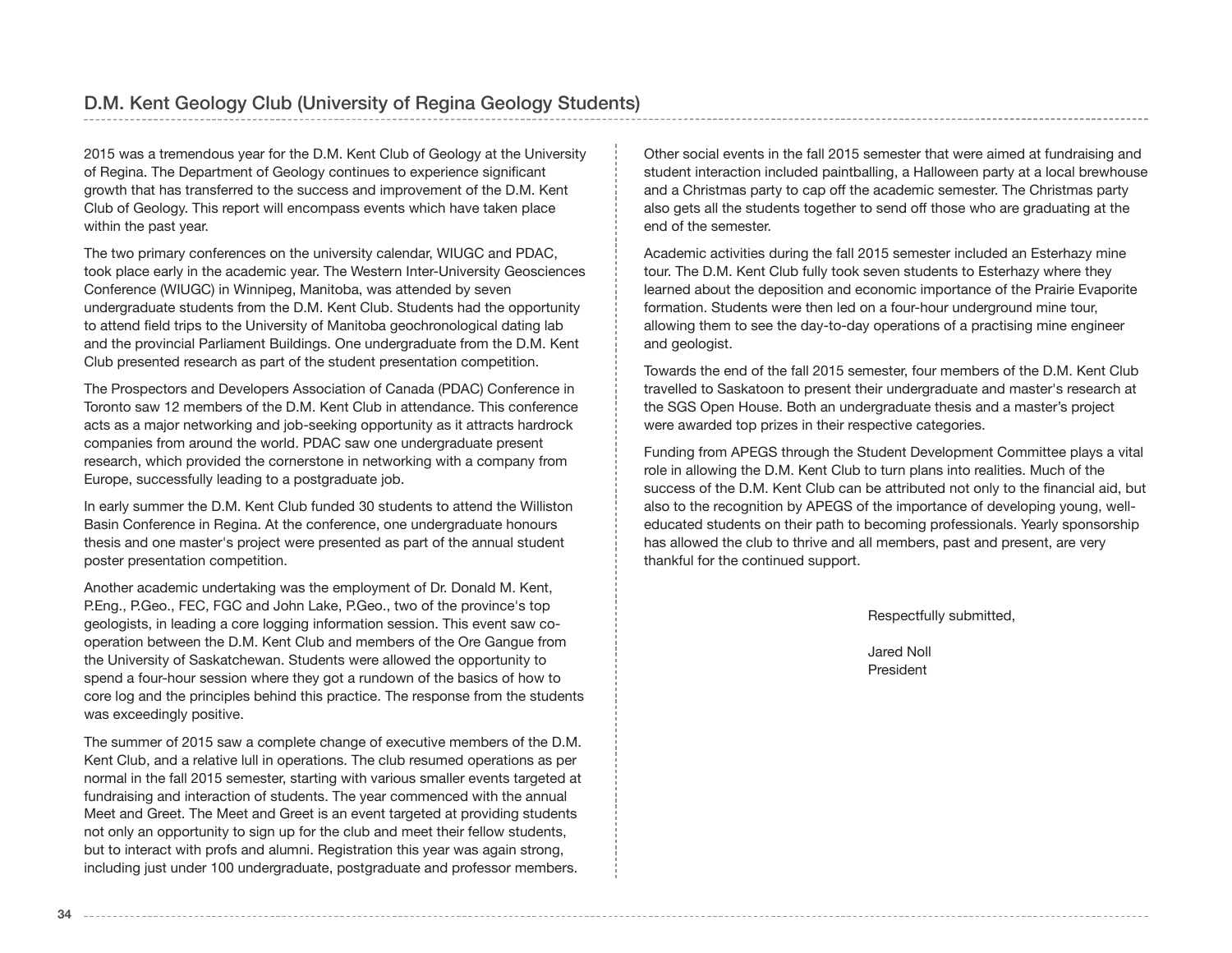The Department of Geography and Planning is involved in the delivery of the B.Sc. program in Environmental Earth Sciences (EES), which leads to registration as a Professional Geoscientist with APEGS. The department also offers undergraduate programs in Environment and Society (4-year and Honours B.A. & Sc.) and Regional and Urban Planning (4-year and Honours B.A.). In addition, the department offers M.A., M.Sc. and Ph.D. programs, and currently has 57 graduate students, of whom 10 are taking an M.A., 16 an M.Sc. and 31 a Ph.D.

The Environmental Earth Sciences program requires students to take foundational science courses (i.e., mathematics, physics and chemistry) in addition to courses offered by the Departments of Soil Science, Geological Sciences, and Geography and Planning. Senior undergraduate courses in hydrology, geomorphology, GIS and remote sensing offered by Geography and Planning faculty continue to be popular choices for EES majors.

In December 2015, the EES program had 39 majors and one Honours student. In 2015, five students graduated from the program. At the 2015 Spring Convocation in June, the award for the most outstanding graduate in Environmental Earth Sciences was presented to Spencer Chad. Mr. Chad graduated with distinction.

The department continues to have a strong research program with a wide range of projects, including, on the natural sciences side, cold regions hydrology (Pomeroy), watershed modelling (Pomeroy, Martz), ecohydrology (Westbrook), marine biology and coastal geomorphology (Aitken), geoarchaeology of paleo-Indian settlements (Aitken), fluvial geomorphology (De Boer), geographic information science (Bell, Martz), remote sensing of vegetation response to grazing and vegetation productivity in northern ecosystems (Guo), environmental impact assessment (Noble), integrated water resource management (Patrick), and First Nations access to safe drinking water (Patrick).

The department currently has three faculty registered as P.Geo. with APEGS (Aitken, de Boer and Martz). Professor Alec Aitken, a senior member of the department, serves as an APEGS volunteer.

In addition to Environmental Earth Sciences, the University of Saskatchewan offers a wide range of undergraduate programs with a focus on the environment, such as environment and society, environmental biology, environmental engineering and toxicology. To help prospective and current students make decisions on courses, programs and career options, in 2015 Andrea Ecclestone has been appointed as environmental programs coordinator in the School of Environment and Sustainability. Andrea will work on student recruitment, initiatives to improve the student experience and facilitating collaboration among faculty and staff across the various programs and colleges.

Respectfully submitted,

Dirk de Boer, Ph.D., P.Geo. Professor and Head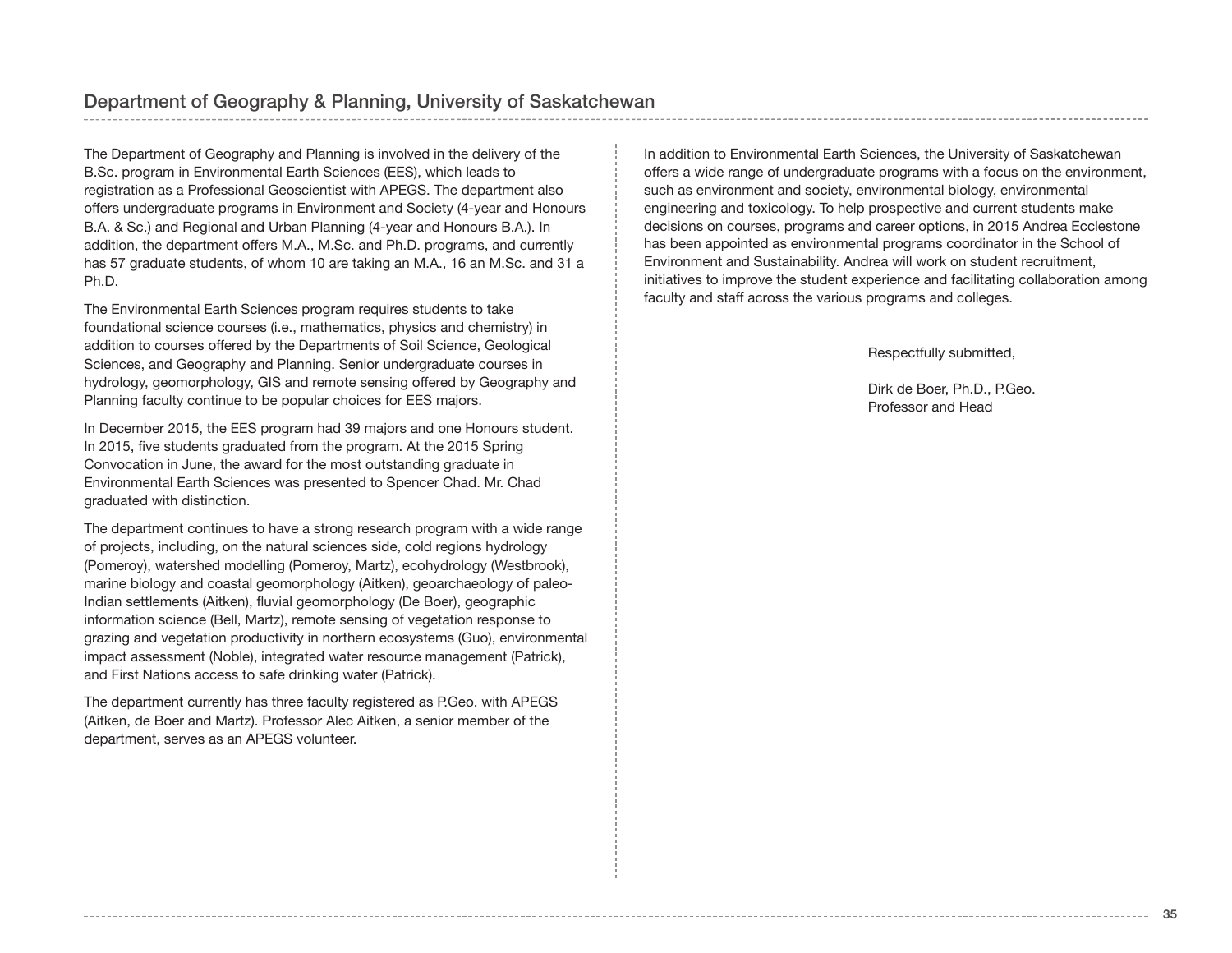#### **Introduction**

It is my pleasure to provide this report on the Faculty's recent achievements. Our enrolment has stabilized after a few years of continued growth, due to the introduction of an enrolment management scheme. Our research programs are continuing to receive considerable funding. We have attracted four new faculty members, a new academic advisor and a new technologist.

Following are the key highlights of 2015:

#### **Enrolment**

Undergraduate enrolment based on the fall semester increased from 1,295 in 2014 to 1,385 in 2015, representing an increase of almost 20 per cent. Total first year enrolment dropped slightly from 390 in fall 2014 to 353 in fall 2015. Significant increases in enrolments from other provinces have occurred, and international enrolment remains high. The following table presents undergraduate enrolment numbers from fall 2015:

| <b>Major</b>                             | Undergraduate - Major & Gender<br>(Fall 2015) |                       |            |                                         |  |  |
|------------------------------------------|-----------------------------------------------|-----------------------|------------|-----------------------------------------|--|--|
|                                          |                                               | <b>Total by Major</b> |            | Degrees Awarded<br>(Spring & Fall 2015) |  |  |
|                                          | Total                                         | Female                | Female (%) |                                         |  |  |
| Electronic Systems Engineering           | 131                                           | 10                    | 7.6        | 18                                      |  |  |
| <b>Environmental Systems Engineering</b> | 195                                           | 74                    | 38         | 41                                      |  |  |
| Industrial Systems Engineering           | 295                                           | 41                    | 14         | 43                                      |  |  |
| Petroleum Systems Engineering            | 413                                           | 61                    | 15         | 71                                      |  |  |
| Software Systems Engineering             | 115                                           | 14                    | 12         | 10                                      |  |  |
| Common First Year & Undeclared           | 213                                           | 28                    | 13         |                                         |  |  |
| <b>Exchange Students</b>                 | 23                                            | 2                     | 9          | ۰                                       |  |  |
| <b>GRAND TOTAL</b>                       | 1385                                          | 230                   | 17         | 183                                     |  |  |

*Note: Students registered in and graduating from the Environmental Health Science program at the First Nations University of Canada are not included.* 

The Faculty has introduced a dynamic enrolment management scheme to optimize the admission process.

Graduate enrolment has remained relatively steady, but the number of

applications has been increasing. The following table presents graduate enrolment numbers from fall 2015:

| <b>Major</b>                             | Undergraduate - Major & Gender<br>(Fall 2015) |                       |            |                                         |  |  |  |
|------------------------------------------|-----------------------------------------------|-----------------------|------------|-----------------------------------------|--|--|--|
|                                          |                                               | <b>Total by Major</b> |            | Degrees Awarded<br>(Spring & Fall 2015) |  |  |  |
|                                          | Total                                         | Female                | Female (%) |                                         |  |  |  |
| Electronic Systems Engineering           | 37                                            | 9                     | 24         | 18                                      |  |  |  |
| <b>Environmental Systems Engineering</b> | 52                                            | 20                    | 38         | 24                                      |  |  |  |
| Industrial Systems Engineering           | 40                                            | 8                     | 20         | 15                                      |  |  |  |
| Petroleum Systems Engineering            | 61                                            | 15                    | 25         | 22                                      |  |  |  |
| Software Systems Engineering             | 17                                            | 2                     | 12         | 7                                       |  |  |  |
| General Engineering (PHD)                | 6                                             | 1                     | 17         | 0                                       |  |  |  |
| Process Systems Engineering              | 34                                            | 12                    | 35         | 6                                       |  |  |  |
| <b>GRAND TOTAL</b>                       | 247                                           | 67                    | 27         | 92                                      |  |  |  |

#### **Funding**

The Faculty received a \$100,000 donation from Crescent Point Energy for equipment in the undergraduate laboratory of petroleum systems engineering (PSE). Undergraduate students also doubled their contribution to the Engineering Equipment Fund in four of our programs, while quadrupling in PSE. The university also provided \$400,000 to fund new teaching equipment and renovate our computer teaching room to increase the capacity to 58 seats with all new computers.

#### **Research**

New research awards totalled over \$2.014 million, including \$1.26M from various Natural Sciences and Engineering Research Council (NSERC) programs including an NSERC Strategic Grant worth \$579,000, and over \$700,000 from various government, industry and other research funding sources.

#### **Programs**

The Faculty is now authorized to offer Ph.D. degrees in process systems engineering and in software systems engineering.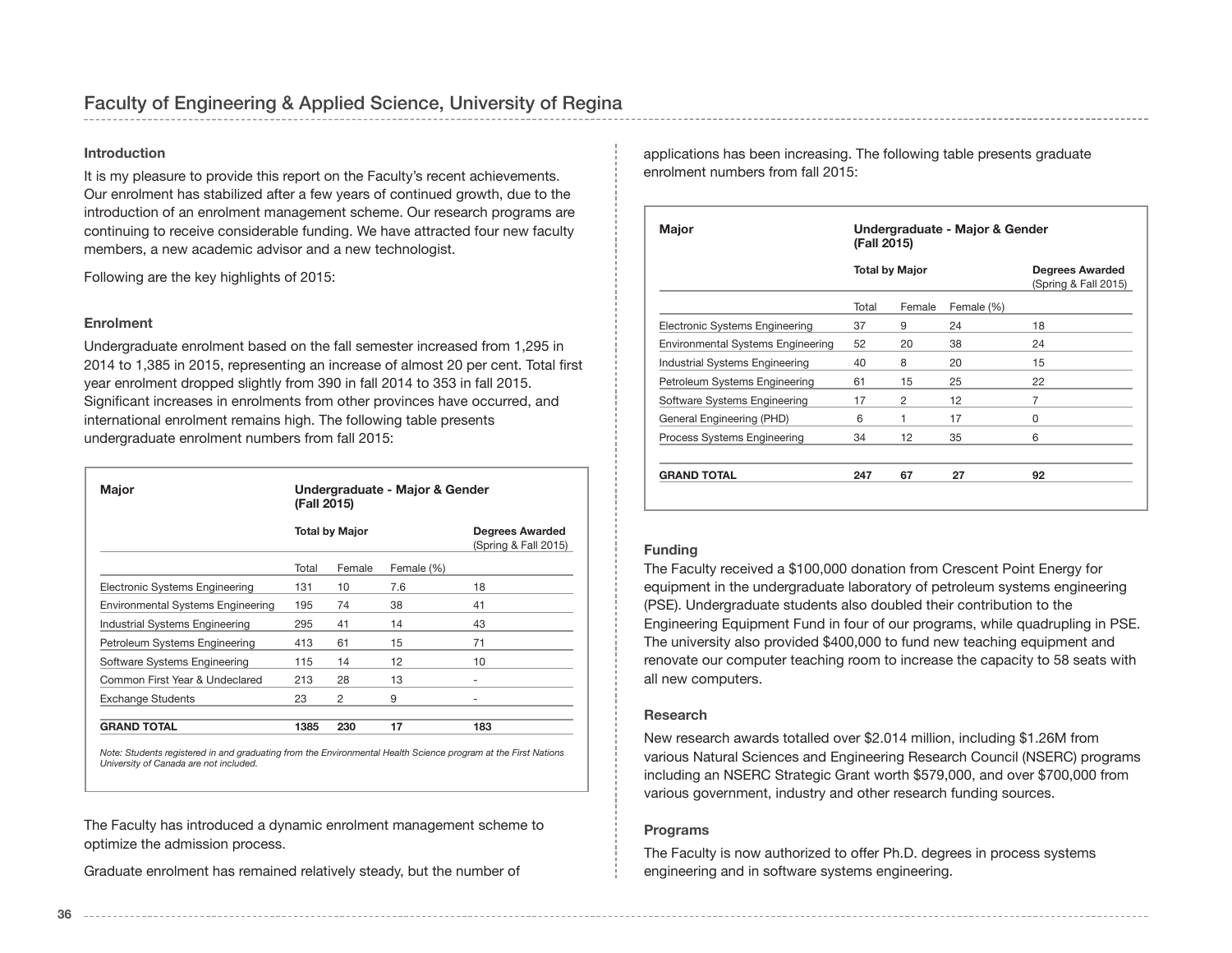#### **Recognition and Achievements**

Noteworthy recognitions this year are:

- Dr. Luigi Benedicenti, P.Eng.: appointed as a Fellow of Engineers Canada.
- Dr. Amr Henni, P.Eng. and Dr. Ezeddin Shirif, P.Eng.: presented with the 2015 Awards of Innovation, sponsored by Innovation Place, which recognized their and their team's groundbreaking work on treating wastewater from Saskatchewan oil reservoirs, removing oil and salts so the water can be used for irrigation or in industry.
- Dr. Gordon Huang, P.Eng.: inducted as a new Fellow in the Canadian Academy of Engineering. He also won the U of R Alumni Association Award for Excellence in Research for his groundbreaking work in energy, environment and climate systems modelling.
- Dr. Dena McMartin, P.Eng., FEC: received the 2015 McCannel Award from the Association of Professional Engineers and Geoscientists of Saskatchewan. Dr. McMartin was also among six Saskatchewan women educators profiled and celebrated during Women's History Month 2015.
- Professor Art Opseth, P.Eng., FEC, FGC (Hon.): received the Brian Eckel Distinguished Service Award of the Association of Professional Engineers and Geoscientists of Saskatchewan.

Respectfully submitted,

Esam Hussein, Ph.D., P.Eng. Professor and Dean

#### **Faculty and Staff**

The Department of Geology at the University of Regina welcomed a new tenuretrack lecturer (Dr. Tsilavo Raharimahefa) and a new tenure-track lab instructor (Mr. Geoff Reith) in 2015, making a team now of nine faculty members, three laboratory instructors, one administrative staff and one technical staff. Nine adjunct professors again played an important role in assisting the Department to teach our undergraduate courses and co-supervise undergraduate and graduate thesis projects. Two sessional lecturers, Dr. Robert Macdonald, P.Eng., P.Geo. (also adjunct professor) and Mr. Evan Morris, have retired after teaching geology of North America (jointly with Dr. Donald Kent, P.Eng., P.Geo., FEC, FGC) and applied exploration geophysics for many years. Their contributions to our programs are greatly acknowledged.

#### **Undergraduate and Graduate Programs and Enrolment**

The Department of Geology has continuously offered the B.Sc. in Geology, B.Sc. Honours in Geology, B.Sc. in Environmental Geosciences, B.Sc. Honours in Environmental Geosciences, B.Sc. with Co-op designation, and M.Sc. and Ph.D. degree programs throughout the year. As of December 2015, the Department had 144 undergraduate students majoring in Geology and Environmental Geosciences. Geology professors also provided supervision to six Ph.D., 23 master's, two B.Sc. honours students, as well as eight international visiting Ph.D. students. Congratulations went to Dr. Janis Dale, P.Geo., for winning the University of Regina Alumni Association Excellence in Teaching Award.

#### **Research**

In 2015 our faculty members received funding from various sources including NSERC-DG, NSERC-CRD, Geological Survey of Canada – TGI-4 and GEM-2, Saskatchewan Geological Survey (Ministry of Economy), Petroleum Technology Research Centre (PTRC) and the private sectors, including the petroleum and mining industry. Congratulations went to Dr. Hairuo Qing, P.Geo., for obtaining major funding from the industry. Our research projects cover various areas including fundamental geosciences, hydrocarbon and mineral resources and geo-environmental studies in Saskatchewan, Canada and abroad. These research projects supported 29 graduate students and attracted 12 visiting scholars. The number of visiting graduate students and visiting scholars reached a historical high of 20 in our department in 2015.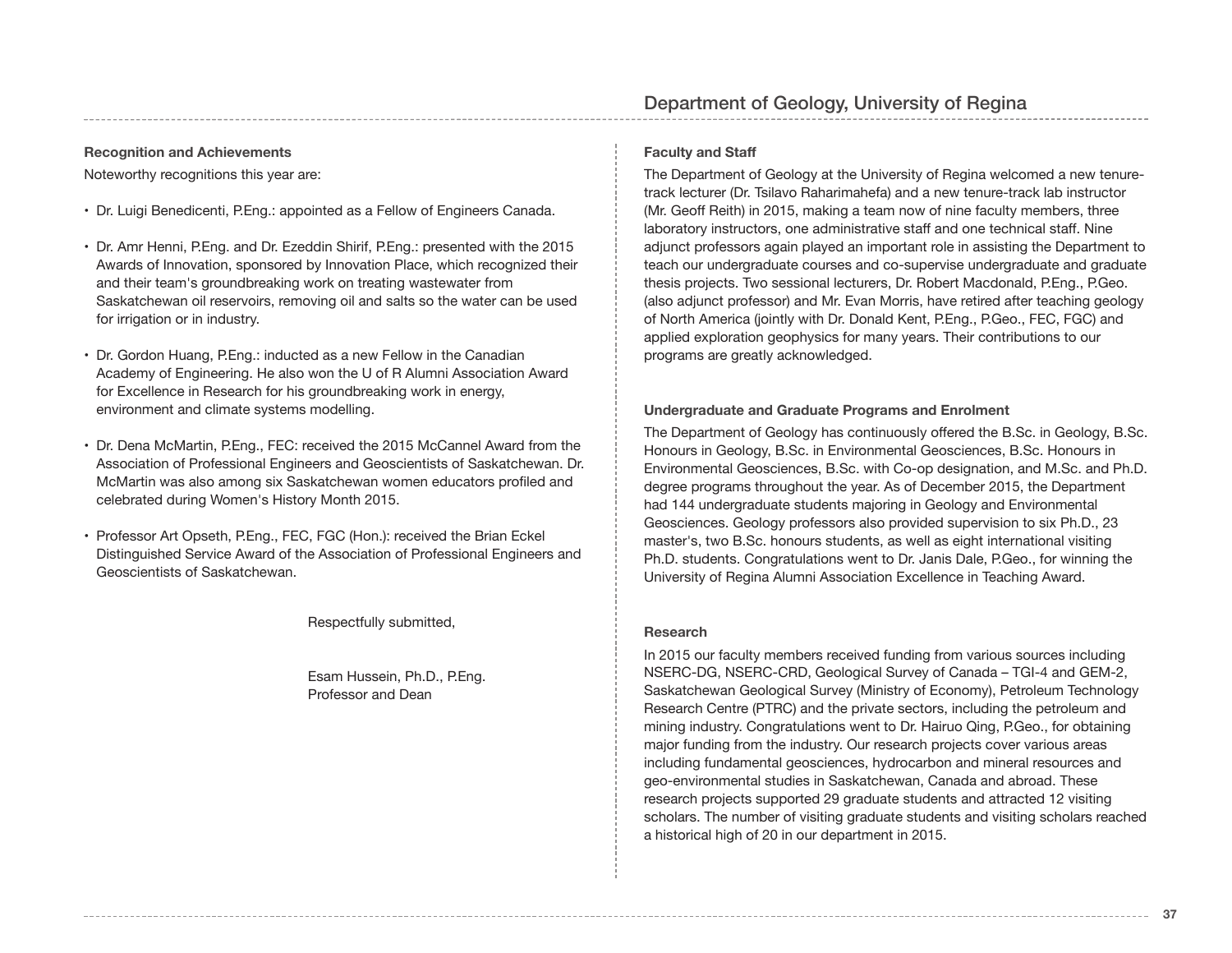## Regina Engineering Society

#### **Student Activities**

2015 has been an exciting year for the D.M. Kent Club. The club was able to send seven students to the Western Inter-University Geosciences Conference (WIUGC) in Winnipeg; 12 students were funded to attend the Prospectors and Developers Association of Canada (PDAC) Conference in Toronto; and a further 30 students were supported to attend the Williston Basin Conference at the end of the spring semester. Four undergraduate students and five graduate students participated in the Saskatchewan Geological Survey (SGS) Open House. Congratulations to Sienna Johnson for winning the Bill Aryton technical award in the CSPG SIFT Trip, Dillon Johnston and Zenghua Li for winning the first and second best poster award in the graduate category, and Brodie Stroh for winning the best poster award in the undergraduate category at the SGS Open House. Other academic sponsored activities include sending seven undergraduate students to Esterhazy for a potash mine tour put on by a project mine engineer and the site's lead geologist. The D.M. Kent club collaborated with the Ore Gangue of Saskatoon to have Dr. Donald Kent, P.Eng., P.Geo., FEC, FGC and John Lake, P.Geo. for a one-day core logging tutorial.

Respectfully submitted,

Guoxiang Chi, Ph.D., P.Geo. Professor and Department Head The mission of the RES is to serve the professional and social needs of engineers in the Regina area and to support interaction between its members, local technical societies, engineering students and major engineering employers.

The objective of the RES shall be to promote the objectives and interests of the engineering profession in close co-operation with APEGS:

- a) To develop and maintain high standards in the engineering profession.
- b) To facilitate the acquirement and the interchange of professional knowledge among members.
- c) To advance the professional, social and economic welfare of members.
- d) To enhance the usefulness of the profession to the public.
- e) To collaborate with universities and other institutions in the advancement of engineering education.
- f) To promote good relations between engineers and members of allied professions.
- g) To co-operate with other technical societies for the advancement of mutual interests.

#### **RES Fiscal Year and Executive**

The RES fiscal year runs from June 1 to May 31. The RES Annual General Meeting was held in conjunction with the Annual Golf Tournament on June 12, 2015. The 2015-2016 RES executive is outlined below:

President, Brett Kelln, Engineer-in-Training Vice-President, Mitch Pockett, Engineer-inTraining Past President, Lisa Vindevoghel, P.Eng. Treasurer, Robert Schultz, P.Eng. Secretary, Waqar Khan, P.Eng. Social, Greg Stephenson, P.Eng. Technical Presentations, Jose Rodriguez Communications & Website, Deborah Mihial, P.Eng. Merchandise, Simon Li, P.Eng. University of Regina, Rob Jones, P.Eng. and Douglas Wagner, P.Eng. RESS, Nicole Barber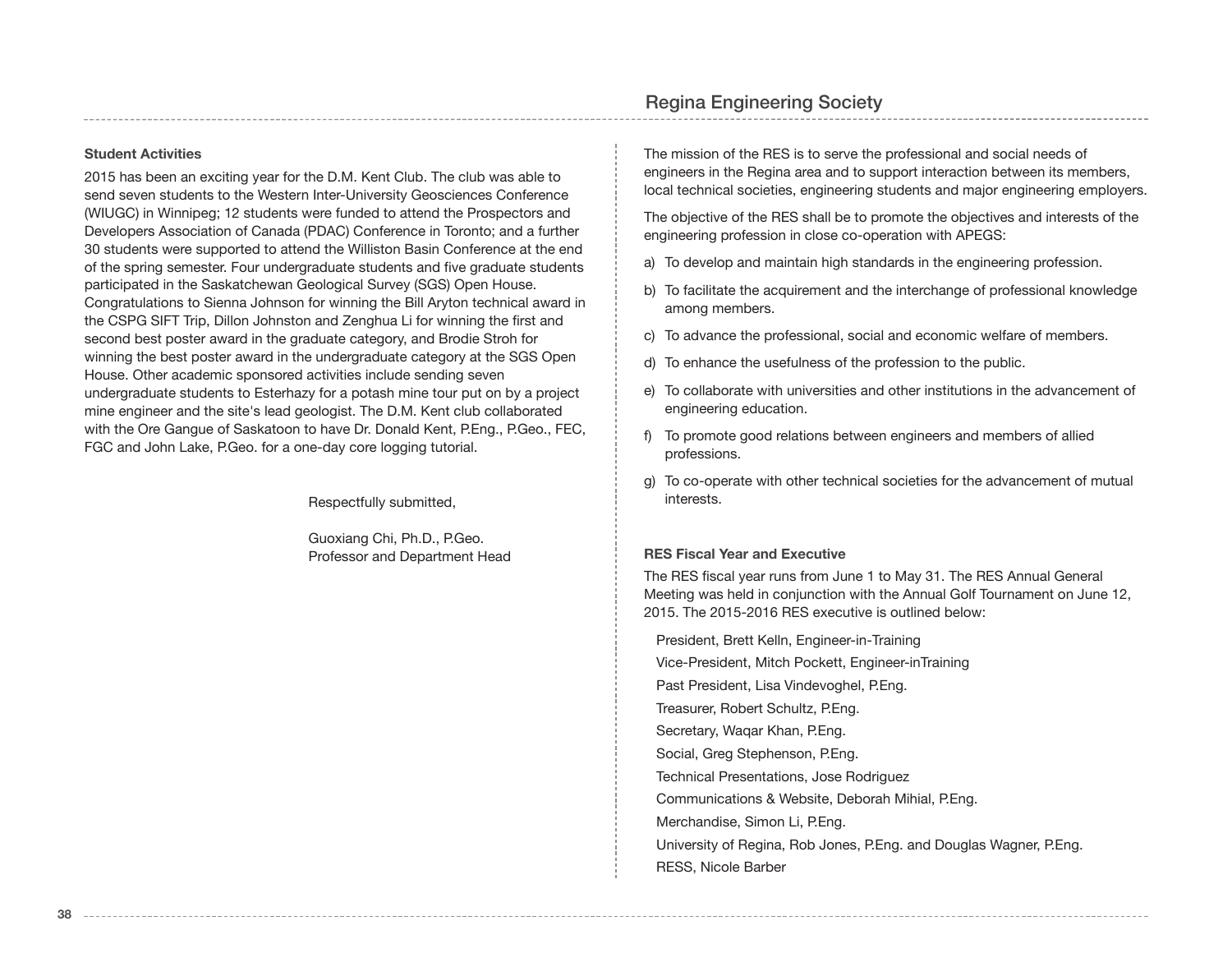APEGS Liaison, Ian Sloman, P.Eng. CSCE, Brent Miller, P.Eng. RGG, Darrell Mihial, P.Eng. IEEE, Ian Sloman, P.Eng.

The first meeting of the fiscal year was held in September 2015 where the past volunteers returned in order to get started on a year of change for the RES. Many new faces are present for this year, helping to fill all vacancies that existed before the 2015 summer break.

#### **Awards/Scholarships**

The RES recognized three deserving professionals for their commitment and service to the engineering community. The 2014-2015 Engineering Excellence Award was presented to Klaus Ottenbreit, P.Eng., the Volunteer Service Award recipient was Debra Anderson, P.Eng., FEC and the Engineer-in-Training award was given to Adam Swift.

Lockheed Martin provides a yearly scholarship (\$800) for a deserving project at the University of Regina's Engineering Fourth Year Project Day. They were in need of a group of non-partisan evaluators in order to choose the winning project, and the RES was chosen to evaluate projects based on a set of criteria created by Lockheed Martin. Further to this, the RES decided to sponsor second and third place awards in the amounts of \$500 and \$250 respectively. All winning student groups were invited to attend our annual Horizons Dinner free of charge in order to receive their awards. The RES plans on continuing these awards in 2015-2016 as the response from everyone involved was extremely positive.

The RES awarded six students with scholarships, each valued at \$500. Five scholarships were given to engineering students at the University of Regina, one for each discipline of study. One scholarship was presented to a SIAST Palliser Campus engineering technology student.

#### **RES Events**

The annual Engineering Horizons Dinner was held on May 7 at the Conexus Arts Centre. Apart from the dinner and awards, this event featured guest speaker Rob Lamb, the CEO of Canadian Light Source Inc. who operate the synchrotron in Saskatoon. Rob gave a very informative and interesting presentation about

what the synchrotron really is, and its day-to-day operations. Rob not only had everyone learning, but also laughing since he brought with him his Australian sense of humour.

The RES continued its expansion of the yearly IMAX Night to a combined IMAX and Science Centre Day for its members and their families. The day brought the IMAX to max capacity, which featured Journey to the South Pacific for the matinee screening.

The RES Annual Golf Tournament and AGM was held on June 12, 2015 at the Murray Golf Course. Many prizes were given out due to the generosity of sponsors. A new executive was elected to council at the event after a filling supper.

The annual Beer and Billiards Night at the Broken Rack attracted one of the largest crowds yet. The event room was packed with both students and engineers enjoying a successful night.

#### **Sponsorships/Support for External Events**

The RES is continuing to provide support to a number of other events throughout the community, including the Regina Science Fair Award, Engineers Without Borders, EYES camp, and the IEEE annual general meeting.

As well as financial support, the RES provided an active role during the University of Regina's Project Day which showcases engineering students' projects. The RES set up a booth near the presentations to provide details to the public regarding the mandate of the RES and information regarding RES scholarships and RES merchandise. Also, the RES had executive members volunteer as industry evaluators for the students' projects, which was an enjoyable experience for all who attended.

The RES is looking forward to another successful year and would like to thank APEGS for its continuing support and guidance.

Respectfully submitted,

Brett Kelln, Engineer-In-Training President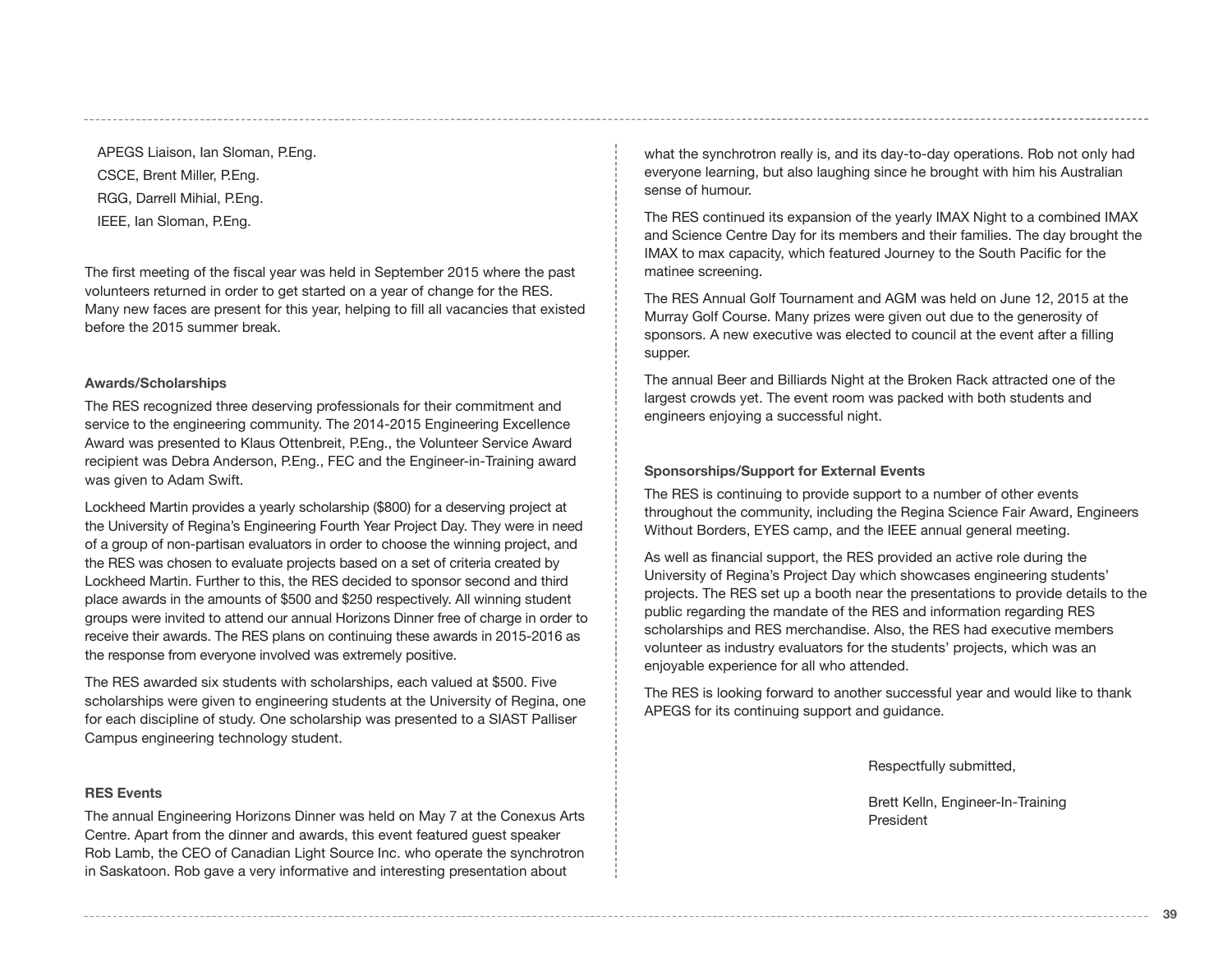## Saskatoon Engineering Society

We had a great team of volunteers that helped carry out the duties on the executive this year. My thanks go to the entire executive:

#### **2013/2014 Executive Committee**

The society carried on operations under the guidance of the executive committee, following instructions from our members.

#### **Important events from September 2014 to August 2015**

Strategic Planning was our biggest project in 2014-15. The Strategic Planning Committee put in hours and hours of work to get our Strategic Plan together. We could not have done without Julie Jones, our consultant, who skilfully led us through the process. We are proud of what we accomplished and now it is a work-in-progress to get the plan implemented. We are looking to moving this forward for our organization. Thanks again to all that provided input.

SES Mixers and Technical Nooners were held throughout the year at various establishments throughout the city. The largest event was the Christmas Mixer at Boffins in December. Attendance seemed to be growing at mixers this year. Thanks to Cathy Starkell for organizing the mixers and to Jonathan Bushman who organized most of the nooners.

#### **Student Paper and Design Competition Night**

The 2014 Engineering Innovative Design and Student Paper Competitions were held at Marquis Hall at the University of Saskatchewan. This event is jointly organized by SES (Saskatoon Engineering Society) and College of Engineering (Univ. of Saskatchewan). Sponsored by SES (Saskatoon Engineering Society), College of Engineering (Univ. of Saskatchewan), Office of the Vice-President Research (University of Saskatchewan) and APEGS. Thanks to Grant Ferguson for organizing this event this year.

#### **National Engineering Week**

As a part of National Engineering Week, the Saskatoon Engineering Society was proud to host our annual 2015 ICE Event (Industry Celebrating Excellence) at the Saskatoon Club. A special thanks to Cathy Starkell for leading the organization of this event. Thanks also to Ashok Thakkar for organizing industry tours during National Engineering Week.

### **Website**

The SES website has been regularly updated to help promote upcoming events.

#### **Professional Development Funding**

This initiative continued this year. It is a way to help individual members in their professional development. The guidelines were set up so that members could be reimbursed up to \$500 for their continuing education. Although this has not been fully utilized, we hope that additional members can plan to take advantage of this funding.

#### **2015 Awards**

- SES Educator of the Year Rick Retzlaff
- SES Engineer of the Year Rick Kullman, P.Eng., FEC, FGC (Hon.)

#### **Members and Executive**

The activity that the SES had this year would not be possible without the members that provided input and attended our events. Thanks go to the APEGS staff that support our activities and help notify members of our activities. I thank the members for the opportunity to represent them as president for the past year.

Respectfully Submitted,

Doug Drever, P.Eng., FEC President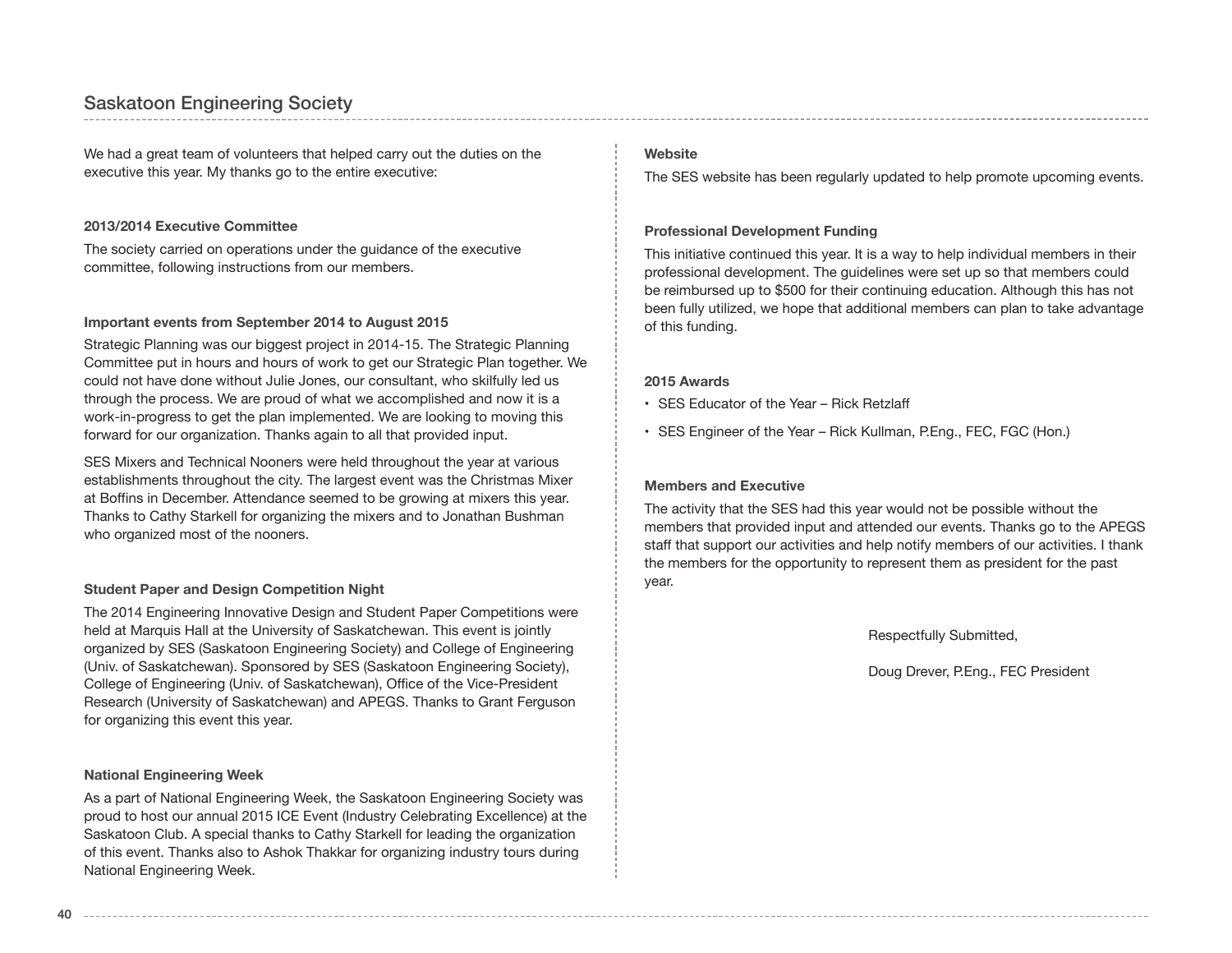#### **The Moose Jaw Engineering Society (MJES) held several events in 2015.**

On March 25, 2015, the MJES held a noon hour presentation on the replacement of the 3rd Avenue CPR dam in Moose Jaw. This was Albert Engel's second presentation to MJES on the design and construction of the replacement dam. The original stop log dam had failed during an ice flow event. Albert's presentation was on the replacement Obermeyer gates, which are a vast improvement over the stop logs as the level of the dam is raised and lowered using bladders and air pressure.

On Thursday, April 16, 2015, the MJES hosted a noon hour presentation from Vector Construction. Kel Zacharias and Felix Sandron of Vector Construction presented on concrete rehabilitation techniques.

On June 18, 2015, the MJES organized a tour of the City of Moose Jaw Wastewater Treatment Plant. Orval Coates led a tour of the six-year-old wastewater system. The plant was the first system in Western Canada to use the Biolac Wave Oxidation TM process for biological nutrient removal.

The Moose Jaw Engineering Society's 15th Annual Golf Tournament took place on Saturday, September 26 at the Hillcrest Golf Club. We had excellent fall weather with the sun shining and 12 golfers participating in a Texas Scramble format. Sixteen people then attended the supper and social portion of the event at the Crushed Can Sports Bar and Nightclub.

On Tuesday, November 24, 2015, the MJES organized a tour of the Buffalo Pound Water Treatment Plant that serves the cities of Regina and Moose Jaw. Ryan Johnson, P.Eng. presented on the history of the plant, the ownership, challenges with raw water and included the treatment process at each stage and the laboratory.

We would like to thank all the presenters and hosts as well as those who planned the events. The Moose Jaw Engineering Society would also like to give a special thanks to Ed Fredeen, P.Eng. with the Water Security Agency for his continued efforts organizing our events. Ed's dedication has helped revive our society.

We look forward to seeing everyone during an eventful 2016.

Respectfully submitted,

John Conway, P.Eng. President

The Saskatchewan Geological Society ("Society") has had another busy and exciting year and this year-end report provides a comprehensive review of the Society's activities. Led by a diverse group of individuals from government (Ryan Morelli, P.Geo., vice-president; Colin Card, P.Geo., past president; Michelle Hanson, treasurer; Bernadette Knox, secretary; Ralf Maxeiner, P.Geo., president), industry (Jason Cosford, P.Geo., program Chair), and academia (Monica Cliveti, business manager; Maria Velez, co-program Chair), the 2015 executive organized and oversaw an equally diverse range of business and social activities. What follows is a brief overview of these undertakings.

The year began with the 2015 Annual General Meeting (February 7, 2015), which was very well attended largely due to the efforts of David MacDougall, P.Geo., who has been the organizer of the AGM for the past two years. David's idea to pre-sell tickets for the meeting resulted in increased attendance. The honour roll induction of Ken Ashton, P.Geo. and the outgoing president's address were the highlights of the evening. The Travelodge once again proved to be a good venue and consequently the executive decided to stay the course for 2016. This year's Annual General Meeting was again planned and organized by Dave MacDougall and the executive is thankful for his continued commitment.

One of our two main social events of the year is the Annual Curling Bonspiel, which took place for the 11th time. This year's event was held at the Tartan Curling Club and as usual was co-hosted by the D.M. Kent Club of Geology. Our business manager, Monica Cliveti, put her heart and soul into organizing this event and securing a large variety of great prizes from local business sponsors. Unfortunately, the bonspiel was not well attended by our active members, but thanks to the seven student teams it was still a success. First place was fiercely contested and won by one of the student teams (John, Derek, Jared and Keane). A big thank you to Lynn Kelley, P.Geo. for coming up with and overseeing the draw.

The core workshop at the Williston Basin Petroleum Conference (April 28-30) is a hugely important event for our Society, as it is a large revenue generator, which helps fund our regular luncheon speaker program as well as some of our social events. With the conference in Regina this year (it alternates between North Dakota and Saskatchewan on a yearly basis), it was a committee of local volunteers that made the core workshop possible. The executive of the Society would like to extend a huge thank you to all the committee members led by Dan Kohlruss, P.Geo. for donating their time and making this event a success.

Another event that was taken in by many Society members is the APEGS AGM, which took place on May 1-2 in Regina, where it is held every second year.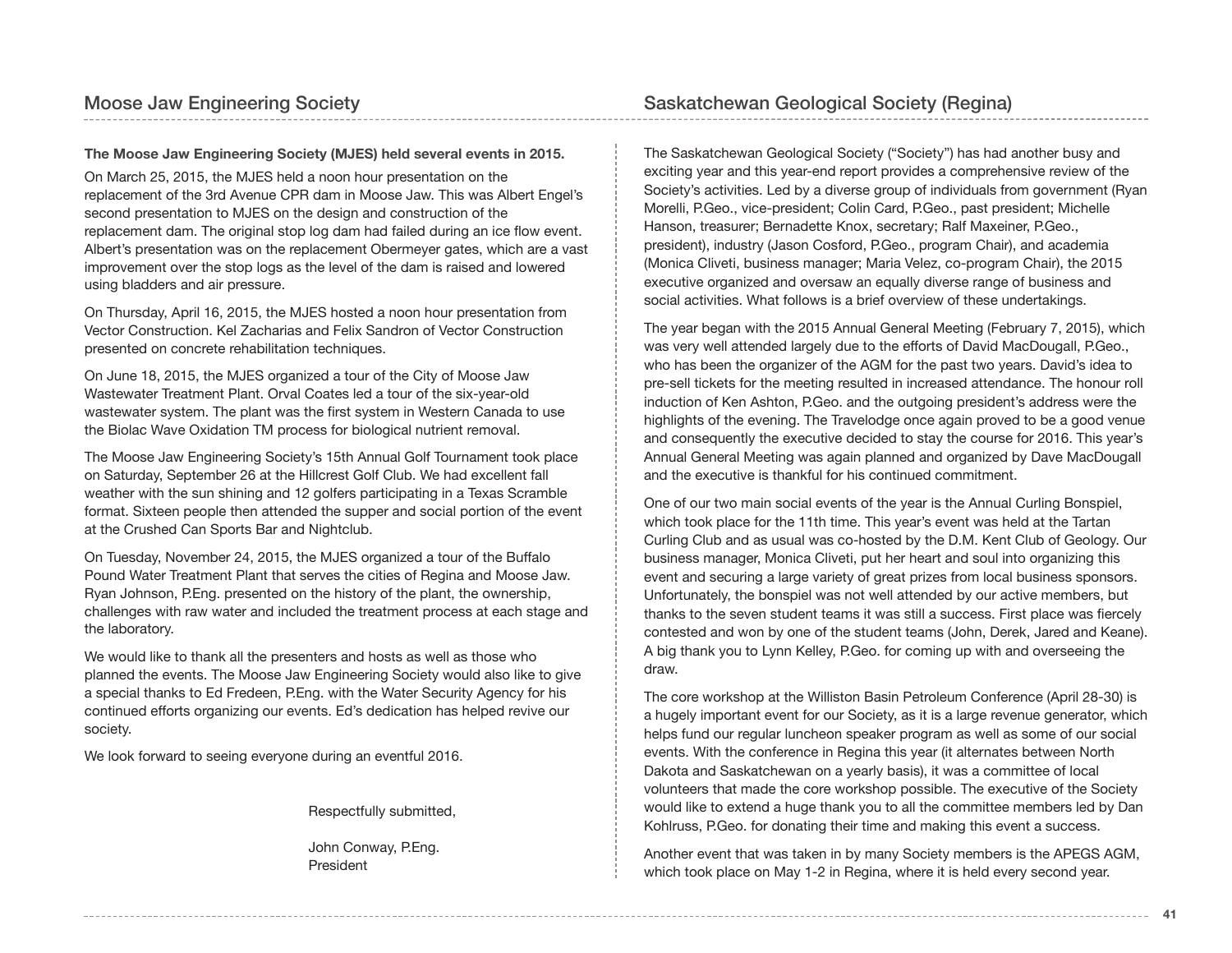Gavin Jensen and David MacDougall were on the organizing committee of that meeting. David MacDougall was instrumental in getting other Society members involved and, in particular, he encouraged many of them to volunteer help chair the various technical sessions. A highlight of the event from the Society's perspective was the awarding of the APEGS Outstanding Achievement Award to Dr. Charlie Harper, P.Eng., P.Geo., the third geoscientist to have received this prestigious award.

This year's Annual Geological Field Trip ran from August 21-25 and went to western Montana. Led by John Lake, P.Geo. and Mike Thomas and assisted by Brian Brunskill, P.Geo. and Kim Kreis, P.Geo.,14 more Society members had the opportunity to visit the Archean Stillwater Igneous Complex, the late Devonian Sappington Formation (Bakken equivalent), the Paleocene Shonkin alkaline laccolith and the Shonkin Sag (glacial spillway). The field trip was expertly guided by local geoscientists.

In late October, the Society published Saskatchewan's first geological wall calendar. A committee had been struck earlier in the year to produce this calendar that would feature the province's geology from north to south, Archean to Quaternary, microscopic to landscape. The finished product is meant to educate members and the general public about the geological diversity of our unique province and of course it was also meant to be visually appealing. The idea for the calendar originally came from Germany, where one of the many geological societies publishes a yearly geological calendar with different themes each year. Whether the Saskatchewan geological calendar will be published again in 2017 has yet to be determined.

The Society offered a great variety of professional development events this year. Our regular luncheon seminars, which were organized by Jason Cosford and Maria Velez, continue to be one of our most constant and important fixtures. They provide a great opportunity to maintain and enhance the geological knowledge of our members. This year in particular, we had a great variety of technical presentations including talks about groundwater, amber research, shale gas, fracking and Archean plate tectonics. Our business manager Monica Cliveti secured a new luncheon venue, the Artful Dodger, and despite some growing pains in regards to the audio-visual setup, the executive feels we may have found a new long-term home for the luncheon talks. The luncheon talks are a heavily subsidized event and the Artful Dodger will help us save a few dollars going forward as it is less expensive than the Ramada where the talks have been held in the last few years.

The Open House in Saskatoon, of which the Society is a co-host, went over very

well and, despite a very depressed minerals sector, the conference saw near record attendance. The technical program was diverse and provided a good overview of the province's mineral exploration activities. The public lecture, which is one of two that the Society puts on every year, was very well received. There were between 200 and 300 people in attendance, including many kids. Dr. Grant Zazula, paleontologist with the Yukon government, gave a fascinating and very entertaining presentation on Ice Age mammals. He even had 300 pounds worth of tusks, skulls and bones on display. Great show, and Grant was very engaged and forthcoming. Thanks to our sponsors of the public lecture who support this event every year: APEGS, the Saskatchewan Mining Association and the Saskatchewan Geological Survey.

The Geological Open House has now been part of the Society's annual responsibilities for a few years and as a consequence the treasurer's position has become increasingly busier and more challenging. Michelle Hanson has done an amazing job at fulfilling the duties of treasurer and it will be difficult to find someone equally dedicated when the time comes.

The Society had a booth at the Open House to sell the geological calendar and to inform delegates what the Society is all about. The executive had decided to produce two retractable banners for use at the Open House and these will be good to have for future conferences or other functions where the Society will be represented. One of the panels features the central portion of the geological highway map and the other features the varied activities of the Society, in picture and word. Thanks to Maria Velez for taking the lead on getting these banners made.

Another professional development opportunity and a first for the Society was a hardrock short course entitled "Athabasca Basin Drillcore Workshop," which was held at the Regina core lab the day after the Saskatchewan Geological Open House on Thursday, December 3, 2015. This short course was the brainchild of Colin Card and Sean Bosman, P.Geo., who were also the facilitators of the course. It was fully subscribed with 20 participants and because of the added sponsorship of APEGS was able to generate some much needed revenue for the Society.

Our second main social event was the Annual Golf Tournament on September 11, 2015. In order to attract more interest, the executive had decided to play a 9-hole Texas scramble instead of the regular 18 holes, and we picked the Sherwood Forest Golf and Country Club as the venue. Our business manager, Monica Cliveti, did a great job organizing the tournament, and Alice and David MacDougall once again graciously hosted the barbeque at their home. It was a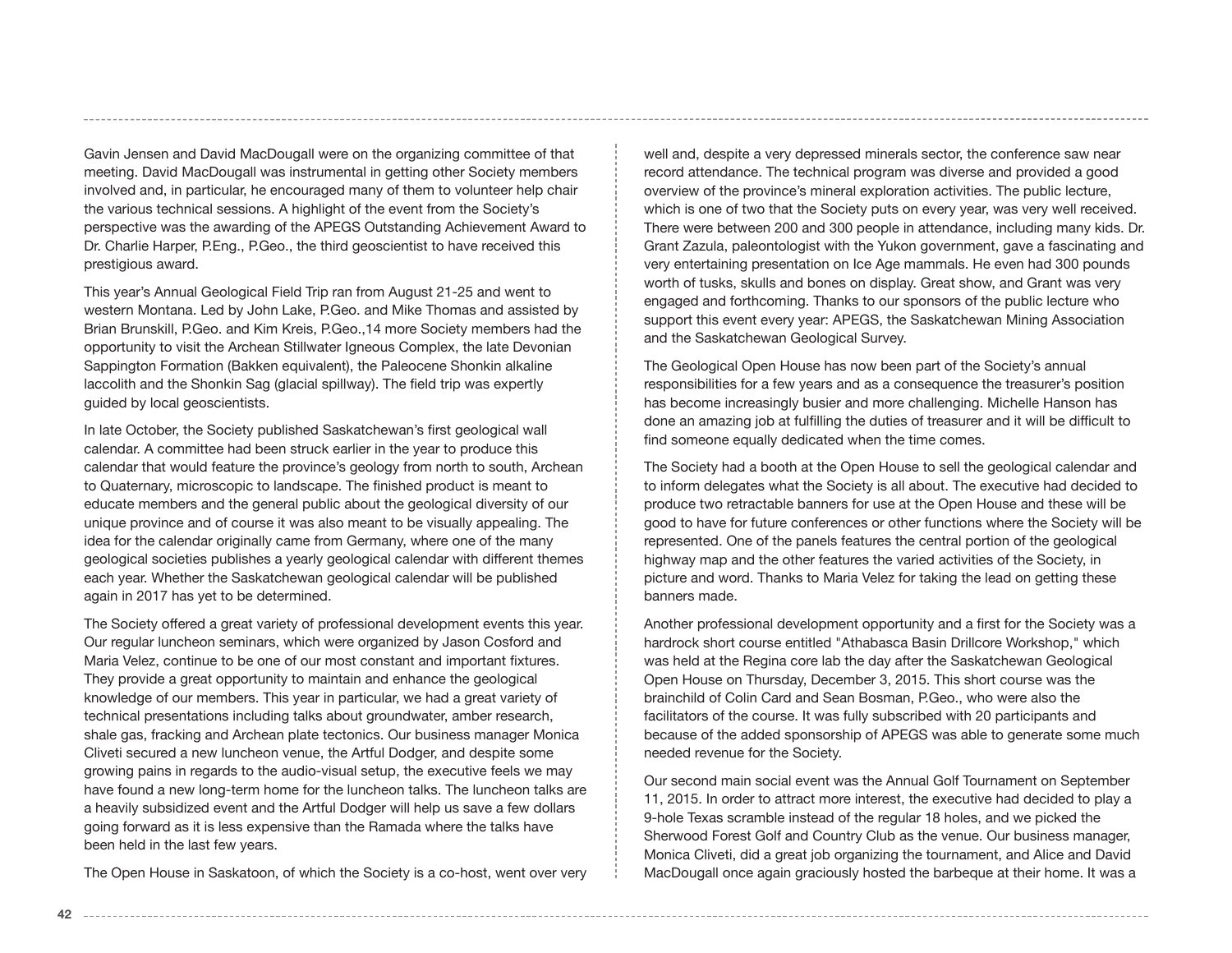successful event and because everyone liked the new format we will likely continue with 9-hole Texas scrambles.

In late September, Don Kent, P.Eng., P.Geo., FEC, FGC led about 18 Society members on a wonderful field trip of the Avonlea badlands and Claybank icepush features. We also visited the local museum. The weather was more than co-operative on this trip and the badlands presented themselves in wonderful fall colours.

As vice-president, Ryan Morelli was in charge of membership and organizing all the mailouts, as well as always assisting me with much needed advice. Thanks to the efforts of Ryan and Jared Noll (2015/16 president of D.M. Kent Geology Club), membership numbers remained strong and even increased for the 2015 calendar year. Corporate memberships are up, in part thanks to the geological calendar for which companies received a 2016 corporate membership. Advice was also received throughout the year from Colin Card (past president), who was a difficult act to follow.

Our new website has now been mostly updated, thanks to the work of our secretary, Bernadette Knox, who was also diligent with taking minutes at all the executive meetings and taking care of the Society's publication sales. The executive plans to continue to make use of our website to help provide important information to the membership rather than sending the newsletter out as email attachments. The executive meeting minutes are also posted to the website now.

Jared Noll and Shayna Glass (2014/15 president) of the D.M. Kent Geology Club participated and contributed to the executive meetings as student liaisons. I would like to thank the entire outgoing executive for their hard work and their commitment to the Society. And finally I would like to again thank all the committee Chairs: John Lake, field trip; Kate MacLachlan, P.Geo., FGC, FEC (Hon.), education and outreach; Fran Haidl, P.Geo., FGC, FEC (Hon.), Geoscape Saskatchewan; Dan Kohlruss, core workshop, Williston Basin; Don Kent, Jim Christopher, P.Geo., FGC and Dave MacDougall, honour roll; Jason Berenyi, Open House; Dave MacDougall, AGM; Ralf Maxeiner, geological calendar. Finally, I would like to thank all of our volunteers for this year's events. Thanks for helping the Society achieve its goals.

Respectfully submitted,

Ralf O. Maxeiner, P.Geo. President

The Association of Consulting Engineering Companies – Saskatchewan (ACEC-SK) is a not-for-profit association acting as the policy and business voice of the majority of consulting engineering and consulting geoscience firms in Saskatchewan.

ACEC-SK represents 64 member firms that employ approximately 2,000 professional, technical and support personnel who provide local, regional, national and international engineering and geoscience services.

ACEC-SK also has a number of associate member firms from related interest groups and suppliers. We are a member of the Association of Consulting Engineering Companies – Canada (ACEC) which is affiliated with the International Federation of Consulting Engineers (FIDIC).

At our Annual General Meeting (AGM) in June, I was elected as the Association's first female Chair. Diversity within the board and our committees is important for innovation and sustainability. We welcome the involvement of more people from different backgrounds.

This year ACEC-SK was very busy and delivered a number of initiatives in support of the organization's four strategic pillars: advocacy, profile, member engagement and governance.

#### **Advocacy**

ACEC-SK continues its work with government clients about procurement of member services. We have collaborated with Priority Saskatchewan and the Saskatchewan Construction Panel to help create a procurement platform that provides the best value to the taxpayers of Saskatchewan. This work includes support of including local knowledge as a selection criterion that contributes to best value. Our work continues on amending contract language clauses (such as public entity indemnification clauses) that are amenable to both our government clients and our members. Sector committee members continue to engage with senior executive at ministries and Crown corporations to promote the Best Practice of Qualifications-Based Selection when procuring consulting engineering and geoscience services.

The organization again published its annual Recommended Schedule of Fees with a view to the current economic conditions. We undertook an industry capacity survey to better communicate to our industry clients what capacity currently exists so they are more informed when planning upcoming projects.

ACEC-SK wrote a letter to the editor this spring that was published in both the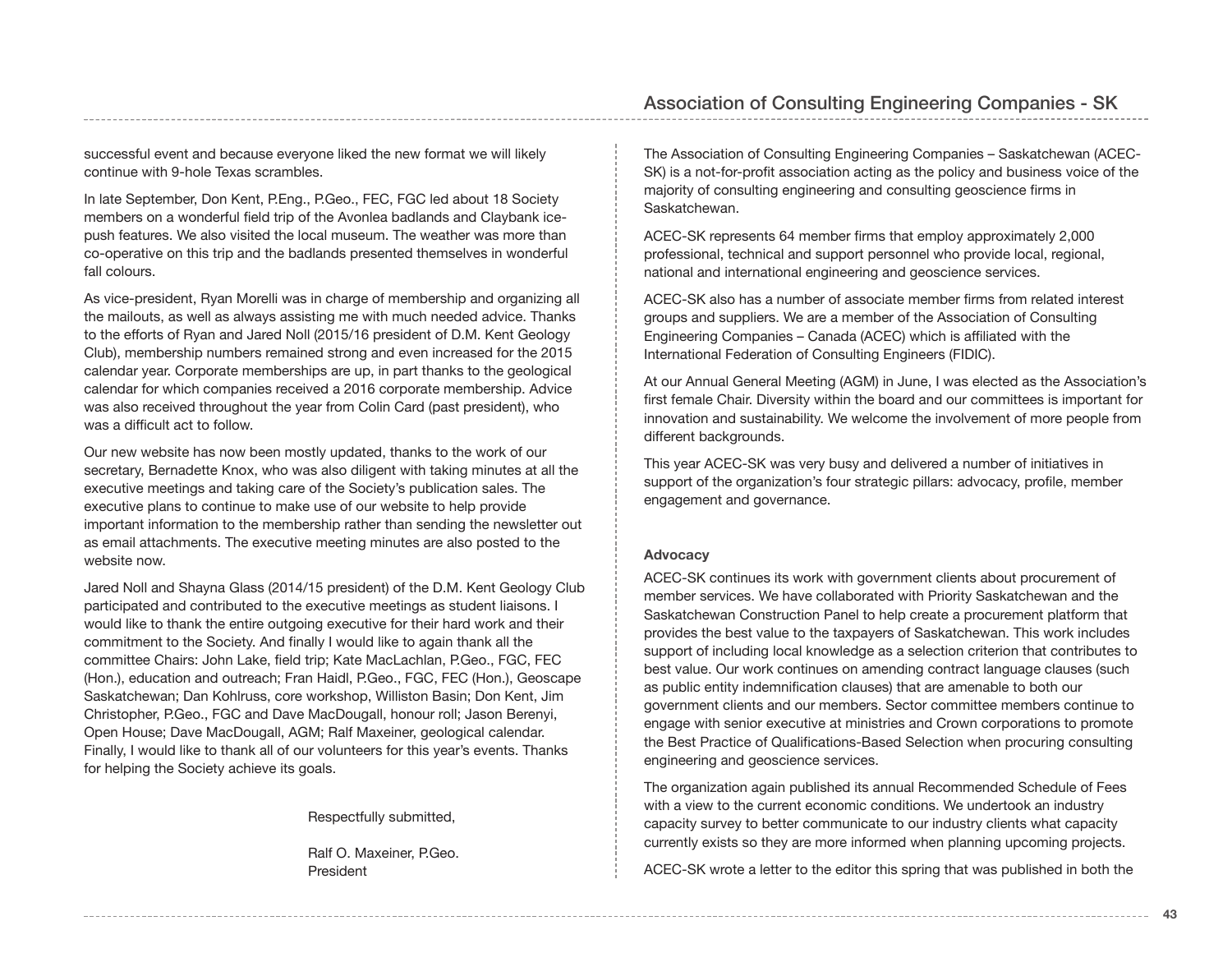*Leader-Post* and the *StarPhoenix* to countered opposition comments about the high cost of consultants. Board members have also held meetings with cabinet members to discuss the continued use of consulting engineering and geoscience services to deliver infrastructure.

The Association took on a very visible presence during the provincial election – advocating for informed infrastructure investment. This involvement included maintaining a micro-site that, among other things, educated the public about why it is important to invest in infrastructure, and a mechanism for the public to write a letter to their local candidate in support of infrastructure investment. We also coordinated a grassroots campaign that supported members carrying this message to their local candidate.

#### **Profile**

The Awards of Distinction were again delivered in Saskatoon, using an upscale reception-style format which allowed for networking opportunities and just catching up with friends. Global TV Saskatoon aired an interview with Don George, P.Eng., this year's Lieutenant Governor of Saskatchewan Meritorious Achievement Award recipient. As well, all the awards were highlighted in the December/January edition of Saskatchewan Business Magazine.

ACEC-SK actively contributes to Engineering and Geoscience Week initiatives, particularly through publication of articles in provincial newspapers. The organization participated for the first time in the Saskatchewan Mining Supply Chain Forum and again attended the SUMA Convention and Tradeshow. Our Human Resources Committee continues to regularly participate in career fairs and information nights to make students aware of consulting as a career of choice.

The Association also placed the Road Show in over 16 high-profile locations this year, including at the Saskatoon airport during the very busy month of December. This display is an opportunity to promote both the industry and individual member contributions to the industry and society.

#### **Member Engagement**

We held a forum with SaskPower where our member firms had the opportunity to learn about upcoming projects and how to get involved. The forum with SaskEnergy was held in January as an opportunity to expand the consulting engineering and geoscience industry's relationship with this Crown corporation, as well as learn about upcoming projects.

In November we held a PSMJ training program on Getting More Work. It was very well attended, and our members gained valuable insight into the details of business development. In March we hosted a networking opportunity between our buildings sector members and the architects to enable further relationship building.

A number of other professional development opportunities were offered, including a Managing Risks through Contracts session, an IMAGINiT AutoDesk Seminar, Environmental Code Workshops, and breakfast presentations for young professionals. The Young Professionals Group also organized a PotashCorp Allan mine tour.

#### **Governance**

This year we established two new committees, Awards and Women in Consulting. We look forward to these committees taking off and becoming successful. We also maintained current task groups and subcommittees with specific focuses, including Buildings, Environment/Water Resources, Industry/Resources, Transportation, Communications, Human Resources, Risk Mitigation and the Young Professionals Group.

ACEC-SK continues to grow and succeed, thanks in part to the ongoing commitment of the volunteer board of directors who I recognize for their efforts, including:

Jason Gasmo, P.Eng., Past Chair Jeff Halliday, P.Eng., Vice Chair Paul Walsh, P.Eng., Secretary-Treasurer Tim Magus, P.Eng., Director Terry Frank, P.Eng., Director Trevor Knoll, P.Eng., Director Bryce Hunter, P.Eng., Director Chelsey Bartlett, P.Eng., Young Professionals Liaison Tara Zrymiak, P.Eng., APEGS Liaison Shane Baillargeon, Associate Member Liaison Lawrence Lukey, P.Eng., ACEC-Canada Liaison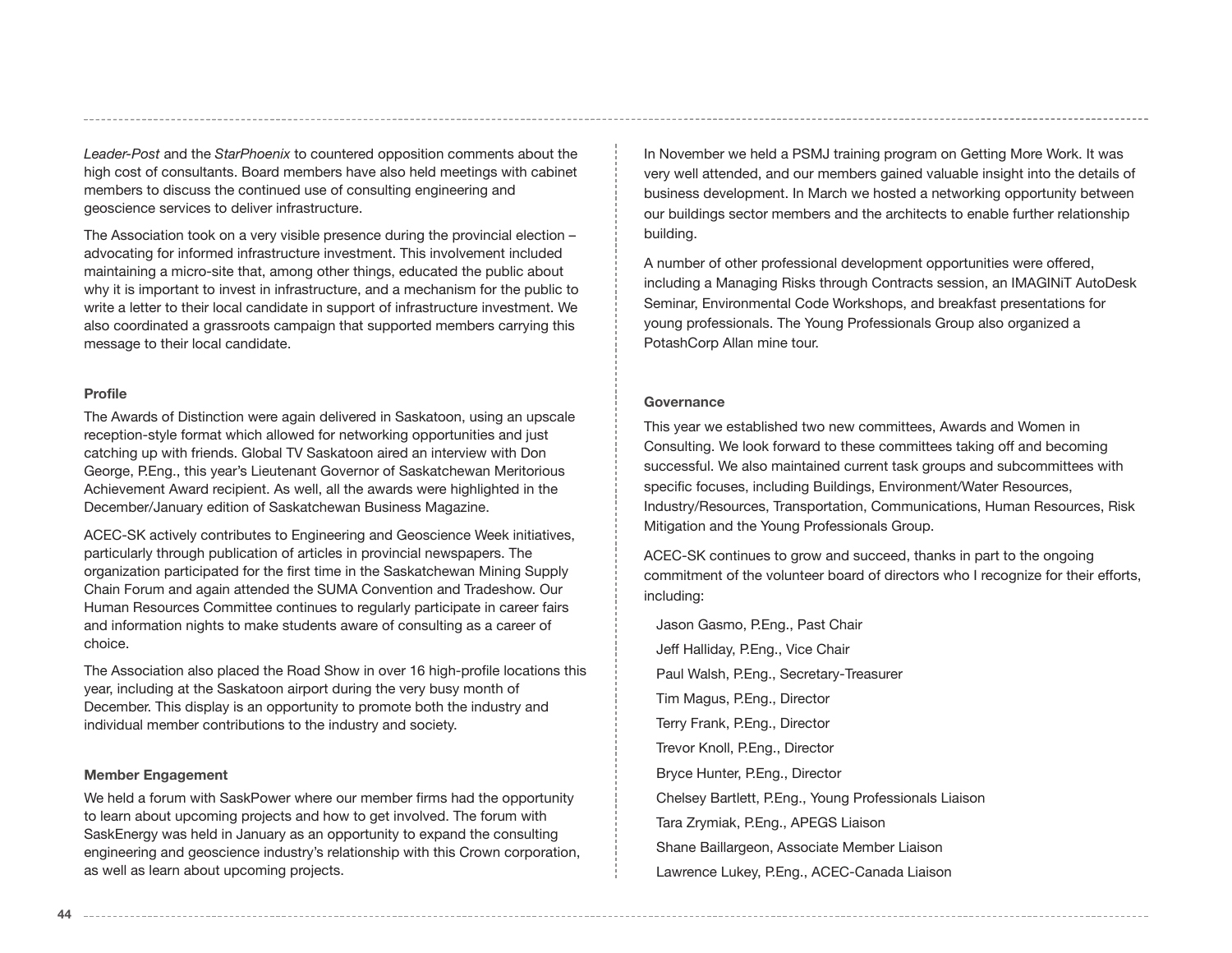ACEC-SK efforts on behalf of the industry are coordinated by Beverly MacLeod, executive director, Elaine Armstrong, executive assistant, and Linda Nelson, communications coordinator. The dedication of our office staff and many member firm volunteers contributes greatly to our success, and is much appreciated.

For more information, please contact the ACEC-SK office (306) 359-3338 or refer to the ACEC-SK website at www.acec-sk.ca

Respectfully submitted,

Stormy Holmes, P.Eng., FEC Chair of the Board of Directors

## Regina Engineering Students' Society

2015 was an interesting year for the Regina Engineering Students' Society and the Faculty of Engineering and Applied Science. It involved the execution of events that were both new and reoccurring from previous years.

RESS has hosted events that would not have happened without the sponsorship and support of APEGS. This support has come in various forms, including speaking to the students about their entrance into the field at the annual Year 1 to 4 Reception or by providing a professional member to judge and provide feedback in a design competition that the RESS has put on for the students. The RESS also hosts Engineering Week, sends students to conferences, and supports constituent societies including Engineers Without Borders (EWB), and Cougar Motorsports. The RESS is looking forward to continuing to host these events in the upcoming year, and with the further increase in number of undergraduate engineering students, these events are increasing in demand and size.

The 2015 year held many highlights for University of Regina Faculty of Engineering. We have over 1,200 undergraduate students as of December 2015. The RESS has been working closely with Dr. Esam Hussein, the Dean of Engineering and Applied Science, to improve student services and address student concerns. This year the RESS instituted a new Honour Pin Ceremony to strengthen the ideals of honour and integrity in engineering practice. Once a semester, first year students will attend a ceremony where they will recite an oath and receive a pin to serve as a reminder that an engineer must conduct themselves in a capacity befitting a professional.

The RESS sent a delegation to the National Conference on Diversity in Engineering (formerly NCWIE), which was hosted in Waterloo. This conference immersed students in great discussion on diversity and equality, and allowed them to network with other students and industry. This year the RESS also hosted the Western Engineering Student Societies Team (WESST) Annual General Meeting and Retreat where the executive members of the organization were elected and locations of future events were decided.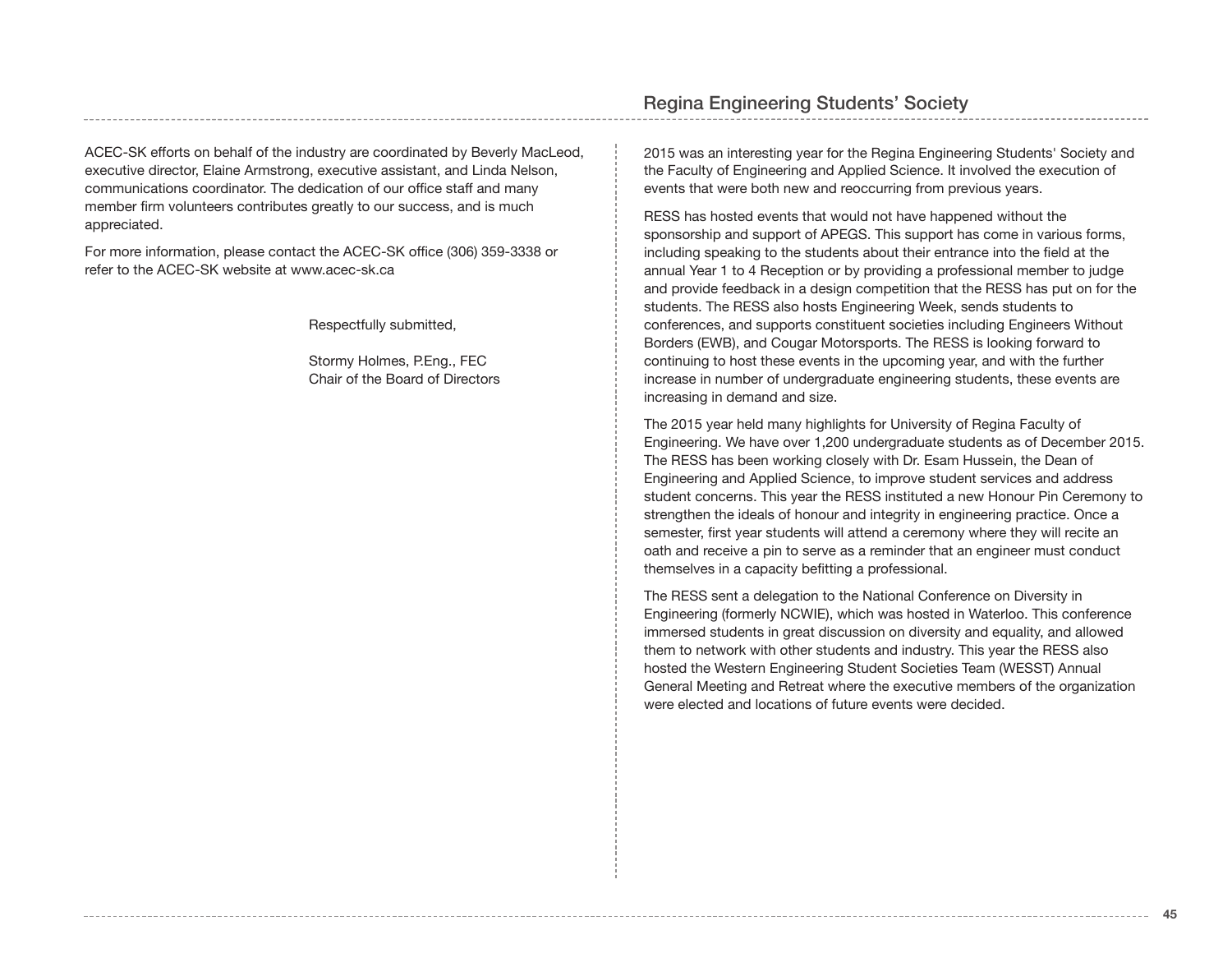It is important to instill the mindset that engineering students should conduct themselves with the honour and integrity of a professional. With the help of APEGS we hope to further the pursuit of these ideals by providing opportunities for the students to further challenge themselves in a discipline that requires a higher level of responsibility and promotes critical thinking. The RESS hopes to continue our fantastic relationship with APEGS in our united effort in continuing to produce young and thoughtful engineers.

Respectfully submitted,

Marten Fidler VP Professional Affairs

## Saskatoon Engineering Students' Society

#### **Introduction**

The Saskatoon Engineering Students' Society's purpose is to provide support to students academically, socially and professionally. This is accomplished by running many social events, sending students to conferences and competitions across all of Canada, hosting academic tutorials and seminars and much, much more. None of these services would be possible without the generous annual contributions made by APEGS, the Association of Professional Engineers and Geoscientists of Saskatchewan.

#### **WESST Executives Meeting – Edmonton**

With the assistance of APEGS, in May the SESS sent six of its executive members to the annual Executives Meeting of the Western Engineering Student Societies Team (WESST). This conference is an invaluable opportunity for incoming executive members to learn about their positions from similarly experienced society executives from across Western Canada, share information and develop working relationships between schools and create a base for maintaining institutional memory within our societies. Attendance at WESST EM has been of fundamental importance to the progress of the SESS in recent years, and we are grateful for the assistance of APEGS in continuing this opportunity.

#### **WESST Annual General Meeting and Retreat – Regina**

As a member of the Western Engineering Student Societies Team (WESST), the SESS is obliged to attend the Annual General Meeting and Retreat (AGMR) each October as a voting member. Given the proximity of this year's event, the SESS sent eight delegates to participate in WESST's operation, planning and election proceedings, as well as to network and team-build with other universities, a core tenet and strength of WESST activities. The SESS's participation in this conference was made possible through the support of APEGS, who were also the most visible sponsor of the event.

#### **CDE Conference on Diversity in Engineering – Waterloo**

The Conference on Diversity in Engineering (formerly the National Conference on Women in Engineering) is an annual event run by the Canadian Federation of Engineering Students to discuss and address issues of diversity in engineering as they exist in education, society and professional practice. Financial assistance from APEGS allowed the SESS to send four students to this year's conference, and provided a valuable knowledge resource to return to our college.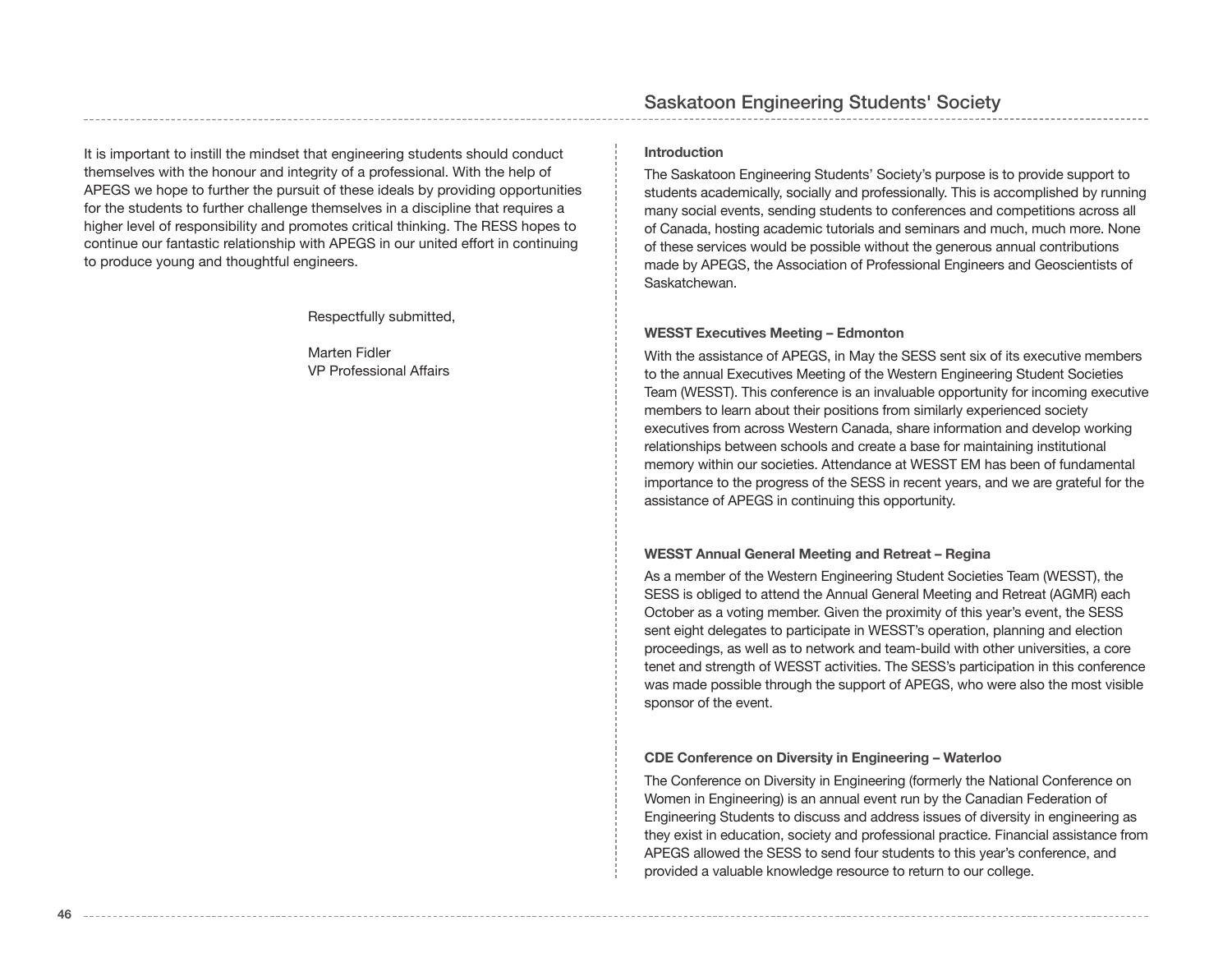#### **CFES Congress 2015 – Winnipeg**

The Canadian Federation of Engineering Students (CFES) is the body responsible for representing the interests of all engineering students across Canada. Congress is the largest CFES annual conference, and constitutes the annual general assembly for the federation. Over five days, students attend sessions, workshops and lectures on leadership, professional development and more, as well as representing the interests of their society during plenary sessions and officer elections. The SESS was a highly active member of the general assembly this year, putting forward successful legislation to amend CFES financial practices. Sponsorship through APEGS allowed the SESS to send five students to represent our college's interests and shape the future direction of the CFES.

#### **CFES Presidents' Meeting – Vancouver**

The Presidents' Meeting is the first opportunity each academic year for the representative members of the CFES to meet and address the concerns of the federation. With the assistance of APEGS, the SESS sent our VP External to receive updates from the officer team, discuss issues of importance for the upcoming year with the other member schools and vote on behalf of our students during the plenary session. Attending the Presidents' Meeting is a vital component of the connection maintained between the CFES and the SESS, and our society is very grateful for the opportunity to send a member of our executive to attend it each year.

#### **Saskatoon Engineering Competition**

The Saskatoon Engineering Competition (SEC) is an annual exhibition of hard and soft engineering skills hosted within our college, and serves as a preliminary qualifier for students wishing to compete at the Western Engineering Competition (WEC). Students compete in seven categories: junior design, senior design, reengineering, innovative design, consulting engineering, engineering communications, and impromptu debate. The SEC also serves as an opportunity for greater external student interaction through the category judging panels sourced from faculty and industry. APEGS has been the title sponsor of the SEC for many years, and has made it possible for dozens of our students to better prepare for competition on a national stage.

#### **Western Engineering Competition – Vancouver** The Western Engineering Competition (WEC), run by WESST, is a competition

featuring the same categories as SEC, and student competitors from across Western Canada. With the support of APEGS, the SESS sent qualified competitors in every category to compete in the 2015 event. The delegation was highly successful, with two teams qualifying for the Canadian Engineering Competition and the delegation as a whole taking home the WEC Spirit Cup for outstanding sportsmanship and inclusive spirit.

#### **Canadian Engineering Competition – St. John's**

The Canadian Engineering Competition (CEC), run by the CFES, is the highest level of competition for engineering students, and sees competitors and industry representation from across all of Canada. With the support of APEGS, the SESS sent all competitors who qualified at WEC to compete at CEC in their same category of competition. Two of our competitors performed especially well, taking home first in all of Canada in the category of impromptu debate. This success was only made possible due to the generous support of APEGS.

#### **Institute of Electrical and Electronics Engineers**

The Institute of Electrical and Electronics Engineers (IEEE) University of Saskatchewan Branch is very appreciative of the support and funding from APEGS which make IEEE Illumination possible. IEEE Illumination is an annual conference where students are connected with professionals from industry. Last year, engineering students from many disciplines attended and had a chance to speak to professors and researchers from many universities and Professional Engineers from industry. This event would not be possible without support from APEGS.

#### **Huskie Motorsports**

This year, Huskie Motorsports entered the Formula SAE Michigan Competition. Forty members of the team travelled to Brooklyn, Michigan for this competition in May 2016. The members of Huskie Motorsports invested countless hours towards creating an open wheeled, formula style race car. The competition judged their design on technicalities, cost, acceleration, skidpad, autocross, endurance and business presentation. Without APEGS funding, Huskie Motorsports would not be able to have their team and school represented at this competition.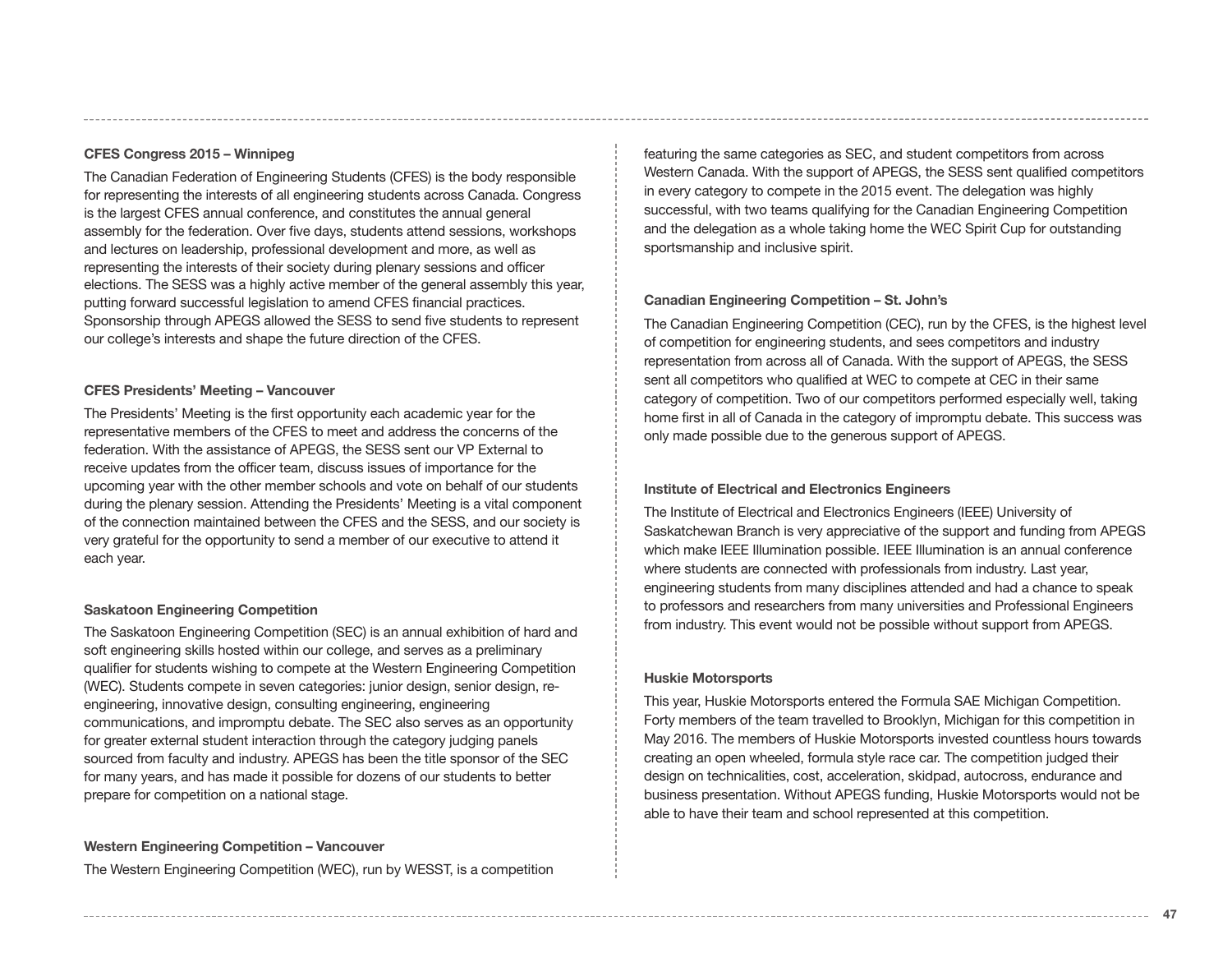#### **University of Saskatchewan Aero Design Team**

The University of Saskatchewan Aero Design Team entered the American Institute of Aeronautics and Astronautics (AIAA) Design, Build, and Fly Competition. Last April, 12 members along with two faculty advisors travelled to Wichita, Kansas to compete against students from all around the world. A radio controlled aircraft built by the Aero Design Team was entered into the competition, and despite unfortunate technical difficulties still performed admirably. Without funding from APEGS, building the aircraft and travelling to the competition would not have been possible.

#### **University of Saskatchewan Space Design Team**

The University of Saskatchewan Space Design Team (USST) continues to be involved in many competitions worldwide; all of these endeavours are only made possible through APEGS Funding. Over 20 members of USST had the chance to attend the University Rover Challenge (URC) in Hanksville, Utah this last year. Members of the USST created a stand-alone rover to compete in this competition, which involved many hours of hard work and dedication. The USST also entered the European Rover Challenge (ERC) in Poland for the first time ever this year, where they claimed the title of 2015 world champions.

#### **Quarter-Scale Tractor**

The University of Saskatchewan's Quarter-Scale Tractor Team is composed of more than 10 students who put in countless hours to design and build a tractor. With the support of APEGS funding, the U of S Quarter-Scale Tractor Team was able to send its members and tractor to Peoria, Illinois once again last year to compete in the ASABE Quarter-Scale Tractor International Student Design Competition. APEGS sponsorship typically makes up approximately 20 per cent of the team's budget, and will go towards purchasing parts for building the tractor.

#### **Engineers without Borders – University of Saskatchewan Chapter**

Engineers without Borders (EWB) is a student group whose main focus is to assist in development issues across Canada and around the world, aiming to make a difference in the lives of people. Last year, APEGS assisted in sending 10 students to the EWB Canada's annual National Conference in Montreal, Quebec. This conference is focused on international development and foreign aid.

#### **Conclusion**

Again, thank you for your generous contribution towards the SESS and our affiliated groups. Without this funding, we would not be able to function in such a way as to maximize our services and opportunities to students at the University of Saskatchewan.

For more information on any of the items discussed in this report, feel free to contact Jeff Toppings (president@sess.usask.ca) or Mitch Cassidy (vp.external@sess.usask.ca) of the SESS.

Respectfully submitted,

Jeff Toppings President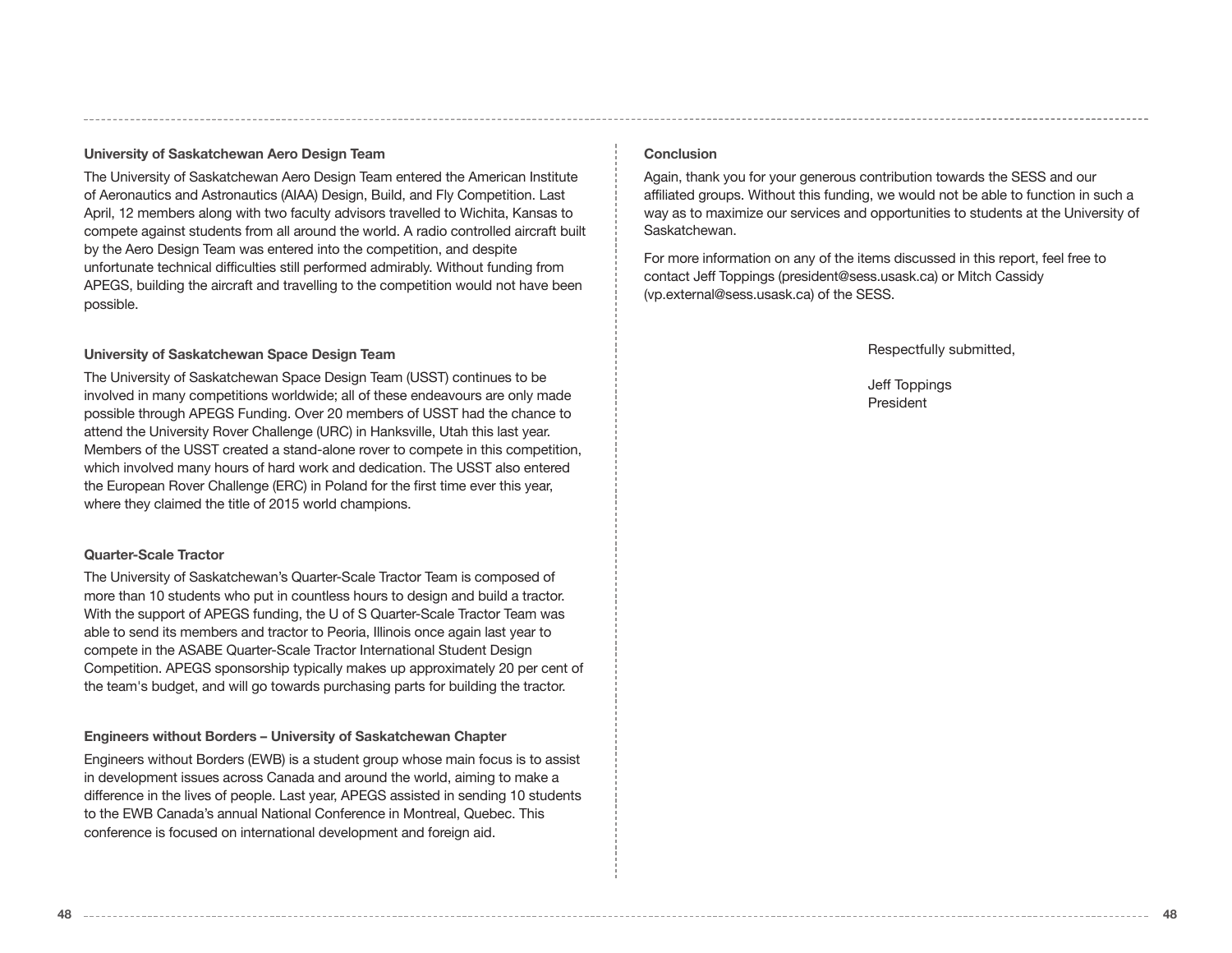The Ore Gangue Students' Society and all of its members would like to thank APEGS for their financial and academic support in 2015. We are very grateful for all of the support received for the development of the University of Saskatchewan student experience. With the support of APEGS, the Ore Gangue was able to provide and host many educational field trips and events, while making them more affordable for students within our department.

WIUGCS 2015 was held in Winnipeg, which was a very good opportunity for students to network and socialize with various professionals in the geological industry. Eleven students were also able to attend field trips around Winnipeg. The field trips included a core lab tour, SIMS machine and argon-lead machine tour and a tour of the B.J. Hails Museum of Natural History, along with a tour of the city centre. The funding provided from APEGS helped the students with costs for registration and for transportation. Due to the high cost of attending these conferences, the Ore Gangue would like to thank APEGS for their financial support.

In October 2015, the Ore Gangue was able to send eight students along with two grad students to Canmore, Alberta to expand their geological knowledge of the Rocky Mountains. This trip is an annual event that possesses multiple benefits, especially for those students who are local to the Canadian Prairies and have yet to visit the Rocky Mountains. Due to the high cost of the trip, APEGS funding was used wisely in the expenses of transportation for these individuals. With the continuous support of APEGS we, the Ore Gangue, are proud to say that we now have a contract with the dormitory and committed geologists that will annually offer tours for this field trip each year. We were able to have three geologists from Shell (Chad Glemser, Jaimie Jameson and Clinton Tippett) accompany us for this field trip.

A core lab trip to Regina last year was also a great success. Students were introduced to 3-D geological modelling as well as an introduction on how cores are logged and stored in databases. Students in attendance were also able to look at real cores drilled from the Athabasca Basin. In all we had 20 students attend and the APEGS funding went towards the cost of transportation to Regina for the day.

In March 2015, we had two students from geology and two students from Edwards School of Business attend PDAC 2015 in Toronto. PDAC was definitely a great experience for these students as they were able to meet and talk with industry professionals from across the globe. The funding went towards accommodation and travel. Ore Gangue and the students that had the opportunity to go to PDAC 2015 would like to thank APEGS again for their generous contribution towards this event.

The Ore Gangue also hosted various events throughout the year, allowing students and professors to socialize. Some of these events included bowling with the profs, in-lounge pubs, free campus recreation, curling, food drives, student and professor talks, and a Christmas/year-end banquet.

We are very fortunate to be able to receive support from APEGS in order to further the educational experience for U of S Geology students. Once again, on behalf of our student members, the Ore Gangue executive would like to thank APEGS for its continued support. The support from APEGS is greatly acknowledged and appreciated and allows students to exceed on academic and professional levels.

Respectfully submitted,

Ore Gangue Students' Society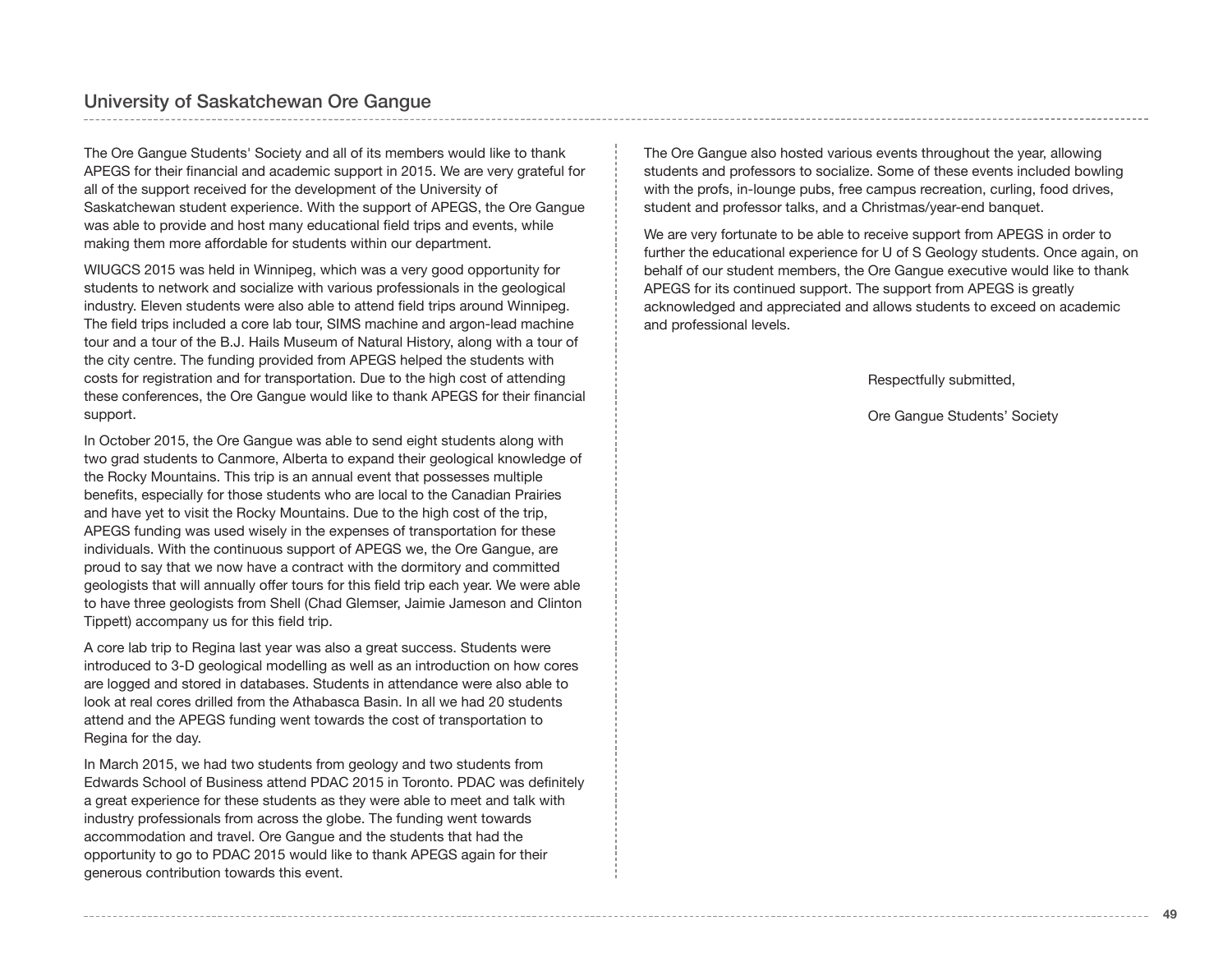## Financial Report

This is a summary of the unaudited Consolidated Statement of Revenues and Expenditures of the Association to December 31, 2015. The Auditor's Report will be available at the 86th Annual Meeting in Saskatoon on May 7, 2016.

In 2015, expenditures were \$311,833 less than budgeted, a 5.6 per cent underexpenditure. Executive Committee was over budget by \$13,189, Council and its committees were under budget by \$26,155, Operations was under budget by \$71,144, Governance Board and its committees were under budget by \$39,139, the Education Board and its committees were under budget by \$73,890 and the Image and Identity Board and its committees were under budget by \$114,695.

Revenue was \$235,585 higher than estimated, which is 4 per cent more than the budget. The 2015 budget proposed a surplus of \$379,865, and we ended the year with a projected surplus of \$927,284. Our total members' equity at yearend is estimated to be \$9,665,090, and consisted of the projected surplus of \$927,284, retained earnings of \$5,847,142, an investigation and discipline training reserve of \$22,550, a working capital reserve of \$2,068,114 and a discipline and enforcement reserve of \$800,000. The diversified economy in Saskatchewan has attracted members from elsewhere in North America; hence our revenue was up again in 2015.

Executive Committee is pleased to report that the financial planning and management of our Association continues to be sound.

Respectfully submitted,

Ernie Barber, P.Eng., P.Ag. Vice-President

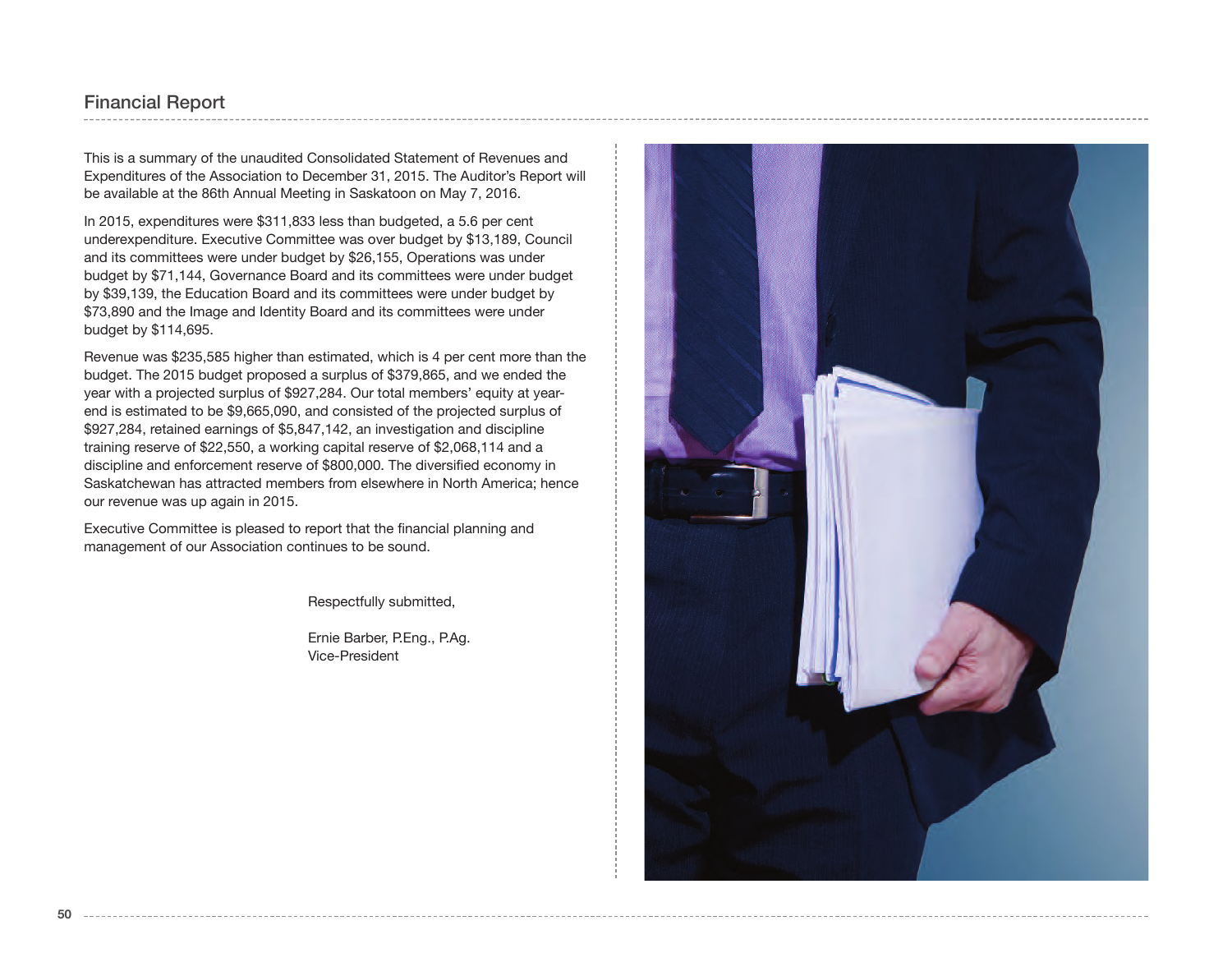## Balance Sheet December 31, 2015 (unaudited)

#### ASSETS

| <b>Current Assets:</b>                         |                |                 |
|------------------------------------------------|----------------|-----------------|
| <b>Bank Operating Account</b>                  |                | \$1,488,207.40  |
| Bank Investigation and Discipline Training     |                | 22,402.09       |
| Petty Cash                                     |                | 265.00          |
| Investments                                    |                | 11,255,380.05   |
| <b>Accrued Interest</b>                        |                | 47,834.57       |
| <b>Accounts Receivable</b>                     |                | 37,552.90       |
| <b>Prepaid Expenses</b>                        |                | 115,762.38      |
| <b>Total Current Assets</b>                    |                | \$12,967,404.39 |
| <b>Fixed Assets</b>                            |                |                 |
| <b>Office Equipment</b>                        | \$226,042.58   |                 |
| Accumulated depreciation                       | 93,628.22      |                 |
| Net Office Equipment                           | \$132,414.36   |                 |
| <b>Computer Equipment</b>                      | \$89,587.11    |                 |
| Accumulated depreciation                       | 58,814.59      |                 |
| Net Computer Equipment                         | \$30,772.52    |                 |
| Leasehold Improvements                         | \$1,136,459.92 |                 |
| Accumulated amortization                       | 235,986.68     |                 |
| Net Leasehold Improvements                     | \$900,473.24   |                 |
| Other Intangible Asset                         | \$504,792.50   |                 |
| Accumulated amortization                       | 413,082.09     |                 |
| Net Intangible Asset - Membership Database     | \$91,710.41    |                 |
| <b>Total Fixed Assets and Intangible Asset</b> |                | 1,155,370.53    |
| <b>Total Assets</b>                            |                | \$14,122,774.92 |

#### LIABILITIES AND MEMBERS' EQUITY

| <b>Current Liabilities:</b>                      |                 |
|--------------------------------------------------|-----------------|
| Accounts Payable & Accrued Liabilities           | \$164,344.22    |
| <b>Accrued Vacations</b>                         | 314.082.99      |
| Goods & Services Tax Payable                     | 160,302.84      |
| <b>Prepaid Annual Dues</b>                       | 3,818,955.00    |
| <b>Total Current Liabilities</b>                 | \$4,457,685.05  |
| Members' Equity:                                 |                 |
| Reserves                                         | \$2,868,114.00  |
| Reserves - Investigation and Discipline Training | \$22,550.09     |
| <b>Retained Earnings</b>                         | 5.847.141.94    |
| Surplus/(Deficit) for period                     | 927,283.84      |
| <b>Total Members Equity</b>                      | \$9,665,089.87  |
| Total Liabilities & Members' Equity              | \$14.122.774.92 |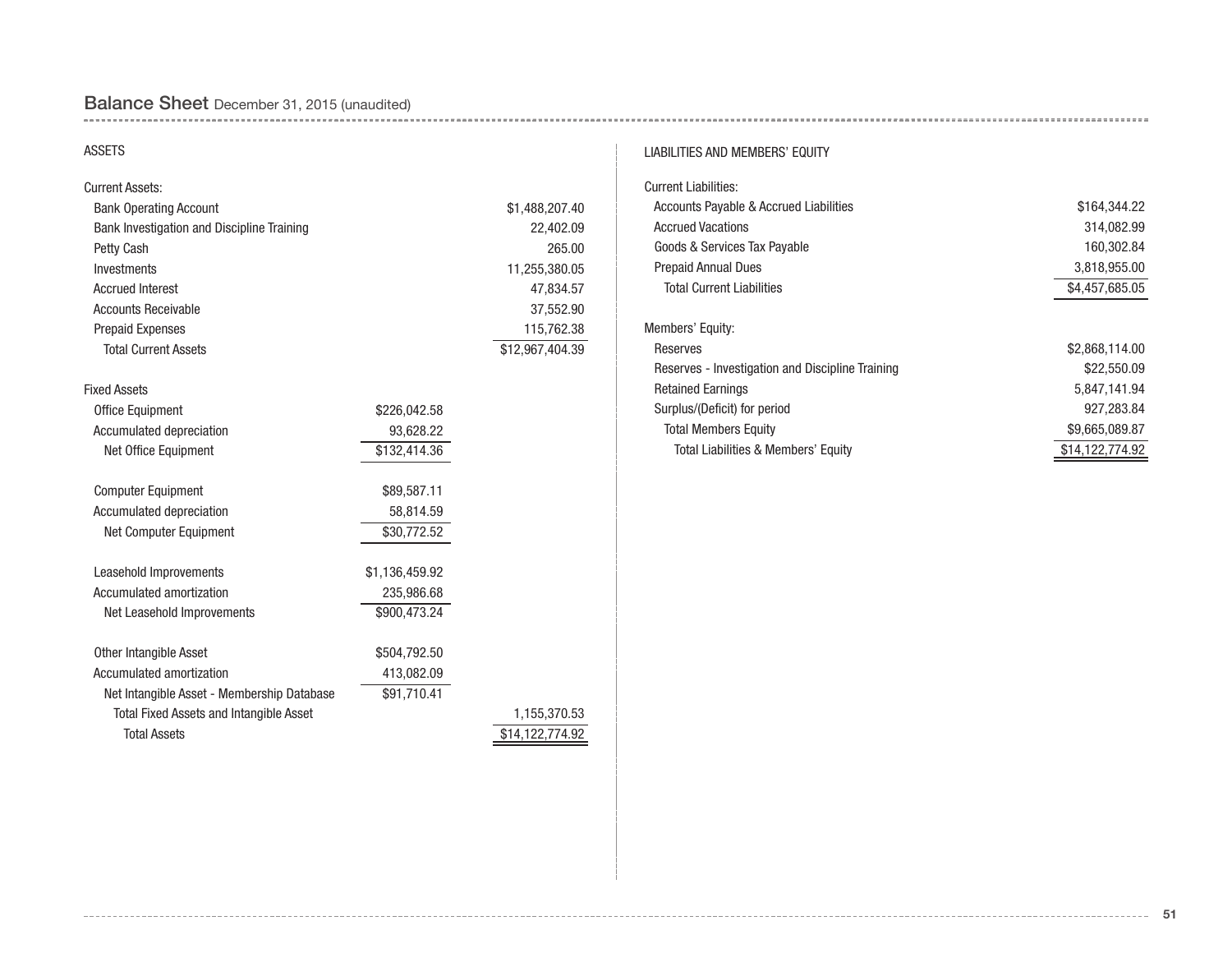|                                               | Unaudited 2015 | Budget 2015    | % of Budget | Audited 2014   |
|-----------------------------------------------|----------------|----------------|-------------|----------------|
| Revenues                                      |                |                |             |                |
| <b>Membership Dues</b>                        | \$4,472,022.06 | \$4,347,675.00 | 102.86      | \$4,237,577.95 |
| <b>Licence Dues</b>                           | 29,962.50      | 42,250.00      | 70.92       | 32,187.24      |
| <b>Certificate of Authorization</b>           | 692,100.98     | 639,000.00     | 108.31      | 653,572.45     |
| <b>Registration Fees</b>                      | 501,320.00     | 444,000.00     | 112.91      | 492,022.50     |
| <b>Late Payment Surcharges</b>                | 9,831.00       | 20,000.00      | 49.16       | 38,028.25      |
| Advertising (Newsletter and Website)          | 52,130.00      | 85,000.00      | 61.33       | 70,235.00      |
| Interest                                      | 188,095.25     | 120,000.00     | 156.75      | 182,115.63     |
| Miscellaneous                                 | 3,010.56       | 2,000.00       | 150.53      | 1,822.25       |
| Other Revenue                                 | 0.00           | 0.00           | 0.00        | 7,500.00       |
| Professional Practice Exam & Seminar          | 151,052.85     | 137,600.00     | 109.78      | 152,926.10     |
| <b>Member Seal Fees</b>                       | 11,085.16      | 10,000.00      | 110.85      | 11,922.62      |
| Professional Development Day                  | 41,350.00      | 75,000.00      | 55.13       | 76,735.00      |
| Association Functions (Womens History & Book) | 8,900.04       | 2,750.00       | 323.64      | 6,418.08       |
| <b>Total Revenues</b>                         | \$6,160,860.40 | \$5,925,275.00 | 103.98      | \$5,963,063.07 |
| Expenditures                                  |                |                |             |                |
| <b>Executive Committee</b>                    |                |                |             |                |
| <b>Executive Committee</b>                    | \$14,754.78    | \$13,425.00    | 109.91      | \$11,251.16    |
| Liaisons                                      | 78,768.85      | 72,100.00      | 109.25      | 58,798.24      |
| <b>Government Relations</b>                   | 81,278.15      | 69,800.00      | 116.44      | 76,987.06      |
| <b>UofS/UofR Activities</b>                   | 11,511.80      | 15,300.00      | 75.24       | 13,645.74      |
| <b>Provincial Meetings</b>                    | 39,111.37      | 41,100.00      | 95.16       | 41,516.54      |
| Elections                                     | 28,551.30      | 23,800.00      | 119.96      | 10,747.94      |
| <b>Annual Report</b>                          | 84,441.11      | 61,500.00      | 137.30      | 56,446.60      |
| <b>Engineers Canada</b>                       | 160,070.84     | 187,000.00     | 85.60       | 166,729.07     |
| Geoscientists Canada                          | 43,726.06      | 45,000.00      | 97.17       | 41,543.32      |
| <b>Total Executive Committee</b>              | \$542,214.26   | \$529,025.00   | 102.49      | \$477,665.67   |

## Consolidated Statement of Revenues and Expenditures for the Period Ended December 31, 2015 (unaudited)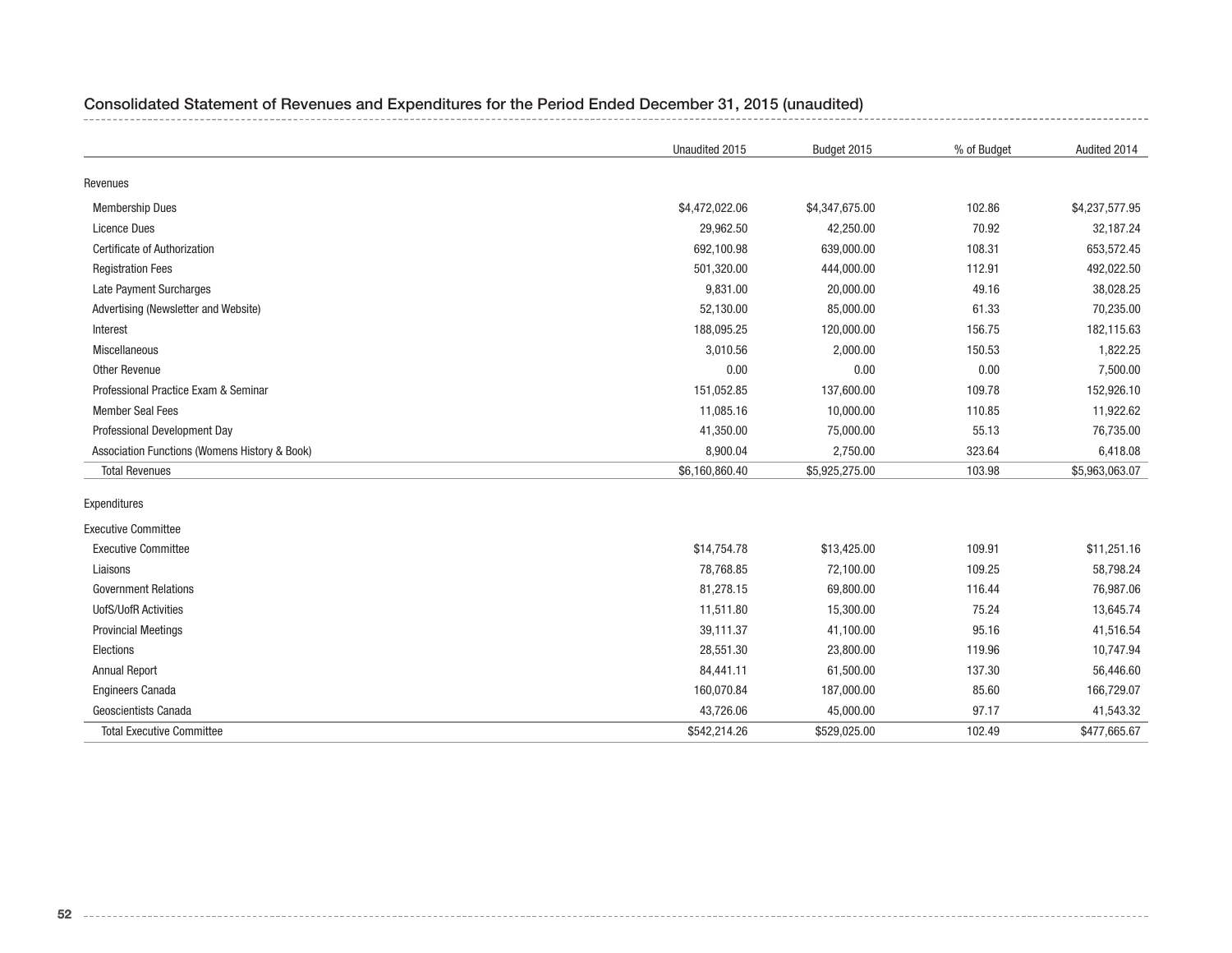|                                         | Unaudited 2015 | Budget 2015    | % of Budget | Audited 2014   |
|-----------------------------------------|----------------|----------------|-------------|----------------|
|                                         |                |                |             |                |
| <b>Council &amp; Committees</b>         |                |                |             |                |
| <b>Council Meetings</b>                 | \$153,740.57   | \$173,500.00   | 88.61       | \$166,914.01   |
| <b>Investigation Committee</b>          | 61,410.70      | 57,900.00      | 106.06      | 28,656.54      |
| <b>Discipline Committee</b>             | 17,651.77      | 21,000.00      | 84.06       | 6,630.80       |
| Enforcement                             | 6,299.11       | 15,400.00      | 40.90       | 8,378.19       |
| <b>Special Events</b>                   | 2,543.35       | 0.00           | 0.00        | 0.00           |
| <b>Total Council</b>                    | \$241,645.50   | \$267,800.00   | 90.23       | \$210,579.54   |
| <b>Operations</b>                       |                |                |             |                |
| Salaries                                | \$1,732,591.91 | \$1,810,000.00 | 95.72       | \$1,622,758.34 |
| <b>Fixed Asset Purchases</b>            | 272.09         | 2,500.00       | 10.88       | 915.73         |
| Depreciation                            | 283,533.38     | 295,000.00     | 96.11       | 260,270.88     |
| <b>Occupancy Costs</b>                  | 588,727.11     | 571,225.00     | 103.06      | 663,474.92     |
| <b>Professional Fees</b>                | 54,214.22      | 64,000.00      | 84.71       | 46,028.89      |
| Telephone                               | 14,217.59      | 11,900.00      | 119.48      | 7,218.36       |
| Other Operations Costs                  | 418,149.39     | 408,225.00     | 102.43      | 415,680.71     |
| <b>Total Operations</b>                 | \$3,091,705.69 | \$3,162,850.00 | 97.75       | \$3,016,347.83 |
| Governance Board & Committees           |                |                |             |                |
| Governance Board                        | \$1,317.57     | \$5,000.00     | 26.35       | \$967.44       |
| Legislative Review Committee            | 18.00          | 350.00         | 5.14        | 0.00           |
| <b>CEAB/CEQB Meetings</b>               | 6,656.42       | 15,000.00      | 44.38       | 9,112.61       |
| <b>Experience Review Committee</b>      | 54,887.70      | 72,100.00      | 76.13       | 54,078.85      |
| Academic Review Committee/Interviews    | 95,574.79      | 49,750.00      | 192.11      | 28,643.75      |
| Prof. Practice Exam Com./Seminar & Exam | 146,891.89     | 205,500.00     | 71.48       | 145,777.28     |
| Licensee Admissions Committee           | 4,814.87       | 1,600.00       | 300.93      | 205.17         |
| <b>Total Governance Board</b>           | \$310,161.24   | \$349,300.00   | 88.80       | \$238,785.10   |

## Consolidated Statement of Revenues and Expenditures for the Period Ended December 31, 2015 (unaudited)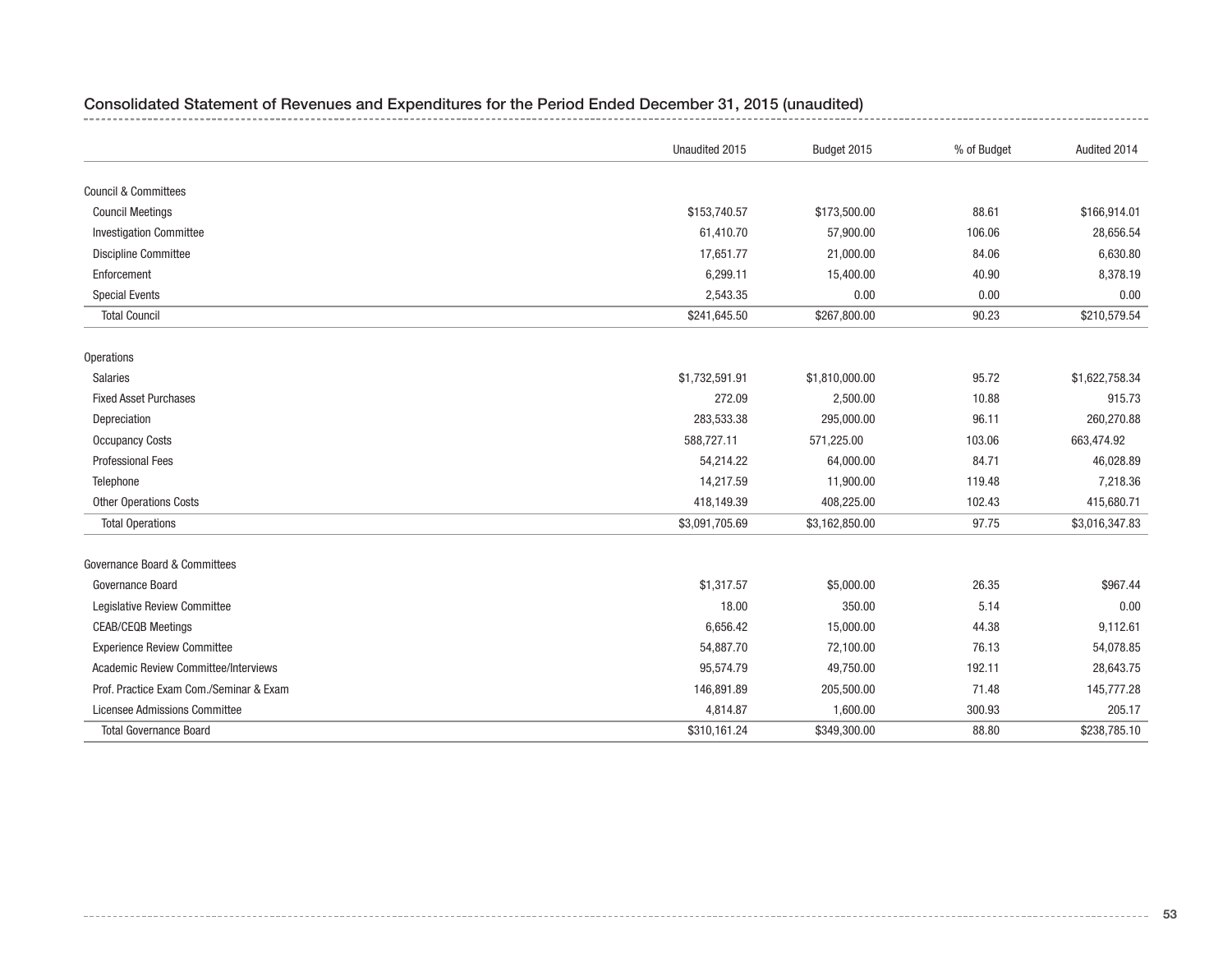|                                                | Unaudited 2015 | Budget 2015    | % of Budget | Audited 2014   |
|------------------------------------------------|----------------|----------------|-------------|----------------|
|                                                |                |                |             |                |
| <b>Education Board &amp; Committees</b>        |                |                |             |                |
| <b>Education Board</b>                         | \$12,534.26    | \$36,900.00    | 33.97       | \$46,301.55    |
| Environment and Environmental Issues Committee | 1,408.13       | 4,500.00       | 31.29       | 3,871.43       |
| Professional Development Committee             | 80,529.        | 16 112,000.00  | 71.90       | 128,542.52     |
| <b>Student Development Committee</b>           | 102,117.04     | 94,575.00      | 107.97      | 87,301.65      |
| K to 12 Committee                              | 28,150.33      | 49,600.00      | 56.75       | 16,828.13      |
| Scholarships and Bursaries                     | 54,946.00      | 56,000.00      | 98.12       | 55,870.00      |
| <b>Total Education Board</b>                   | \$279,684.92   | \$353,575.00   | 79.10       | \$338,715.28   |
|                                                |                |                |             |                |
| Image & Identity Board                         |                |                |             |                |
| Image & Identity Board                         | \$4,740.28     | \$37,575.00    | 12.62       | \$9,294.30     |
| <b>CPR Committee</b>                           | 289,861.23     | 393,700.00     | 73.62       | 296,341.45     |
| <b>Connection and Involvement Committee</b>    | 220,032.73     | 222,800.00     | 98.76       | 167,996.35     |
| <b>Awards Committee</b>                        | 40,814.98      | 28,200.00      | 144.73      | 2,911.91       |
| Professional Edge Committee                    | 188,329.54     | 179,885.00     | 104.69      | 172,687.35     |
| <b>Equity and Diversity Committee</b>          | 21,546.32      | 19,950.00      | 108.00      | 7,510.83       |
| Women's History Task Group                     | 2,839.87       | 750.00         | 378.65      | 4,251.32       |
| Total Image & Identity Board                   | \$768,164.95   | \$882,860.00   | 87.01       | \$660,993.51   |
|                                                |                |                |             |                |
| <b>Total Expenditures</b>                      | \$5,233,576.56 | \$5,545,410.00 | 94.38       | \$4,943,086.93 |
|                                                |                |                |             |                |
| Loss on Disposal of Capital Assests (2014)     | 0.00           | 0.00           | 0.00        | 25,317.25      |
|                                                |                |                |             |                |
| Total Expenditures and Loss on Disposal        | \$5,233,576.56 | \$5,545,410.00 |             | \$4,968,404.18 |
| Surplus (Deficit)                              | \$927,283.84   | \$379,865.00   |             | \$994,658.89   |
|                                                |                |                |             |                |

## Consolidated Statement of Revenues and Expenditures for the Period Ended December 31, 2015 (unaudited)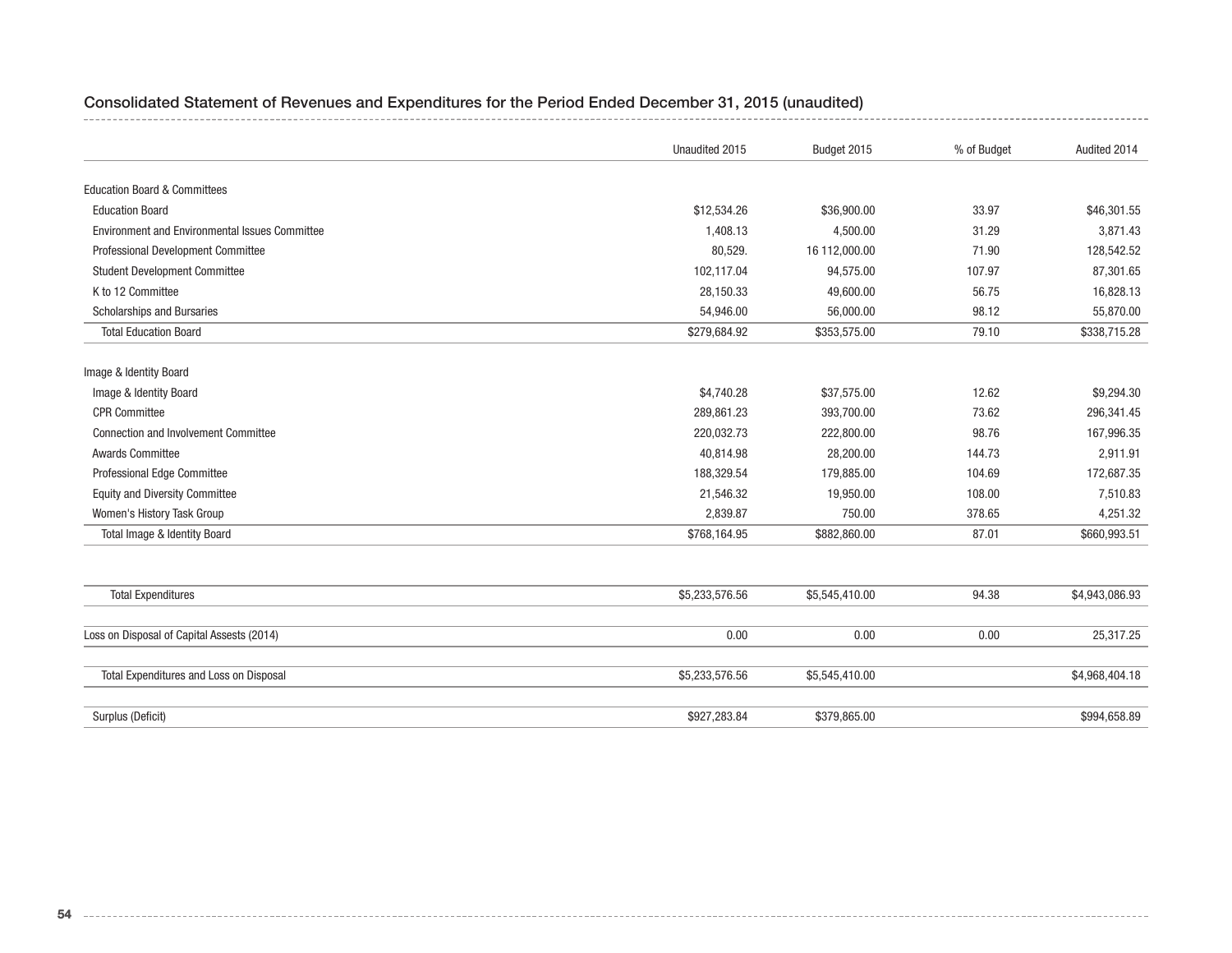## Investments and Cash Funds Month Ending December 31, 2015

| Company                                                         | Certificate Number | <b>Purchase Date</b> | <b>Maturity Date</b> | Annual Yield % | <b>Invested Value \$</b> | Maturity Value \$ |
|-----------------------------------------------------------------|--------------------|----------------------|----------------------|----------------|--------------------------|-------------------|
| RBC DOMINION SECURITIES INC.                                    |                    |                      |                      |                |                          |                   |
| <b>B2B Trust GIC - Annual</b><br>(2.550% Annual Yield)          |                    | Aug 29/11            | Aug 29/16            | 2.550%         | \$100,000.00             | \$100,000.00      |
| Bank of Nova Scotia GIC - Annual<br>(2.550% Annual Yield        |                    | Aug 29/11            | Aug 29/16            | 2.550%         | \$300,000.00             | \$300,000.00      |
| <b>ICICI Bank GIC - Annual</b><br>(2.630% Annual Yield)         |                    | Aug 29/11            | Aug 29/16            | 2.630%         | \$100,000.00             | \$100,000.00      |
| Vancity Credit Union GIC - Annual<br>(1.300% Annual Yield       | #150902-B0F13D)    | Sep 3/15             | Sep 3/16             | 1.300%         | \$100,000.00             | \$100,000.00      |
| Royal Bank of Canada GIC - Annual<br>(1.250% Annual Yield       | #150902-B0F2A7)    | Sep 3/15             | Sept 6/16            | 1.250%         | \$100,000.00             | \$100,000.00      |
| Royal Trust Corp GIC - Annual<br>(1.250% Annual Yield           | #150902-B0F1B7)    | Sep 3/15             | Sep 6/16             | 1.250%         | \$100,000.00             | \$100,000.00      |
| Peoples Trust GIC - Annual<br>(1.400% Annual Yield              | #150902-B0F0CF)    | Sept 3/15            | Sep 6/16             | 1.400%         | \$100,000.00             | \$100,000.00      |
| RBC Mortgage Corp GIC - Annual<br>(1.250% Annual Yield          | #150902-B0F22D)    | Sep 3/15             | Sep 6/16             | 1.250%         | \$100,000.00             | \$100,000.00      |
| Home Trust Company GIC - Annual<br>(2.310% Annual Yield)        |                    | Sept 30/13           | Sept 30/16           | 2.310%         | \$100,000.00             | \$100,000.00      |
| Royal Bank of Canada GIC - Annual<br>(2.670% Annual Yield)      |                    | Dec 23/11            | Dec 23/16            | 2.670%         | \$200,000.00             | \$200,000.00      |
| Canadian Western Trust GIC - Annual<br>(1.760% Annual Yield     | #150901-B0AD25)    | Sep 1/15             | Sept 1/17            | 1.760%         | \$100,000.00             | \$100,000.00      |
| Equitable Bank GIC - Annual<br>(1.850% Annual Yield             | #150901-B0ACC0)    | Sep 1/15             | Sep 1/17             | 1.850%         | \$100,000.00             | \$100,000.00      |
| Bank of Nova Scotia GIC - Annual<br>(1.450% Annual Yield        | #150902-B0F2F0)    | Sep 3/15             | Sep 3/17             | 1.450%         | \$400,000.00             | \$400,000.00      |
| State Bank of India GIC - Annual<br>(1.510% Annual Yield        | #150902-B0F2D8)    | Sep 3/15             | Sep 5/17             | 1.510%         | \$100,000.00             | \$1,000,000.00    |
| <b>BMO Advisors Advan, GIC - Annual</b><br>(2.650% Annual Yield | #130927-B066D6)    | Sept 30/13           | Oct 02/17            | 2.650%         | \$800,000.00             | \$800,000.00      |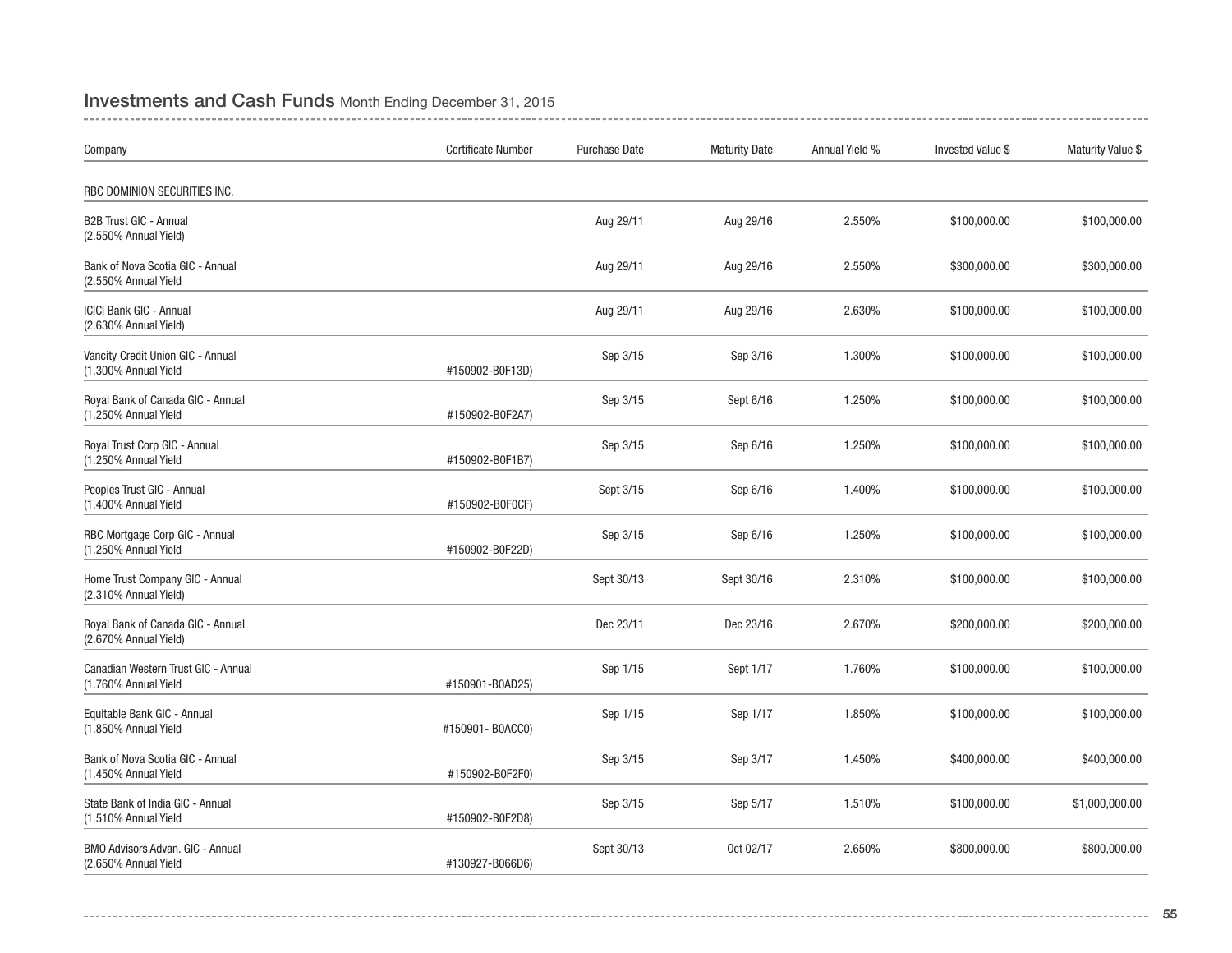## Investments and Cash Funds Month Ending December 31, 2015

| Company                                                    | <b>Certificate Number</b> | <b>Purchase Date</b> | <b>Maturity Date</b> | Annual Yield % | <b>Invested Value \$</b> | Maturity Value \$ |
|------------------------------------------------------------|---------------------------|----------------------|----------------------|----------------|--------------------------|-------------------|
| Nat'l Bank of Canada GIC - Annual<br>(2.650% Annual Yield  | #130927-B06632)           | Sept 30/13           | Oct 02/17            | 2.650%         | \$200,000.00             | \$200,000.00      |
| Bank of Nova Scotia GIC - Annual<br>(1.650% Annual Yield   | #150902-B0F320)           | Sep 3/15             | Sep 3/18             | 1.650%         | \$700,000.00             | \$700,000.00      |
| BMO Advisors Advan. GIC - Annual<br>(2.950% Annual Yield   | #130926-B07EDE)           | Sept 27/13           | Sept 27/18           | 2.950%         | \$800,000.00             | \$800,000.00      |
| Canadian Tire Bank GIC - Annual<br>(2.950% Annual Yield    | #130926-B07EBF)           | Sept 27/13           | Sept 27/18           | 2.950%         | \$100,000.00             | \$100,000.00      |
| Natcan Trust Company GIC - Annual<br>(2.900% Annual Yield  | #130927-B06632)           | Sept 27/13           | Sept 27/18           | 2.900%         | \$100,000.00             | \$100,000.00      |
| HomeEquity Bank GIC - Annual<br>(2.500% Annual Yield       | #140828-B0BFAB)           | Aug 29/14            | Aug 29/19            | 2.500%         | \$100,000.00             | \$100,000.00      |
| Laurentian Bank GIC - Annual<br>(2.460% Annual Yield       | 140828-B0C020)            | Aug 29/14            | Aug 29/19            | 2.460%         | \$100,000.00             | \$100,000.00      |
| LBC Trust GIC - Annual<br>(2.460% Annual Yield             | 140828-B0BFEF)            | Aug 29/14            | Aug 29/19            | 2.460%         | \$100,000.00             | \$100,000.00      |
| Pacific & Western GIC - Annual<br>(1.970% Annual Yield     | #150901-B0ADAE)           | Sep 1/15             | Sep 1/19             | 1.970%         | \$100,000.00             | \$100,000.00      |
| Tangerine Bank GIC - Annual<br>(1.800% Annual Yield        | #150902-B0F338)           | Sep 3/15             | Sep 3/19             | 1.800%         | \$100,000.00             | \$100,000.00      |
| Bank of Nova Scotia GIC - Annual<br>(1.800% Annual Yield   | #150902-B0F356)           | Sep 3/15             | Sep 3/19             | 1.800%         | \$500,000.00             | \$500,000.00      |
| Bank of Nova Scotia GIC - Annual<br>(2.570% Annual Yield   | 141223-B02790)            | Dec 23/14            | Dec 23/19            | 2.570%         | \$700,000.00             | \$700,000.00      |
| HSBC Bank Canada GIC - Annual<br>(2.100% Annual Yield      | #150901-B0AE01)           | Sep 1/15             | Sep 1/20             | 2.100%         | \$100,000.00             | \$100,000.00      |
| Montreal Trust CDA GIC - Annual<br>(2.050% Annual Yield    | #150902-B0F3C4)           | Sep 3/15             | Sep 3/20             | 2.050%         | \$100,000.00             | \$100,000.00      |
| Manulife Bank CDA GIC - Annual<br>(2.050% Annual Yield     | #150902-B0F3B7)           | Sep 3/15             | Sep 3/20             | 2.050%         | \$100,000.00             | \$100,000.00      |
| Bank of Nova Scotia GIC - Annual<br>(2.050% Annual Yield - | #150902-B0F3D2)           | Sep 3/15             | Sep 3/20             | 2.050%         | \$1,200,000.00           | \$1,200,000.00    |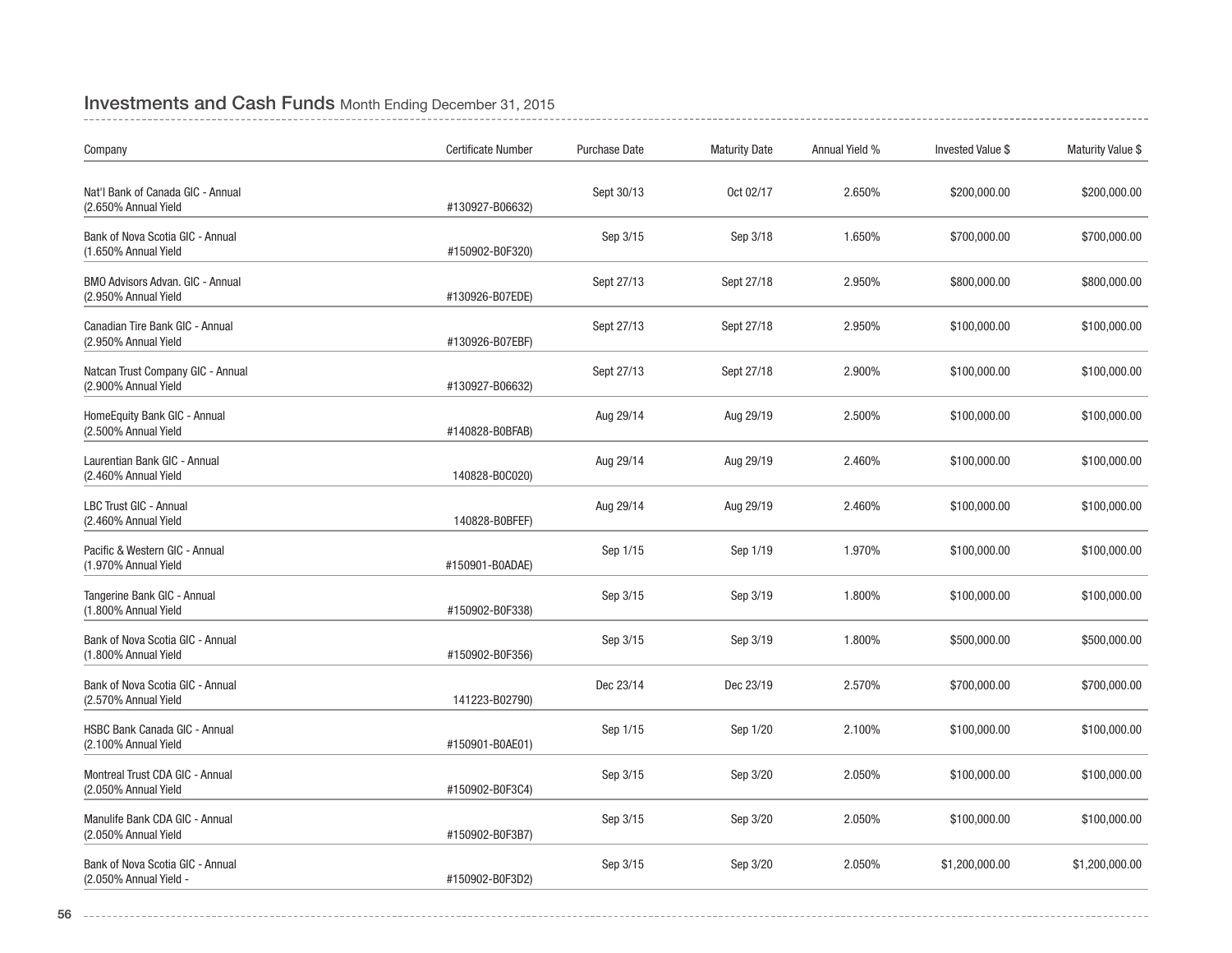| Company                                                      | <b>Certificate Number</b> | <b>Purchase Date</b> | <b>Maturity Date</b> | Annual Yield % | <b>Invested Value \$</b> | Maturity Value \$ |
|--------------------------------------------------------------|---------------------------|----------------------|----------------------|----------------|--------------------------|-------------------|
| Canadian Western Bank GIC - Annual<br>(2.150% Annual Yield - | #150902-B0F37C)           | Sep 3/15             | Sep 3/20             | 2.150%         | \$100,000.00             | \$100,000.00      |
| Laurentian Bank GIC - Annual<br>(2.100% Annual Yield -       | #150902-B0F389)           | Sep 3/15             | Sep 3/20             | 2.100%         | \$100,000.00             | \$100,000.00      |
| Manulife Trust Co. GIC - Annual<br>(2.050% Annual Yield -    | #150902-B0F3A2)           | Sep 3/15             | Sept 3/20            | 2.050%         | \$100,000.00             | \$100,000.00      |
| Bank of Nova Scotia GIC - Annual<br>(2.260% Annual Yield -   | #151217-B09A59)           | Dec 17/15            | Dec 17/20            | 2.260%         | \$400,000.00             | \$400,000.00      |
| RBC INVESTMENT SAVINGS ACCOUNT                               |                           | n/a                  | n/a                  | Variable       | \$2,655,380.05           |                   |
| <b>TOTAL INVESTMENTS</b>                                     |                           |                      |                      |                | \$11,255,380.05          |                   |
| ROYAL BANK CURRENT ACCOUNT                                   |                           |                      |                      |                | \$1,488,207.40           |                   |
| <b>RBC DOMINION ACCOUNT</b>                                  |                           |                      |                      |                | \$0.00                   |                   |
| <b>TOTAL INVESTMENTS &amp; CASH BALANCES</b>                 |                           |                      |                      |                | \$12,743,587.45          |                   |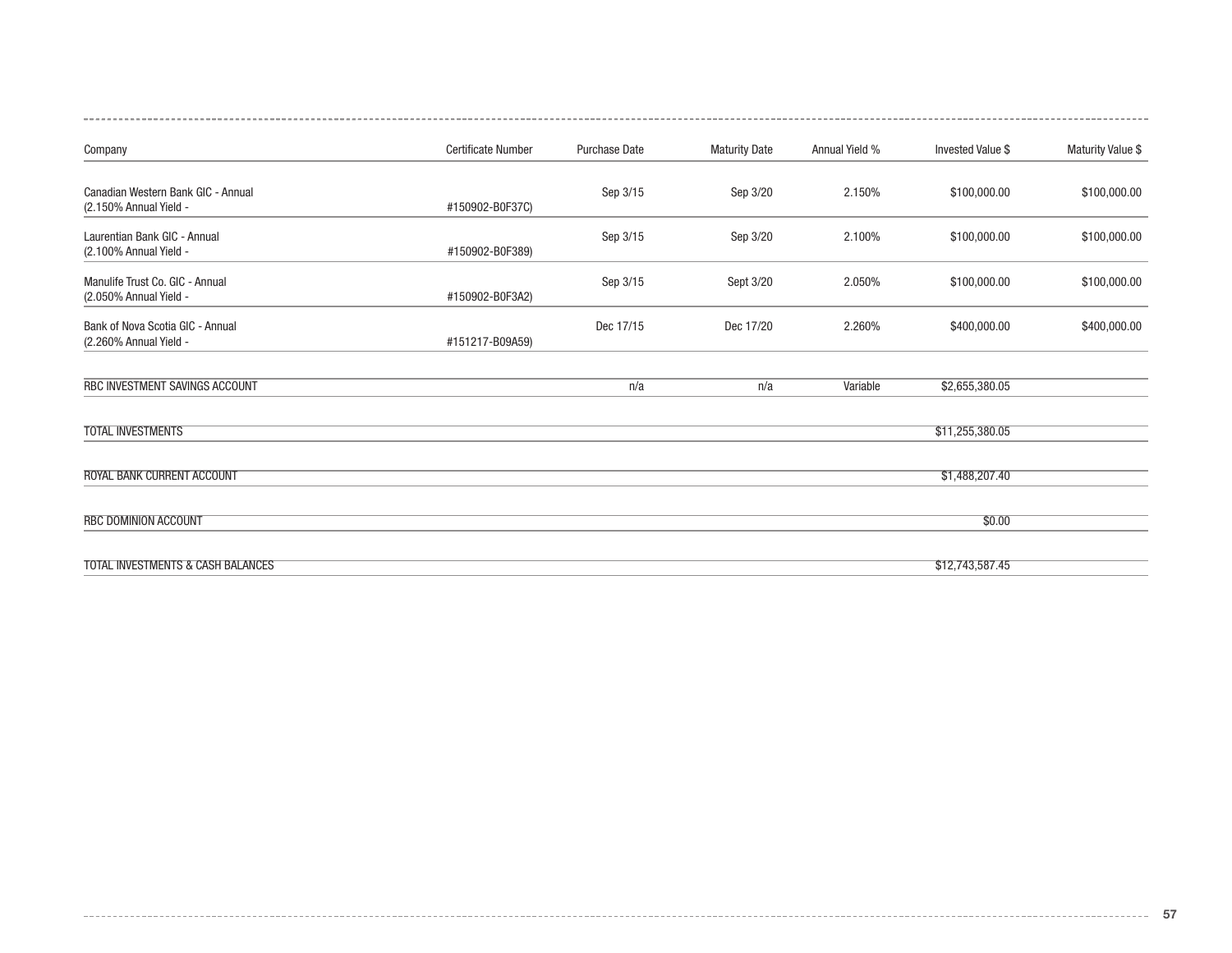

#### Back Row:

Stormy D.C. Holmes, P.Eng., FEC, Group Councillor, Environmental Gerry Hertz, Public Appointee John D. Unrau, P.Geo., Group Councillor, Geological, Mining, Petroleum, Geophysics and Geoscientists Rob Stables, P.Eng., District Councillor, South-East Robert (Bob) L. Cochran, P.Eng., Group Councillor, Agriculture and Forestry Brett A. LaRoche, P.Eng., District Councillor, North District Dwayne A. Gelowitz, P.Eng., FEC, Past President Timothy G. Stobbs, P.Eng., Group Councillor, Chemical, Ceramic and Metallurgical Dave D. Kent, P.Eng., FEC, Group Councillor, Civil Ian G. Sloman, P.Eng., Group Councillor, Electrical and Engineering Physics Sarah Jane Eaton, P.Geo., District Councillor Geoscience South Ben F. Boots, P.Eng., FEC, District Councillor, South-West Penelope K. Popp, P.Eng., Group Councillor, Members-in-Training Andrew R. Lockwood, P.Eng., FEC, Group Councillor, Mechanical and Industrial

#### Front Row:

Michael S. Famulak, P.Geo., District Councillor, Geoscience North Margaret Anne Hodges, P.Eng., FEC, President-Elect Andrew Loken, P.Eng., FEC, President Tara Zrymiak, P.Eng., Vice President John G. Pearson, P.Geo., FGC, Geoscience Canada Director Dwaine Entner, Public Appointee

#### Missing:

Rick B. Kullman, P.Eng., FEC, Engineers Canada Director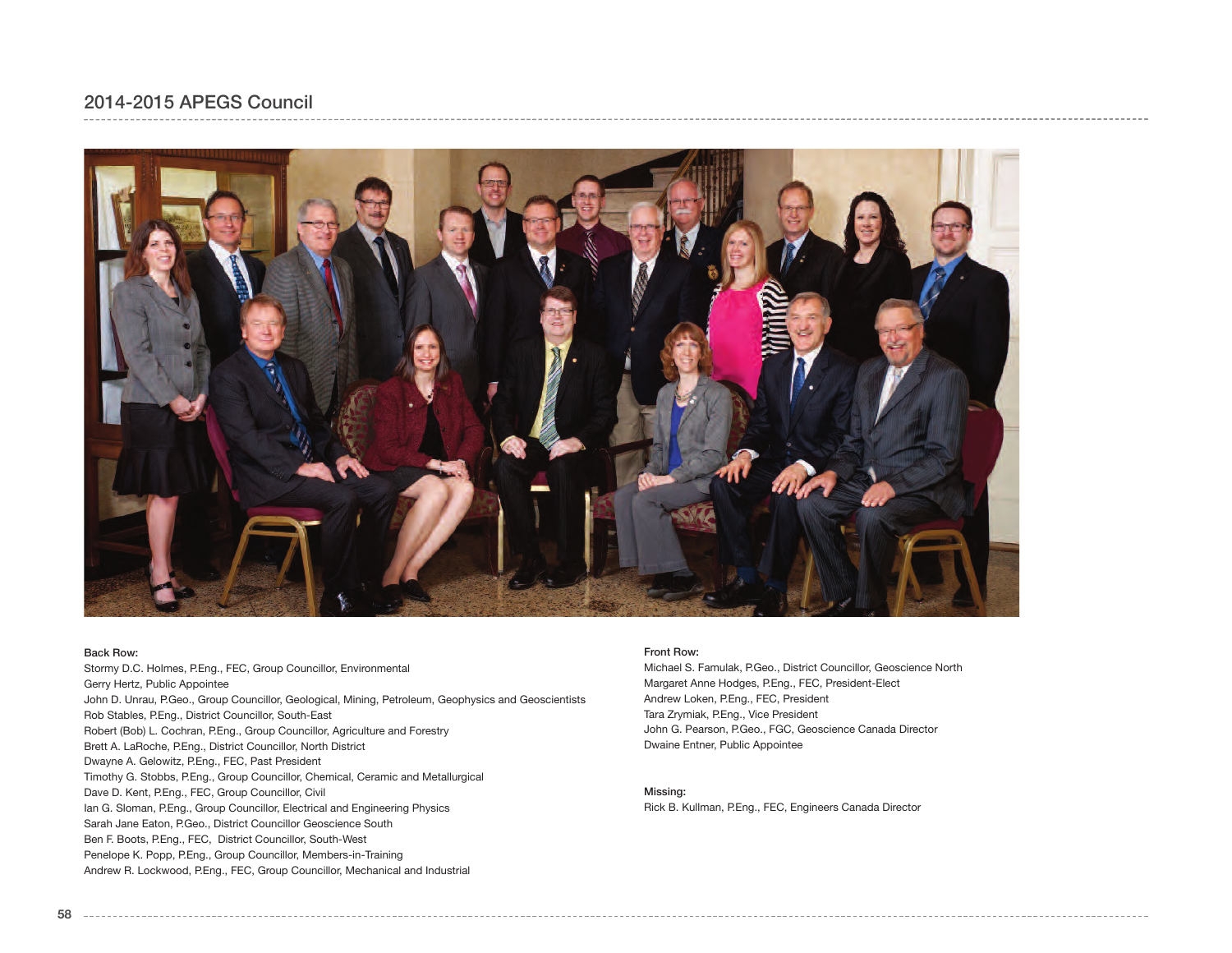#### **A**

Hikmet Abdulkadir, P.Eng. Colin Abernethy, P.Eng. Dr. -Ing.Sven Achenbach, P.Eng. Adenike Adeoti, P.Eng. Alec Aitken, P.Geo. Salman Akhter, P.Eng. Patrick Alabi, P.Eng. Dianne Allen, P.Eng. Seyed Hamidreza Alvani, P.Eng. Mary Anderson, P.Geo. Daryl Andrew, P.Eng. Gregory Andrist, P.Eng. Holly Annand, P.Eng. Irvine Annesley, P.Geo. Kevin Ansdell, P.Geo., FEC (Hon.), FGC Ul Haque Ashraf Brian AuCoin, P.Eng. Michael Avery, P.Eng. Mohammed Aziz, P.Eng.

#### **B**

Narendra Bakhshi, P.Eng. Danny Baliad, P.Eng. Margaret Ball, P.Eng., FEC Ernest Barber, P.Eng. John Baron, P.Eng. Tonia Batten, P.Eng. Devin Bean Nicole Beatch, P.Eng. Gordon Beck, P.Eng., FEC Georges Belcourt, P.Geo.

Cory Belyk, P.Geo. Stephen Bend, P.Geo. Luigi Benedicenti, P.Eng., FEC Lyle Benko Robert Berry, P.Eng., FEC Curtis Berthelot, P.Eng. Alexandre Binette Christopher Blondeel Ralph Bock, Geoscience Licensee Richard Bond, P.Eng. Daniel Bonnet, P.Eng. Ben Boots, P.Eng., FEC Leon Botham, P.Eng., FEC, FGC (Hon.) Andrew Bowerman, P.Eng. Danae Bradshaw, Engineer-In-Training Timothy Braun, P.Eng. Ryan Brazeal, P.Eng. Leta Brisebois, P.Eng. James Bugg, P.Eng.

#### **C**

Stephanie Campbell, P.Eng. Shawn Carriere, P.Eng. Mitch Cassidy Gerino Catapang Rajeev Chadha, P.Eng. Xiongbiao (Daniel) Chen, P.Eng. Guoxiang Chi, P.Geo. Horea Chifa, P.Eng. Adeline Chiu, P.Eng. Nurul Chowdhury, P.Eng. Robert Cochran, P.Eng.

Brad Cochrane, Engineer-In-Training William Cook Robert Cooper, P.Eng. Karen Cossitt, P.Eng. David Crone, P.Eng. Kevin Croteau, P.Eng. Kevin Crowe, P.Eng. Angeline Crozier, P.Eng., FEC Larry Cruse, P.Eng.

#### **D**

Janis Dale, P.Geo., FGC David Dansereau, P.Eng. Kristen Darr, P.Geo. Zahra Darzi, P.Eng., FEC S. Daum, P.Eng. Grant Dawson, P.Eng. Beatriz de Freitas, P.Eng. Kelvin DeGrow, P.Eng. David deMontigny, P.Eng. John Desjarlais, P.Eng. Michel Detharet, P.Eng. Anh Dinh, P.Eng. Kurtis Doney, P.Eng. Graeme Drysdale, P.Eng. Allan Duff, P.Eng. Matthew Dunn, P.Eng.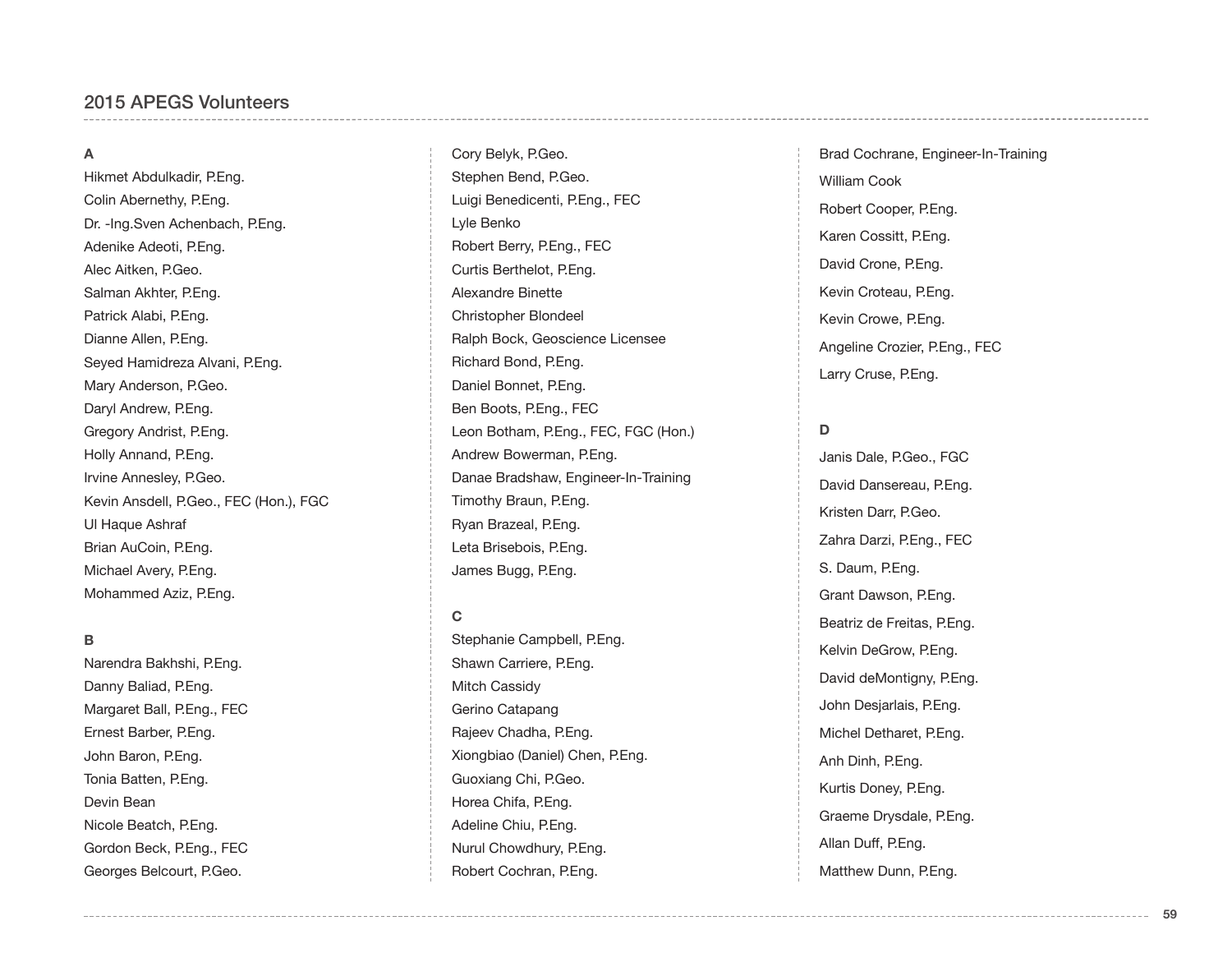### 2015 APEGS Volunteers

#### **E**

Edgar Earnshaw, Engineer-In-Training Sarah Jane Eaton, P.Geo. Yasir Elawad, P.Eng. Roy El-Durr, P.Eng. Dean Elliott Amin Elshorbagy, P.Eng. Christopher Englot, P.Eng. Dwaine Entner Zuri Epp, P.Eng. Lenard Erickson, P.Eng., FEC Richard Evitts, P.Eng.

#### **F**

Moussa Fadl El-mawla, P.Eng. Kara Fagnou, P.Eng. Michael Famulak, P.Geo. Ian Farthing, P.Eng. Marten Fidler Andrea Fisher, P.Eng. Gregory Fisher, P.Eng. Ian Flegel, P.Eng. Terrance Fonstad, P.Eng. Jordan Forbes, Engineer-In-Training Richard Forbes, P.Eng., FEC, FGC (Hon.) Robert Forbes, P.Eng. Marcia Fortier, P.Geo. Danielle Fortin, P.Eng. Sandra Foster, P.Geo., FEC (Hon.), FGC Reza Fotouhi-C., P.Eng., FEC James Fraser, P.Eng. Dawn Friesen, P.Eng.

## **G**

Jeremy Gabel, P.Eng. Allen Gardiner, P.Eng. James Gates, P.Eng. Jeanette Gelleta, P.Eng. Craig Gelowitz, P.Eng. Dwayne Gelowitz, P.Eng., FEC, FGC (Hon.) Donald George, P.Eng. Meghan Gervais, P.Eng. Imran Ghori, P.Eng. Archie Gillies, P.Eng. Jon Gillies, P.Eng., FEC, FGC (Hon.) Grant Gingara, P.Eng. Gregory Godwin, P.Eng. Ramakrishna Gokaraju, P.Eng. Corey Gorrill, P.Eng. Craig Graham, P.Eng. Mike Griffin Catherine Griffith, P.Eng.

#### **H**

Masood Haghighi, Jeremy Hall, P.Eng. Deliang Han, P.Geo. Randal Hanson, P.Eng. Dale Harsulla Robert Hawboldt, P.Eng. Christopher Hawkes, P.Geo., Engineer-In-Training Jerome Helfrich, P.Eng., FEC Myron Herasymuik, P.Eng., FEC Peter Herczakowski, P.Eng. Bruno Hernani, P.Eng.

#### Gerry Hertz

Darrel Hill, P.Eng. Douglas Hird, P.Eng. Margaret Anne Hodges, P.Eng., FEC Brett Holderness, P.Eng. Philip Holloway, P.Eng. Stormy Holmes, P.Eng., FEC Karl Hoover, P.Eng. Joshua Howe, P.Eng. Metro Hrabok, P.Eng. Jonathan Hromek, P.Eng. Yafei Hu, P.Eng. Gordon Huang, P.Eng. Kevin Hudson, P.Eng. Basil Hussain Glenn Hussey, P.Eng.

#### **I, J**

Trodhie Irlandez, P.Eng. Peter Jackson, P.Eng., FEC, FGC (Hon.) Mehrnoosh Janbakhsh, P.Eng. Sami Jasem, P.Eng. Gavin Jensen, P.Geo. Roy Jewell, P.Eng. Yee-chung Jin, P.Eng. Jaime Johnson, P.Eng. Russell Johnson, P.Eng. Donald Johnston, P.Eng. James Johnston, P.Eng. Lyle Jones, P.Eng., FEC Ian Judd-Henrey, P.Geo.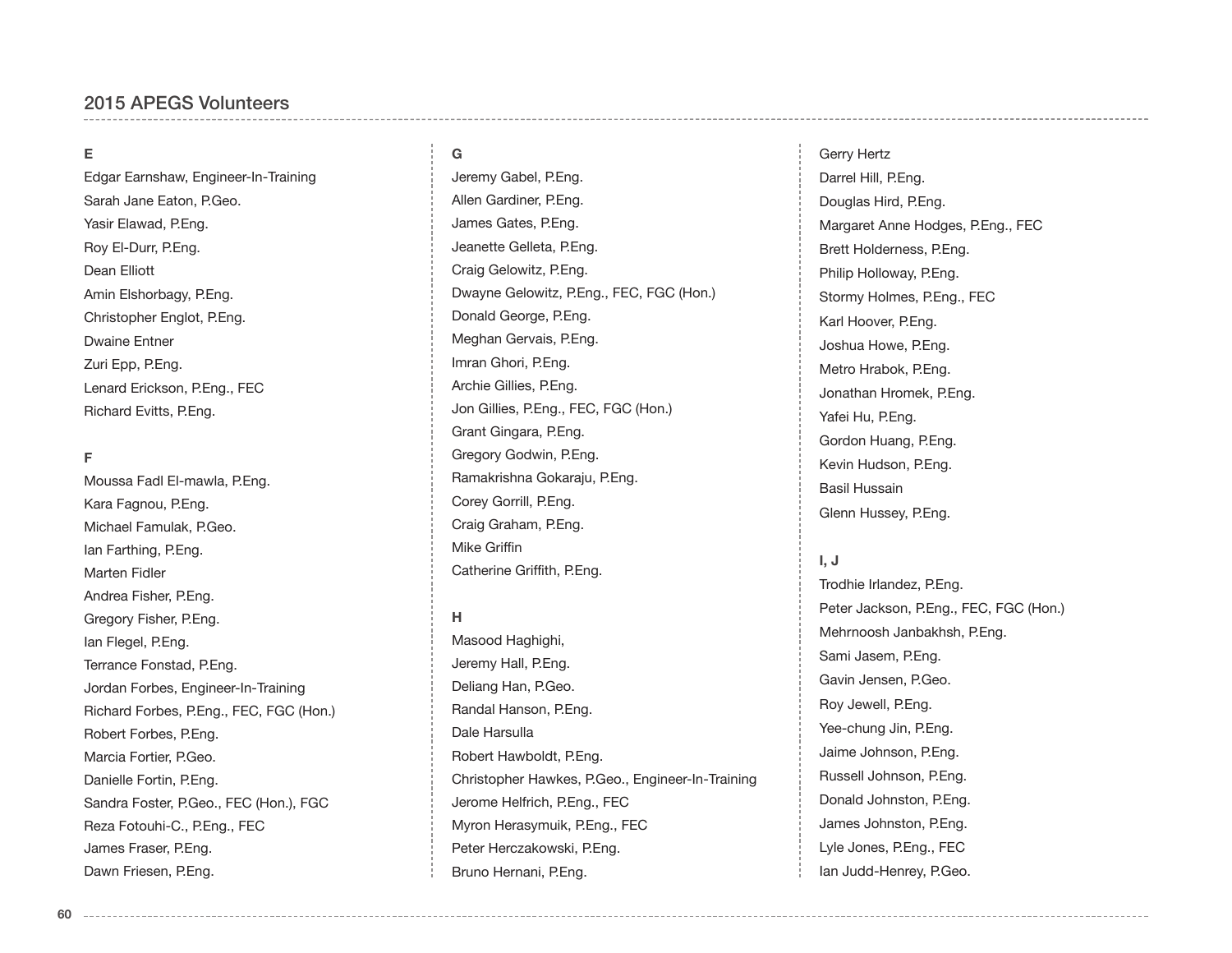### **K**

Rajesh Karki, P.Eng. Luke Kehrig, P.Eng. Lynn Kelley, P.Geo. Brett Kelln, Engineer-In-Training Douglas Kelln, P.Eng. Christopher Kennedy, David Kent, P.Eng., FEC Allah Wasaya Khalid, Seungmin Kim, P.Eng. Paul King, P.Eng. Darren Klassen, P.Geo. Ila Klassen, P.Eng. Trevor Knoll, P.Eng. Seok-Bum Ko, P.Eng. Kim Korchinski, P.Eng. Amanda Kostiuk, Engineer-In-Training Alexandre Koustov, P.Eng. Janusz Kozinski, P.Eng. Rick Kullman, P.Eng., FEC, FGC (Hon.) Steve Kuruliak Radhey Kushwaha, P.Eng., FEC Margaret Kuzyk, P.Eng., FEC, FGC (Hon.)

#### **L**

Paul Laforge, P.Eng. Vincent LaHaye, P.Eng. Anthony Lambert, P.Eng. Eric Lamontagne, P.Eng. Brett LaRoche, P.Eng. Stephen Lau

Kathlyn Ledding, P.Eng. Tim Ledding, P.Eng. Melvin Leu, P.Eng. Yen-Han Lin, P.Eng. Kenneth Linnen, P.Eng., FEC Jason Liu, P.Eng. Xiang (William) Liu, P.Eng. Edward Llewellyn, P.Eng. Andrew Lockwood, P.Eng., FEC Andrew Loken, P.Eng., FEC Arthur Lotts, P.Eng., P.Geo. Ian Loughran, P.Eng. Denard Lynch, P.Eng.

#### **M**

David MacDougall, P.Geo. Ryan MacGillivray, P.Eng. Peter MacLachlan, P.Eng. Reynaldo Madduma, P.Eng. Edmund Mahoney, P.Eng. Anastassia Manuilova, P.Eng. Brent Marjerison, P.Eng., FEC John Masich, P.Eng. Lori Matthews, P.Eng. Kerry Mazurek, P.Eng. Daniel McCarthy, P.Eng. Kevin McCullum, P.Eng. Brian McKinnon Dena McMartin, P.Eng., FEC Edward McMartin, P.Eng. Kerry McNamara, P.Eng.

Robert McPherson, P.Eng. Venkatesh Meda, P.Eng. Shakil Meenai Mehran Mehrandezh, P.Eng. Marina Melchiorre, P.Eng. Lei Meng, P.Eng. Xiao Wei (Annie) Meng, P.Eng. James Merriam, P.Geo. Andrew Mievre, P.Eng. Anant Minhas, P.Eng. Terence Monteith, P.Eng. Ryan Morelli, P.Geo. Erin Moss Tressel, P.Eng. Devin Mutschler, P.Eng., P.Geo., FGC Kristin Myette, Engineer-In-Training

#### **N**

Alireza Nafisi, P.Eng. Shahrooz Nafisi, P.Eng. Syed Naqvi, P.Eng. Matthew Naylor, P.Eng. Lisa Nehring, P.Eng. Kevin Ness, P.Eng. Philip Ng Catherine Niu, P.Eng. Jared Noll Nancy Normore, P.Geo.

#### **O**

Jaylyn Obrigewitsch, P.Eng. Akindele Odeshi, P.Eng.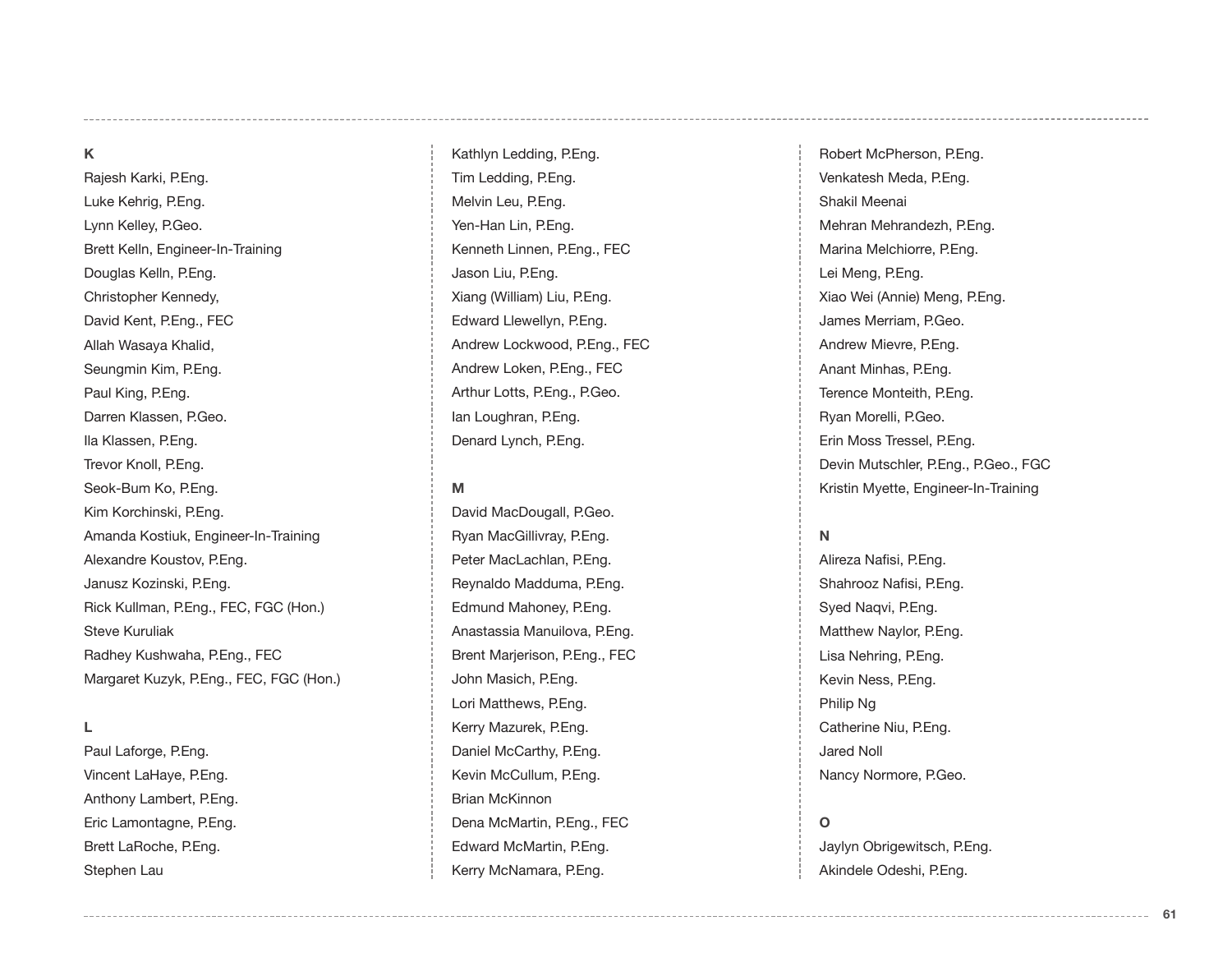#### 2015 APEGS Volunteers

Bartley Oegema, P.Eng. Patricia Ogilvie, P.Geo. Wheeler O'Harrow, P.Eng. Arthur Opseth, P.Eng., FEC, FGC (Hon.) Douglas Opseth, P.Eng. Jamal Oumha, P.Eng.

#### **P**

Brian Palm, P.Eng. Satyanarayan Panigrahi, P.Eng. Young-Jin Park, P.Eng. Janice Paslawski, P.Eng. William Passy, P.Eng. Anna Paturova, P.Eng. Mark Paulsen, P.Eng. John Pearson, P.Geo., FGC Ronald Pearson, P.Eng., FEC Bruce Peberdy, P.Eng. Wei Peng, P.Eng. Spiros Philopoulos, P.Eng. Herbert (Colin) Pitman, Engineer-In-Training Diana Podborochynski, P.Eng. Shib Podder, P.Eng. Kent Pointon, P.Eng. Damodar Pokhrel, P.Eng. Penelope Popp, P.Eng. Erica Povhe, P.Eng. Richard Prankev, P.Eng. Sheri Praski, P.Eng., FEC Kaylee Puchala, Engineer-In-Training

#### **Q, R**

Hairuo Qing, P.Geo. Hasan Rahman, P.Eng. Ashley Ransom, P.Eng., FEC Behrooz Razban, P.Eng. Alain Renaud, P.Geo. David Rezansoff, P.Geo. Donald Richardson, Francis Rieder, P.Eng. Cheryl Robertson, P.Eng. Deborah Rolfes Shawn Rolland Amritpaul Romana, P.Eng. Christopher Ross, P.Eng. Russell Roy, P.Eng. Montgomery Russell, P.Eng.

#### **S**

Aryan Saadat Mehr, P.Eng. Sukhbir Sachdev, P.Eng. Hamid Salmasi, P.Eng. Devinder Sambhi, P.Eng. Brendon Samson Gordon Sarty, P.Eng. Jody Scammell, P.Eng. Ryan Schindelka, P.Eng. Bryan Schreiner, P.Eng., P.Geo., FEC, FGC Robert Schultz, P.Eng. Ravi Seera Dwayne Selinger, P.Eng. Rajeshkumar Shah, P.Eng.

Satish Sharma, P.Eng. Mark Sherwood, P.Eng. Debbie Shewfelt, P.Geo. Jolene Simon, P.Eng. Stacey Sirois, P.Eng. Ian Sloman, P.Eng. Brittany Smith, Engineer-In-Training Neilie Smith, P.Eng. Andrei Smolyakov, P.Eng. Hamid Soleymani, P.Eng. Jafar Soltan Mohammadzadeh, P.Eng. Yimin Song, P.Eng. Douglas Soveran, P.Eng. Rob Stables, P.Eng. Catharine Starkell, P.Eng. Duncan Starling, P.Eng. Curtis Steele Shani Steinhubl, P.Eng. Raymond Sthamann, P.Geo. Timothy Stobbs, P.Eng. John Styles, P.Eng., FEC Anwar Syed

### **T**

Kimberley Tang, P.Eng. Robby Tanner, P.Eng. Vaughn Teasdale, P.Eng. Hsiang-Yung Teng, P.Eng. Ashok Thakkar, P.Eng. Ondiveerapan Thirunavukkarasu, P.Eng. Michael Thomas, P.Eng.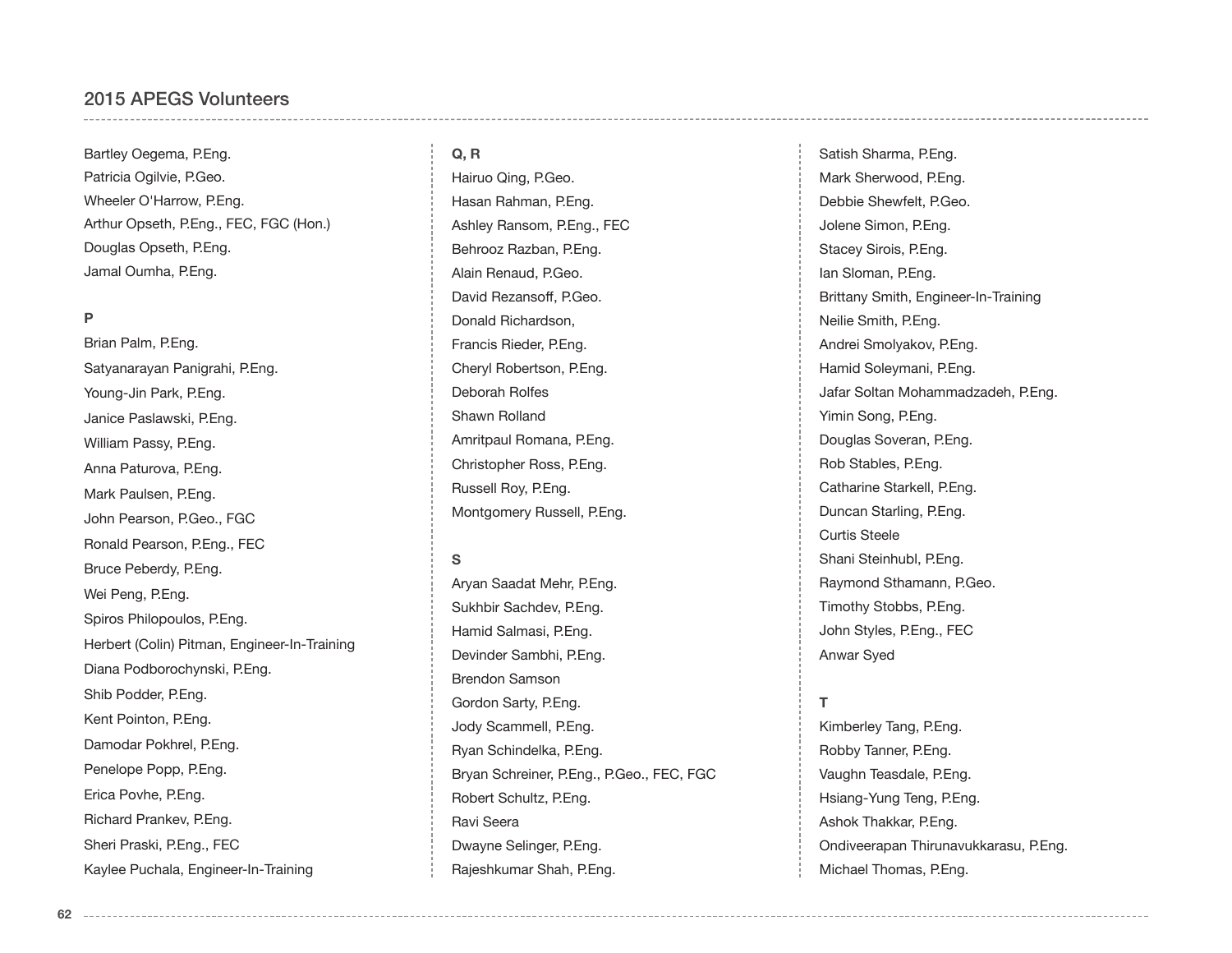Douglas Thomson, P.Eng. Brent Topp, P.Geo. Farshid Torabi, P.Eng. Jaime Tratch, P.Eng. Kevin Traves, P.Eng. Andrea Tresek, P.Eng. Devendra Trivedi, P.Eng. Robert Turczyn, P.Eng.

#### **U, V, W**

John Unrau, P.Geo. William van Breugel, P.Eng. Mark VanVliet, P.Eng. Douglas Wagner, P.Eng. Khan Wahid, P.Eng. Douglas Waldner, P.Eng. Sebastian Walrond, P.Eng. Trent Washkosky, P.Eng. Glen Weisbrod, P.Eng. Ross Welford, P.Eng. Terry Werbovetski, P.Eng., FEC Lisa White, P.Eng. Jason Whitelaw, Engineer-In-Training Mark Wiens, P.Eng. Philip Winter, P.Eng., FEC Shane Wolffe Andrea Wong, P.Eng. Connor Wright, P.Eng. Fangxiang Wu, P.Eng.

### **X, Y, Z**

Yanan Xing, P.Eng. Daoyong Yang, P.Eng. Qiaoqin Yang, P.Eng. John Yannitsos, Engineering Licensee Gary Yeo, P.Geo., FEC (Hon.), FGC Vladimir Zalutskiy, P.Geo. Hao Zhang, P.Eng. Wen Jun (Chris) Zhang, P.Eng. Zuojing Zhu, P.Eng. Peter Zrymiak, P.Eng. Tara Zrymiak, P.Eng., FEC